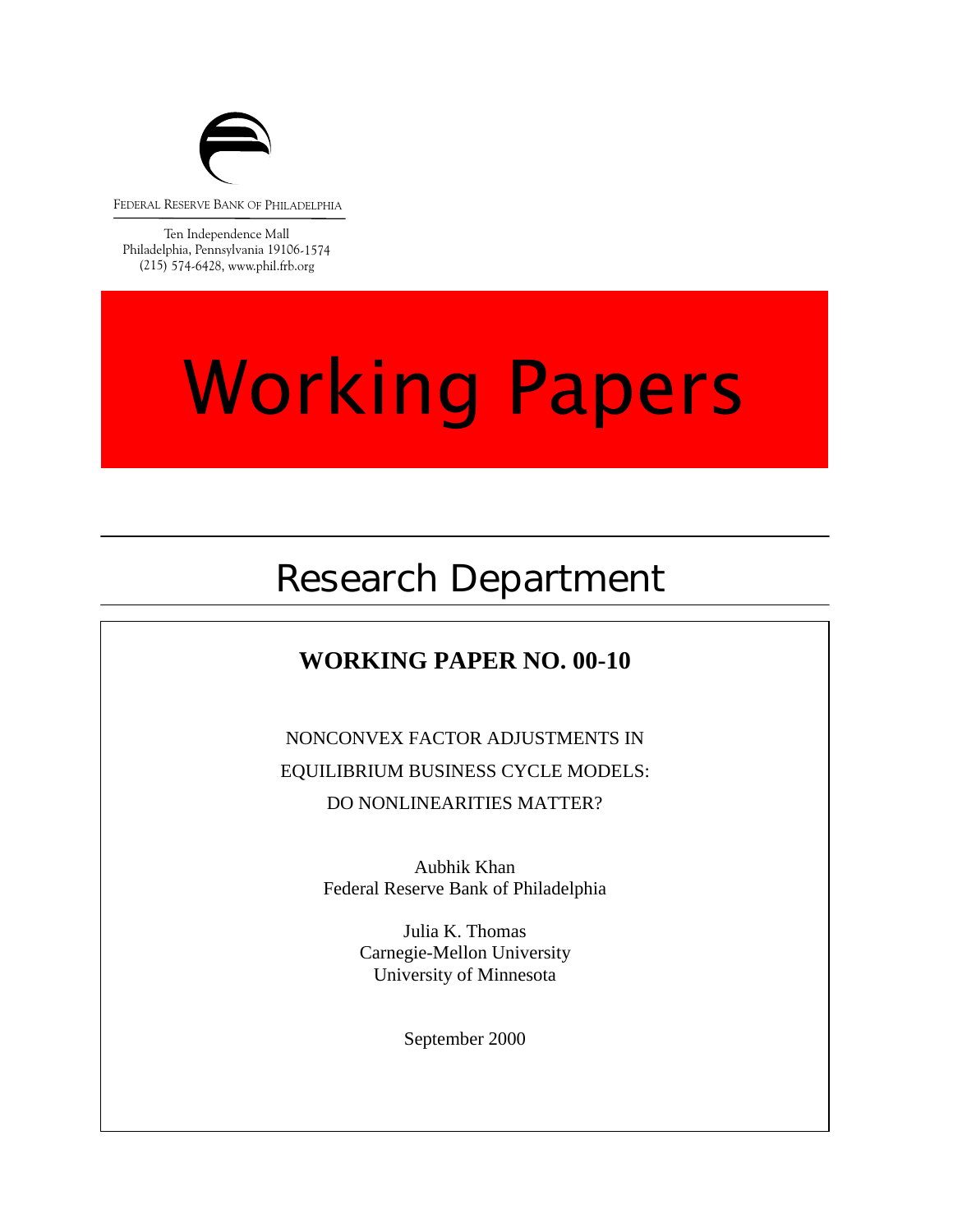# WORKING PAPER NO. 00-10 Nonconvex Factor Adjustments in Equilibrium Business Cycle Models:

Do Nonlinearities Matter?

Aubhik Khan Julia K. Thomas

Federal Reserve Bank Carnegie-Mellon University of Philadelphia University of Minnesota

September 2000

Please direct correspondence to A. Khan, Research Department, Federal Reserve Bank of Philadelphia, Ten Independence Mall, Philadelphia, PA 19106; tel: 215 574 3905; email: aubhik.khan@phil.frb.org. This paper is the result of a conversation with John Leahy; we are grateful to him for suggesting the topic to us. We would also like to thank Ricardo Caballero and Tony Smith for a series of helpful discussions. In addition we owe thanks to seminar participants at the University of California-Riverside, the Iowa City Midwest Macro meetings, the Society for Economic Dynamics meetings in San Jose, the 2000 NBER Summer Institute and, in particular, Marcelle Chauvet, Larry Christiano, Jonas Fisher, Martin Eichenbaum, and Lee Ohanian. All remaining errors are our own. The views expressed in this paper do not necessarily reflect those of the Federal Reserve Bank of Philadelphia or of the Federal Reserve System.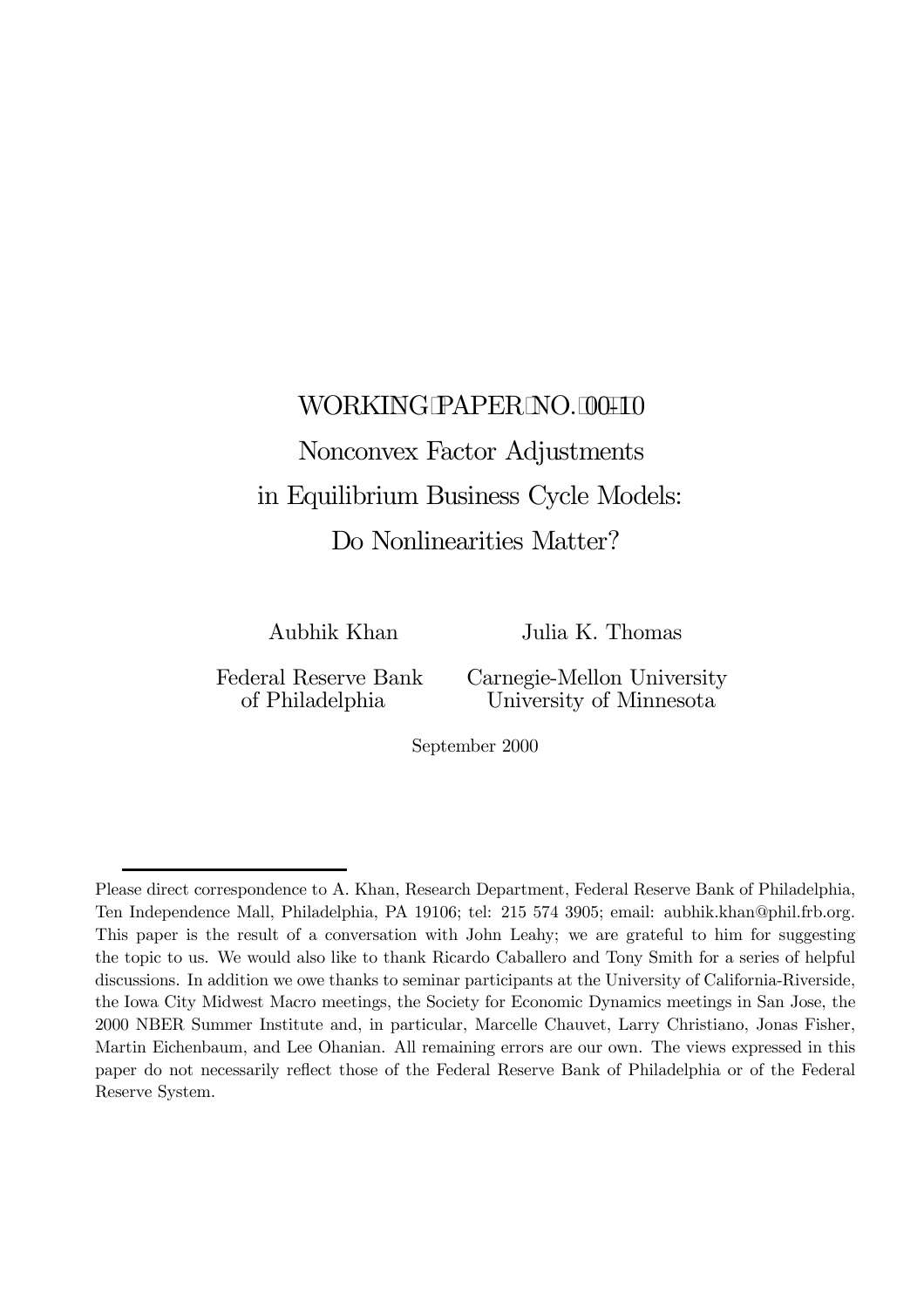#### Abstract

Using an equilibrium business cycle model, we search for aggregate nonlinearities arising from the introduction of nonconvex capital adjustment costs. We find that while such adjustment costs lead to nontrivial nonlinearities in aggregate investment demand, equilibrium investment is effectively unchanged. Our finding, based on a model in which aggregate fluctuations arise through exogenous changes in total factor productivity, is robust to the introduction of shocks to the relative price of investment goods.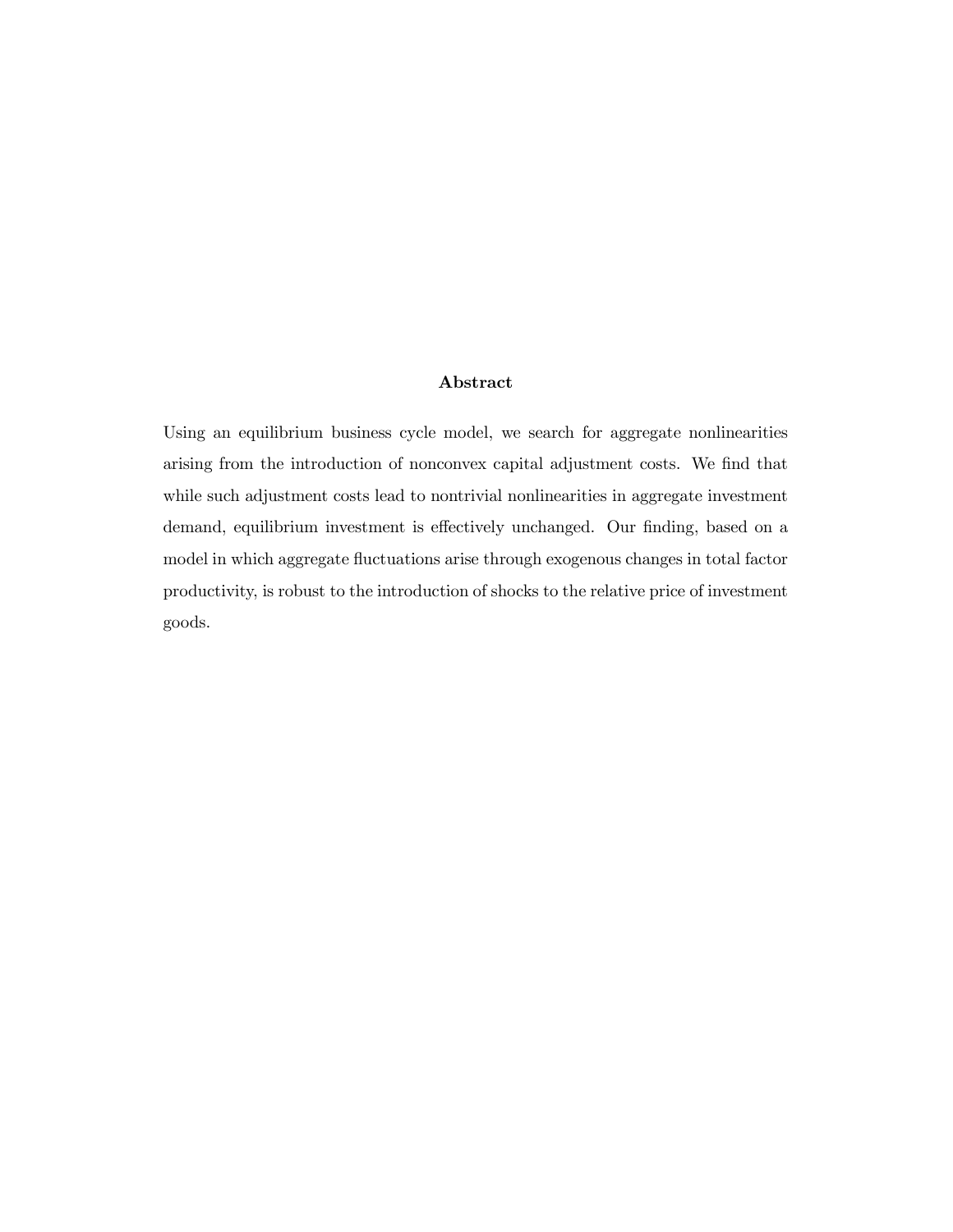#### 1 Introduction

We evaluate the aggregate implications of discrete and occasional capital adjustment in an equilibrium business cycle model. In our model economy, nonconvex costs of capital adjustment vary across establishments and lead to periods of investment inactivity. Thus, the model generates a distribution of plants over capital. This distribution evolves over the business cycle in response to changes in productivity that affect not only the levels of investment undertaken by active plants but also the number of plants actually engaged in actively adjusting their capital stock. Our objective is to evaluate the contribution of such distributional changes to the aggregate business cycle.

Recent studies of establishment-level investment provide evidence of lumpy capital adjustment. Examining a 17-year sample of large, continuing U.S. manufacturing plants, Doms and Dunne (1999) find that typically more than half of a plant's cumulative investment occurs in a single episode. Long periods of relatively small changes are interrupted by investment spikes. This has been widely interpreted as evidence of (S,s) type investment decisions at the establishment level. Perhaps due to nonconvexities in the costs of capital adjustment, plants invest only when their actual capital stock deviates sufficiently far from a target value. Supporting evidence is provided by Cooper, Haltiwanger and Power (1999), who find that the probability of an establishment undergoing a large investment episode is rising in the time since its last such episode.

Exploring the aggregate implications of establishment-level lumpy investment, Caballero, Engel and Haltiwanger (1995) focus on the effect of interaction between the rising adjustment hazard, the probability of capital adjustment as a function of an establishment's gap between actual and target capital stocks, and the resultant distribution of capital. They argue that shifts in the hazard, in response to large shocks to demand or productivity, magnify ‡uctuations in aggregate investment demand and cause a time-varying elasticity of aggregate investment with respect to shocks. This emphasis on aggregate nonlinearities arising through micro-level nonconvexities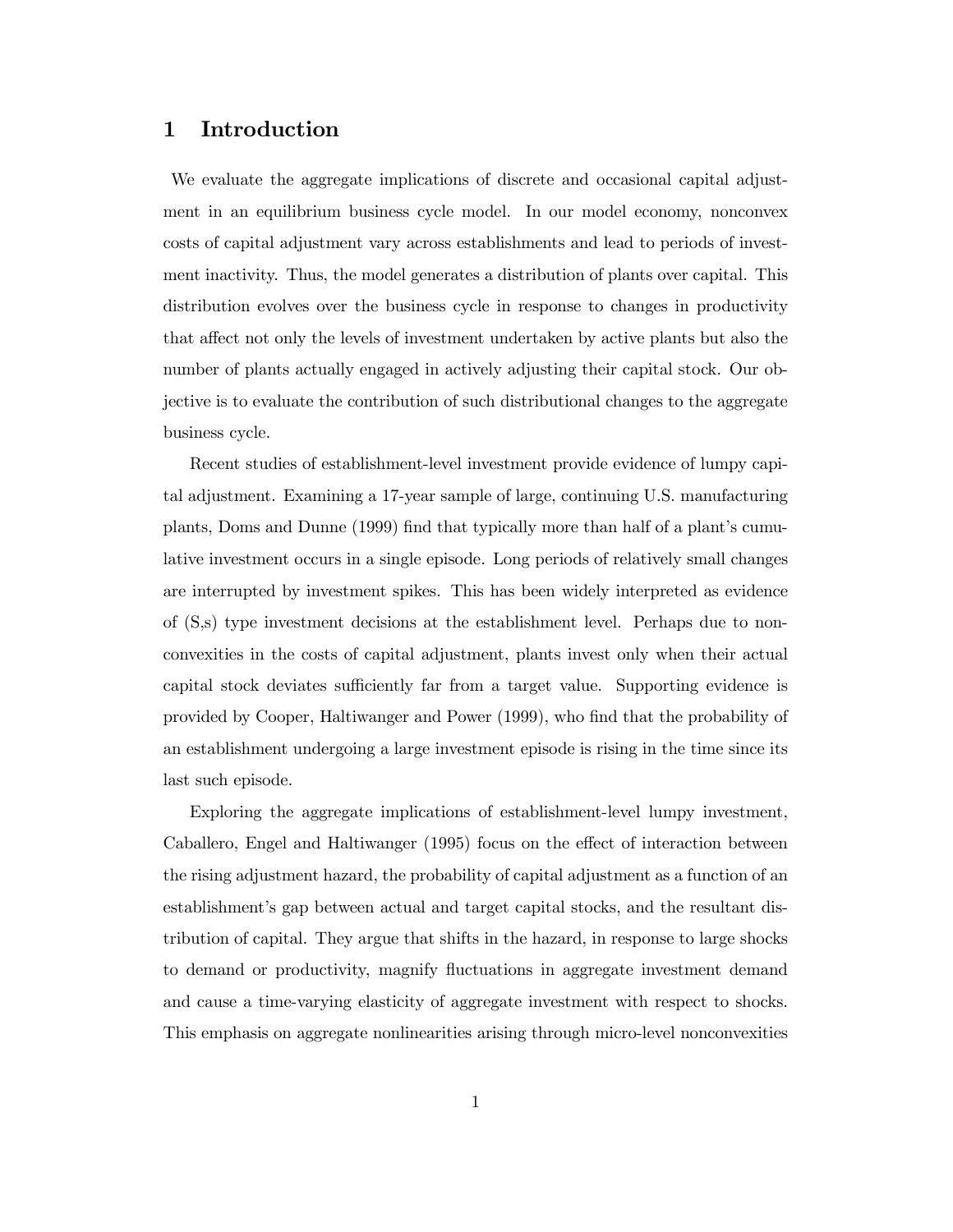is also found in Cooper, Haltiwanger and Power (1999) who stress that movements in the distribution of capital are important in explaining unusually large deviations in total investment. Moreover, Caballero and Engel (1999) note that "the nonlinear model we estimate has the potential to generate brisker expansions than its linear counterparts. It is also this feature that largely explains its enhanced forecasting properties." (p. 785, paragraph 1)

These and related papers, all of which abstract from the effect of equilibrium price changes, suggest a potentially important role for lumpy investment in propagating the business cycle.<sup>1</sup> However, when Thomas  $(1999)$  evaluates the effects of nonconvex capital adjustment costs in an equilibrium business cycle model, she finds that standard price movements offset the tendency for large changes in the distribution of capital. Solving the model using a system of linear difference equations, she finds that aggregate quantity responses are virtually unaffected by the presence of lumpy investment patterns.2

Noting the above emphasis on aggregate nonlinearities, we re-evaluate the equilibrium lumpy investment model of Thomas (1999) using a solution method designed to preserve such phenomena. Our first step is to fix prices and confirm that the introduction of nonconvex capital adjustment costs does indeed imply aggregate nonlinearities in the model. Next, we explore whether these nonlinearities in aggregate investment demand survive equilibrium price determination. Finally, we analyze the aggregate implications of lumpy investment in the context of an equilibrium business cycle model containing an additional source of cyclical ‡uctuations. In addition to the conventional exogenous changes in total factor productivity, we allow for movements in the productivity of investment itself. The recent work of Christiano and Fisher (1998) and Greenwood, Hercowitz and Krusell (2000) suggests that such investmentspecific productivity shocks are an important source of cyclical fluctuations. Since, in the context of a model of lumpy investment, transitory movements in the benefit from investment expenditures are more likely to shift the adjustment hazard than

<sup>&</sup>lt;sup>1</sup>See Caballero (1999) for a survey.

<sup>&</sup>lt;sup>2</sup>Veracierto (1998), examining investment irreversibilities, finds similar results.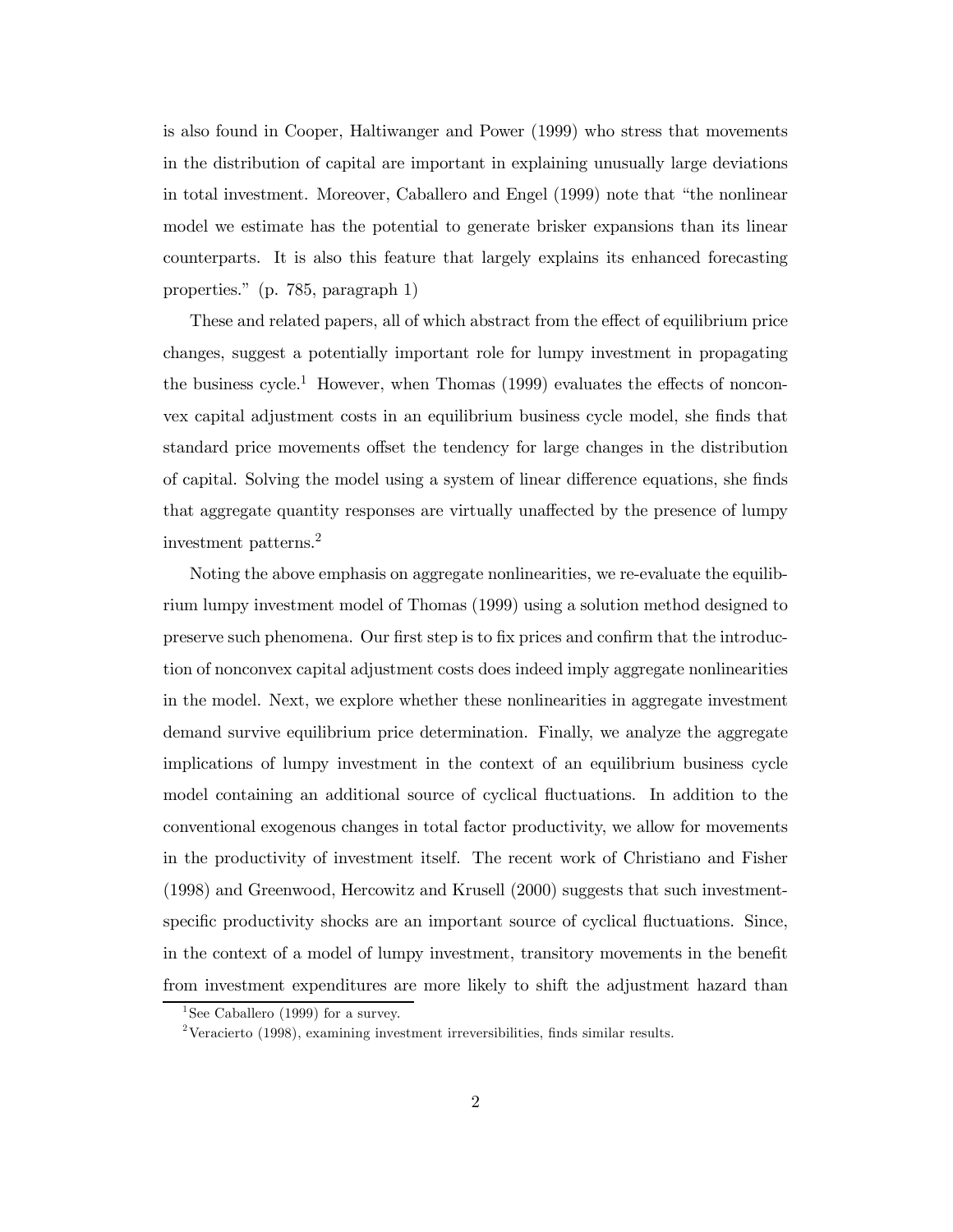shocks to total factor productivity, we explore their contribution to the generation of aggregate nonlinearities.

The economies we study involve state vectors that are sufficiently large to make unmodified nonlinear solution methods impractical. Therefore, we approximate the aggregate state vector, which involves a distribution of plants across capital, with a smaller object and solve the model using a method closely related to the approaches of den Haan (1996, 1997) and Krusell and Smith (1997, 1998). In our context, this method itself presents information on the importance of changes in the distribution for the overall business cycle. Despite such efforts, our results provide little support for the importance of discrete and occasional investment for the business cycle. This finding holds for both the original model of Thomas (1999) and the model with separate shocks to output and investment.

#### 2 The Model

The model, taken from Thomas (1999), is an extension of the basic equilibrium business cycle model which introduces costs associated with undertaking capital adjustment. To match the observed empirical distribution of investment rates across establishments, we assume a large number of production units, each of which faces time-varying costs of undertaking capital adjustment. Within any period, these costs are fixed at the plant level, being independent of the level of capital adjustment. Given differences in fixed costs across production units, at any point in time, some plants will adjust their capital while others will not. As a result, there is heterogeneity across production units, and the model is generally characterized by a distribution of plants over capital.<sup>3</sup>

At any point in time, a production unit is identified by its capital stock,  $k$ , and its current fixed cost of capital adjustment,  $\xi \in [0, B]$ . This fixed cost is denominated in hours of labor and drawn from a time-invariant distribution  $G(\xi)$  common across

<sup>3</sup>Given that most available data on establishment-level capital adjustment focus on continuing plants, we abstract from entry and exit by assuming a constant unit measure of production units.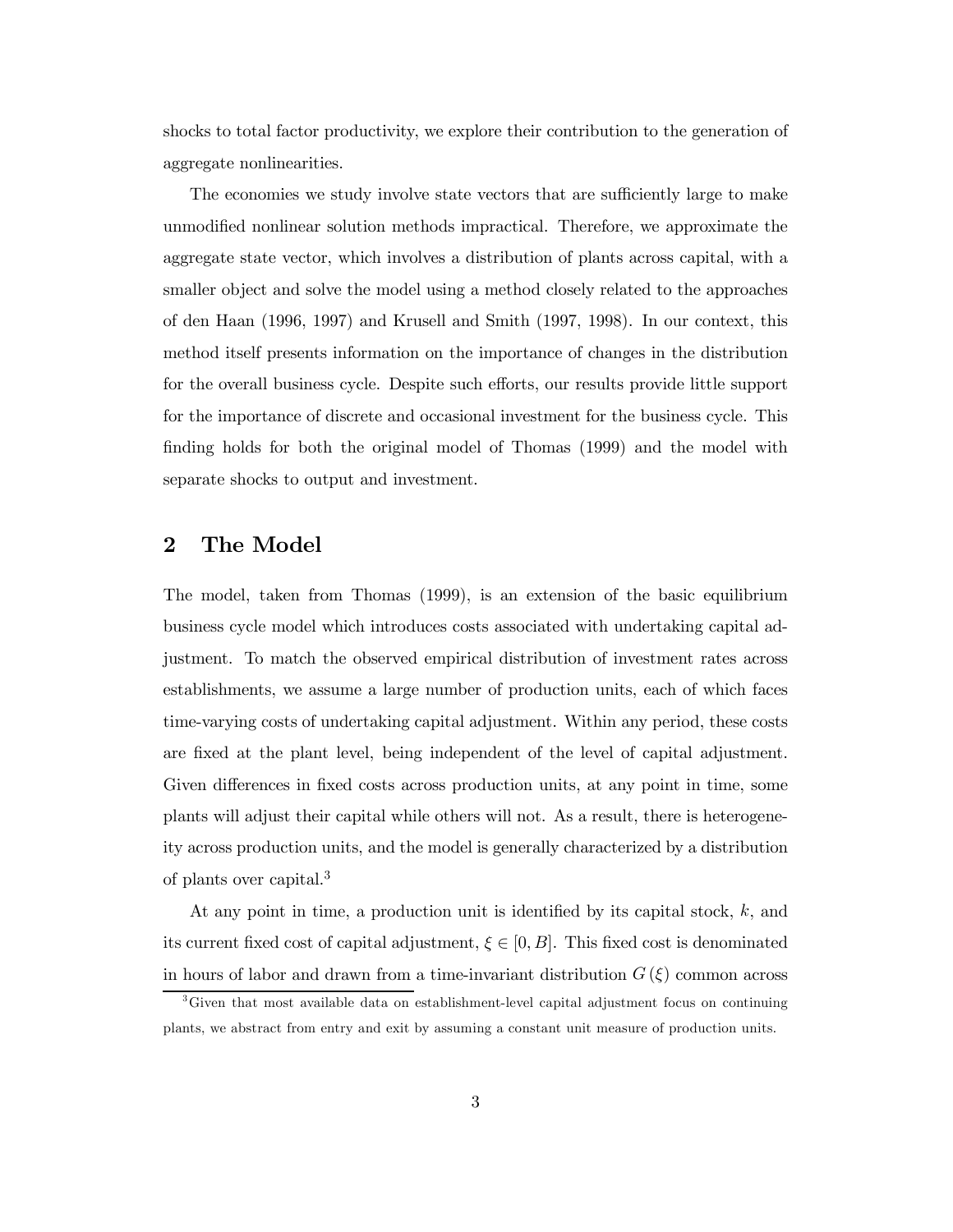plants. Capital and labor, n, are the sole factors of production, and output at the plant is determined by

$$
y=zF(k,n),
$$

where z is stochastic total factor productivity. For convenience, we assume that productivity follows a Markov Chain,  $z \in \{z_1, \ldots, z_J\}$ , where

$$
Pr(z' = z_j | z = z_i) \equiv \pi_{ij} \ge 0,
$$

and  $\sum_{j=1}^{J} \pi_{ij} = 1$  for each  $i = 1, \ldots, J$ . Note that both z and F are common across plants; the only source of heterogeneity in production arises from differences in plant-level capital.<sup>4</sup>

After production, the plant must decide whether to absorb its current cost, in which event it is able to adjust capital. However, it may avoid this cost by setting investment to 0 and allowing capital to passively depreciate. We denote investment by i and, measuring adjustment costs in units of output using the wage rate,  $\omega$ , summarize the salient features of this choice below.<sup>5,6</sup>

| $\vert i\neq 0,$ | $\cos t = \omega \xi$ , | $\gamma k' = (1 - \delta) k + i$ |
|------------------|-------------------------|----------------------------------|
| $i=0$            | $\cos t = 0$ ,          | $\gamma k' = (1 - \delta) k$     |

Let capital be defined upon  $\mathcal{K} \subseteq \mathbf{R}_+$  and let  $\mu : \mathcal{K} \to [0,1]$  be a Borel measure that represents the distribution of plants over capital in the current period. The aggregate state of the economy is described by  $(z, \mu)$ , and the distribution of plants evolves over time according to a mapping,  $\Gamma$ , which varies with the aggregate state of the economy,  $\mu' = \Gamma(z, \mu)$ . We will define this mapping below.

<sup>&</sup>lt;sup>4</sup>Additional sources of heterogeneity, for example persistent differences in productivity across plants, are unlikely to contribute to the nonlinearities we isolate in section 5.1 as further explained therein. Therefore, in an effort to focus on potential nonlinearities that distinguish the current model from the standard business cycle model, we abstract from additional sources of heterogeneity.

<sup>&</sup>lt;sup>5</sup>Primes indicate one-period-ahead values.

 $6$ All variables measured in units of output are deflated by the trend level of technology, which grows exogenously at the rate  $\gamma^{1-\theta} - 1$ , where  $\theta$  is capital's share of output. For details, see King and Rebelo (1999).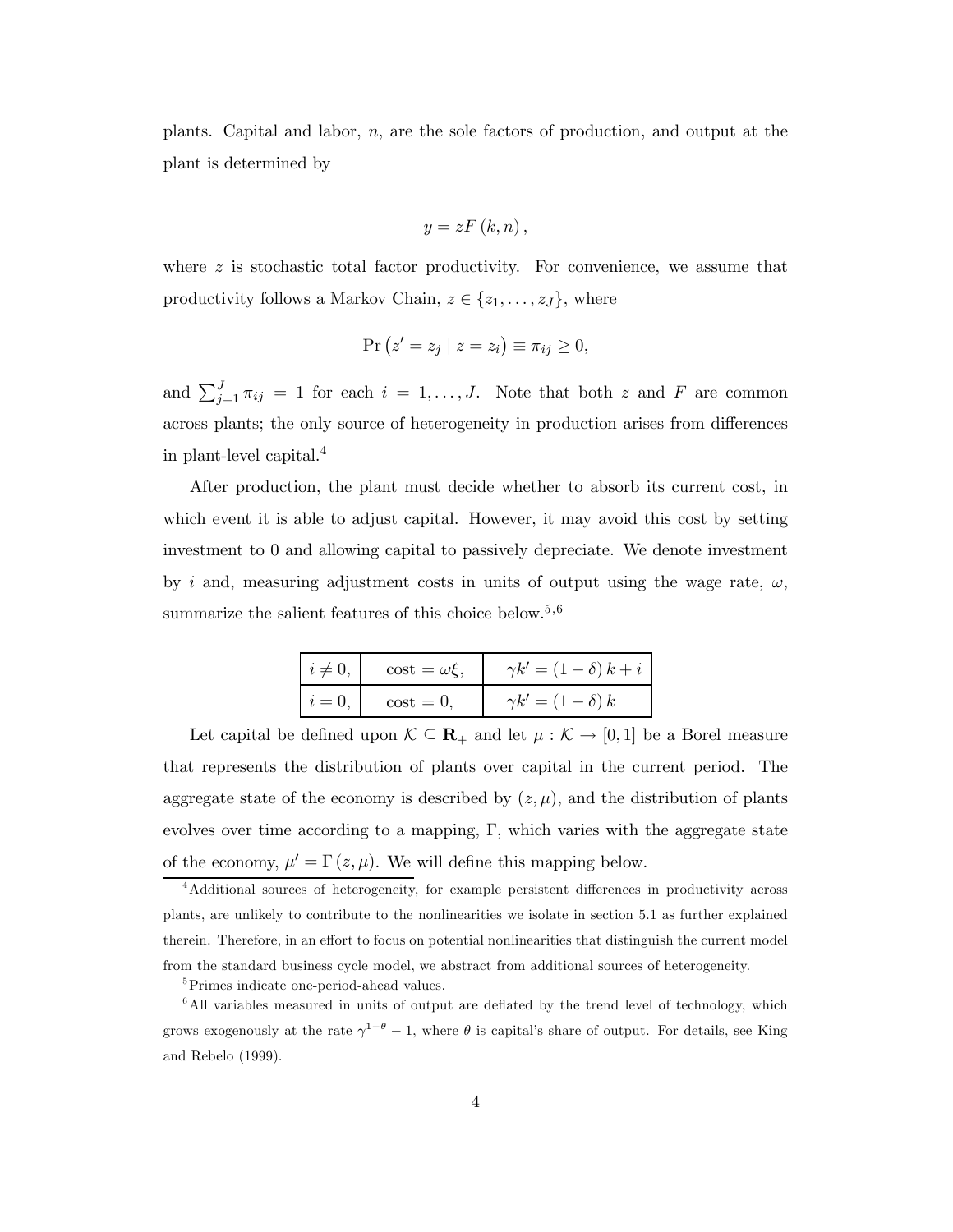In addition to the aggregate state, an establishment is affected by its individual level of capital and adjustment cost. Let  $v^1(k,\xi;z,\mu)$  represent the expected discounted value of a plant having current capital k and fixed adjustment cost  $\xi$  when the aggregate state of the economy is  $(z, \mu)$ .

We state the dynamic optimization problem for the typical plant using a functional equation, which is defined by  $(1)$  and  $(2)$  below. First we define the beginning of period expected value of a plant, prior to the realization of its fixed cost draw, but after the determination of  $(k; z, \mu)$ .

$$
v^{0} (k; z, \mu) \equiv \int_{0}^{B} v^{1} (k, \xi; z, \mu) G(d\xi)
$$
 (1)

Assume that  $d_j(z_i, \mu)$  is the discount factor applied by plants to their next period expected discounted value if productivity at that time is  $z_j$  and current productivity is  $z_i$ . (Except where necessary for clarity, we suppress the index for current productivity below.) Their profit maximization problem, which takes as given the evolution of the distribution of plants over capital,  $\mu' = \Gamma(z, \mu)$ , is then described by the following functional equation.

$$
v^{1}(k, \xi; z, \mu) = \max_{n} \left( zF(k, n) - \omega(z, \mu) n + (1 - \delta) k \right)
$$
  
+ 
$$
\max \left\{ -\xi \omega(z, \mu) + \max_{k'} \left( -\gamma k' + \sum_{j=1}^{J} \pi_{ij} d_{j}(z, \mu) v^{0}(k'; z_{j}, \mu') \right), - (1 - \delta) k + \sum_{j=1}^{J} \pi_{ij} d_{j}(z, \mu) v^{0}\left(\frac{(1 - \delta)}{\gamma} k; z_{j}, \mu'\right) \right\}
$$
 (2)

Let  $n^{f}(k; z, \mu)$  describe the common choice of employment by all type k plants and  $k^f$   $(k, \xi; z, \mu)$  the choice of capital next period by plants of type k with adjustment  $\cot \xi$ .

The economy is populated by a unit measure of identical households. Households' wealth is held as one-period shares in plants, which we denote using the measure  $\lambda$ . They determine their current consumption,  $C$ , hours worked,  $N$ , as well as what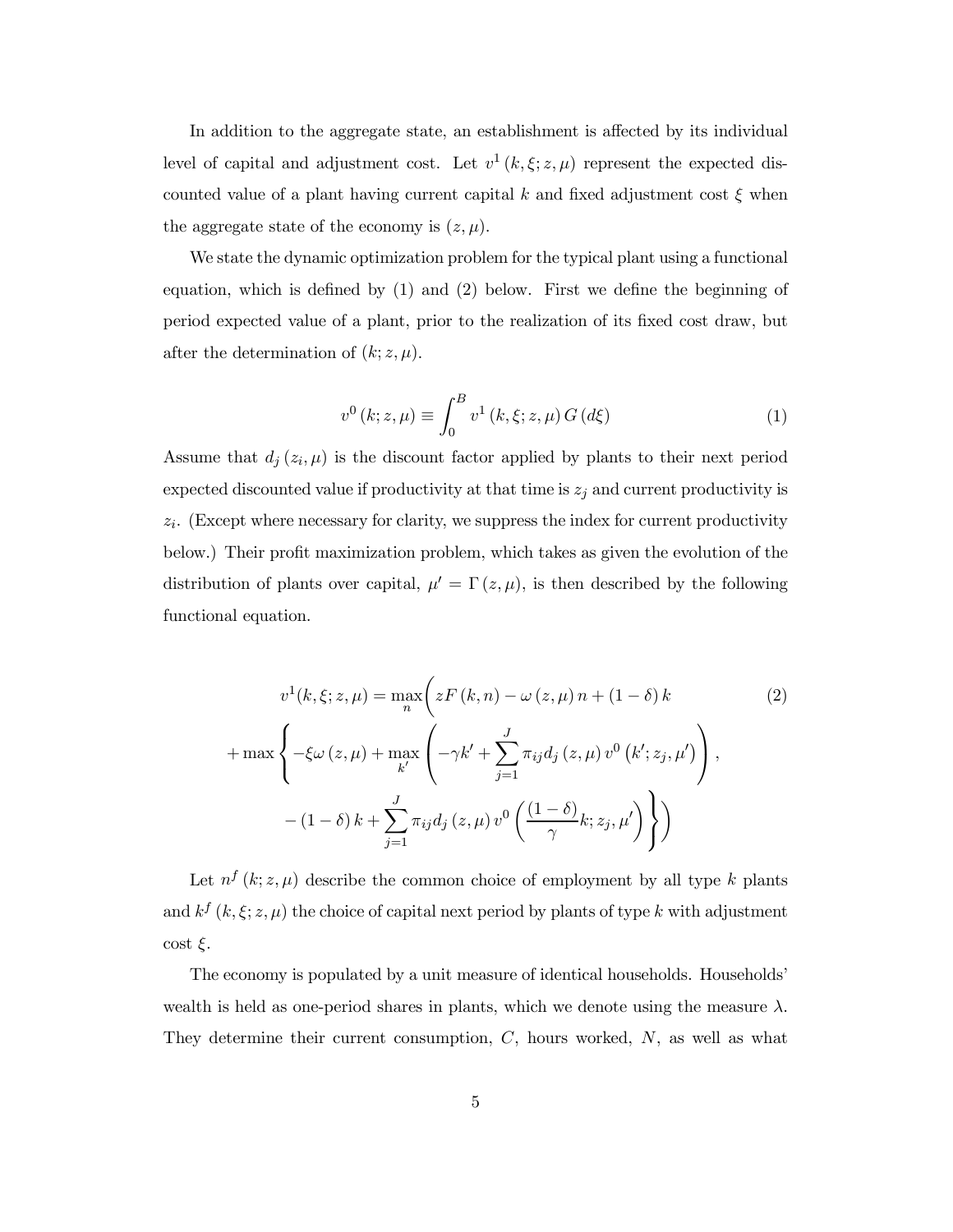number of new shares,  $\lambda'(k)$ , to purchase at price  $\rho(k; z, \mu)$ . Their lifetime expected utility maximization problem is described below.

$$
W(\lambda; z, \mu) = \max_{C, N, \lambda'} \left( U(C, 1 - N) + \beta \sum_{j=1}^{J} \pi_{ij} W(\lambda'; z_j, \mu') \right)
$$
(3)

subject to

$$
C + \int_{\mathcal{K}} \rho(k; z_i, \mu) \, \lambda'(dk) \le \omega(z, \mu) \, N + \int_{\mathcal{K}} v^0(k; z, \mu) \, \lambda(dk)
$$

Let  $c(\lambda; z, \mu)$  describe their choice of current consumption,  $n^h(\lambda; z, \mu)$  their current allocation of time to working and  $\Lambda(k, \lambda; z, \mu)$  the quantity of shares they purchase in plants that end the current period with capital stock  $k$ .

A Recursive Competitive Equilibrium is a set of functions

$$
\left(\omega,(d_j)_{j=1}^J,\rho,v^1,n^f,k^f,W,c,n^h,\Lambda\right)
$$

such that:

- 1.  $v^1$  satisfies 1 2 and  $(n^f, k^f)$  are the associated policy functions for plants.
- 2. W satisfies 3 and  $(c, n^h, \Lambda)$  are the associated policy functions for households.
- 3.  $\Lambda(k', \mu; z, \mu) = \mu'(k') = \int_{\{(k,\xi) | k'=k^f(k,\xi;z,\mu)\}} G(d\xi) \mu(dk).$
- 4.  $n^h (\mu; z, \mu) = \int_{\mathcal{K}}$  $\left(n^{f}\left(k;z,\mu\right)+\int_{0}^{B}\xi\mathcal{J}\left(\frac{(1-\delta)}{\gamma}k-k^{f}\left(k,\xi;z,\mu\right)\right)G\left(d\xi\right)\right.$  $\setminus$  $\mu(dk),$ where  $\mathcal{J}(x)=0$  if  $x = 0$ ;  $\mathcal{J}(x)=1$  if  $x \neq 0$ .

5. 
$$
c(\mu; z, \mu) = \int_{K} \int_{0}^{B} \left[ z F(k, n^{f}(k; z, \mu)) + (1 - \delta) k - \gamma k^{f}(k, \xi; z, \mu) \right] G(d\xi) \mu(dk)
$$

Using C and N, as given by 4 and 5, to now describe the market-clearing values of consumption and hours worked by the household, it is straightforward to show that equilibrium requires  $\omega(z,\mu) = \frac{D_2 U(C,1-N)}{D_1 U(C,1-N)}$  and that  $d_j(z,\mu) = \frac{\beta D_1 U(C',1-N')}{D_1 U(C,1-N)}$ . It is then possible to compute equilibrium by solving a single Bellman equation that combines plants' profit maximization problem with the equilibrium implications of household utility maximization. Let  $p$  denote the price plants use to value current output, where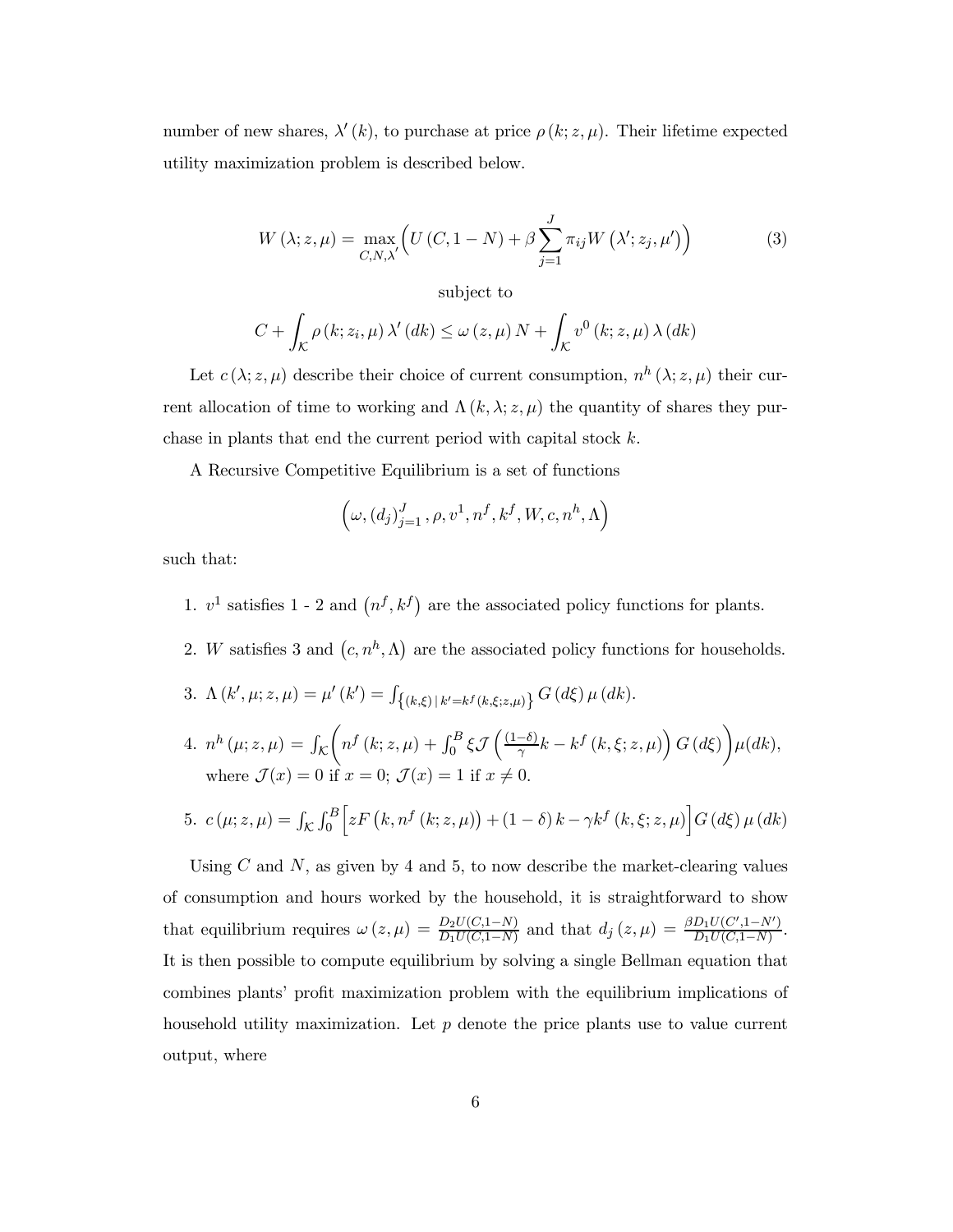$$
p(z,\mu) = D_1 U (C, 1 - N), \tag{4}
$$

$$
\omega(z,\mu) = \frac{D_2 U(C, 1-N)}{p(z,\mu)}.
$$
\n(5)

A reformulation of (2) yields an equivalent description of a plant's dynamic problem. Suppressing the arguments of the price functions,

$$
V^{1}(k, \xi; z, \mu) = \max_{n} \left( \left[ zF(k, n) - \omega n + (1 - \delta) k \right] p \right)
$$
  
+ 
$$
\max \left\{ -\xi \omega p + \max_{k'} \left( -\gamma k' p + \beta \sum_{j=1}^{J} \pi_{ij} V^{0} \left( k'; z_{j}, \mu' \right) \right), -\left( 1 - \delta \right) k p + \beta \sum_{j=1}^{J} \pi_{ij} V^{0} \left( \frac{(1 - \delta)}{\gamma} k; z_{j}, \mu' \right) \right\} \right)
$$
(6)

where

$$
V^{0} (k; z, \mu) \equiv \int_{0}^{B} V^{1} (k, \xi; z, \mu) G (d\xi).
$$
 (7)

Equations 6 and 7 will be the basis of our numerical solution of the economy. This solution exploits several results which we now derive. First, note that plants choose labor  $n = n^f (k; z, \mu)$  to solve

$$
zD_2F(k,n) = \omega(\mu, z).
$$

Next, we examine the capital choice of establishments undertaking active adjustment decisions. Define the value of undertaking such capital adjustment, given the second line of  $(6)$ , as

$$
E(z,\mu) = \max_{k'} \left( -\gamma k' p + \beta \sum_{j=1}^{J} \pi_{ij} V^{0} \left( k'; z_j, \mu' \right) \right), \qquad (8)
$$

and note that the target capital stock solving the maximization problem is independent of both  $k$  and  $\xi$ . Hence all plants that actively adjust their capital stock choose a common level of capital for the next period,  $k' = k^* (z, \mu)$  given by the right-hand side of  $(8)$ .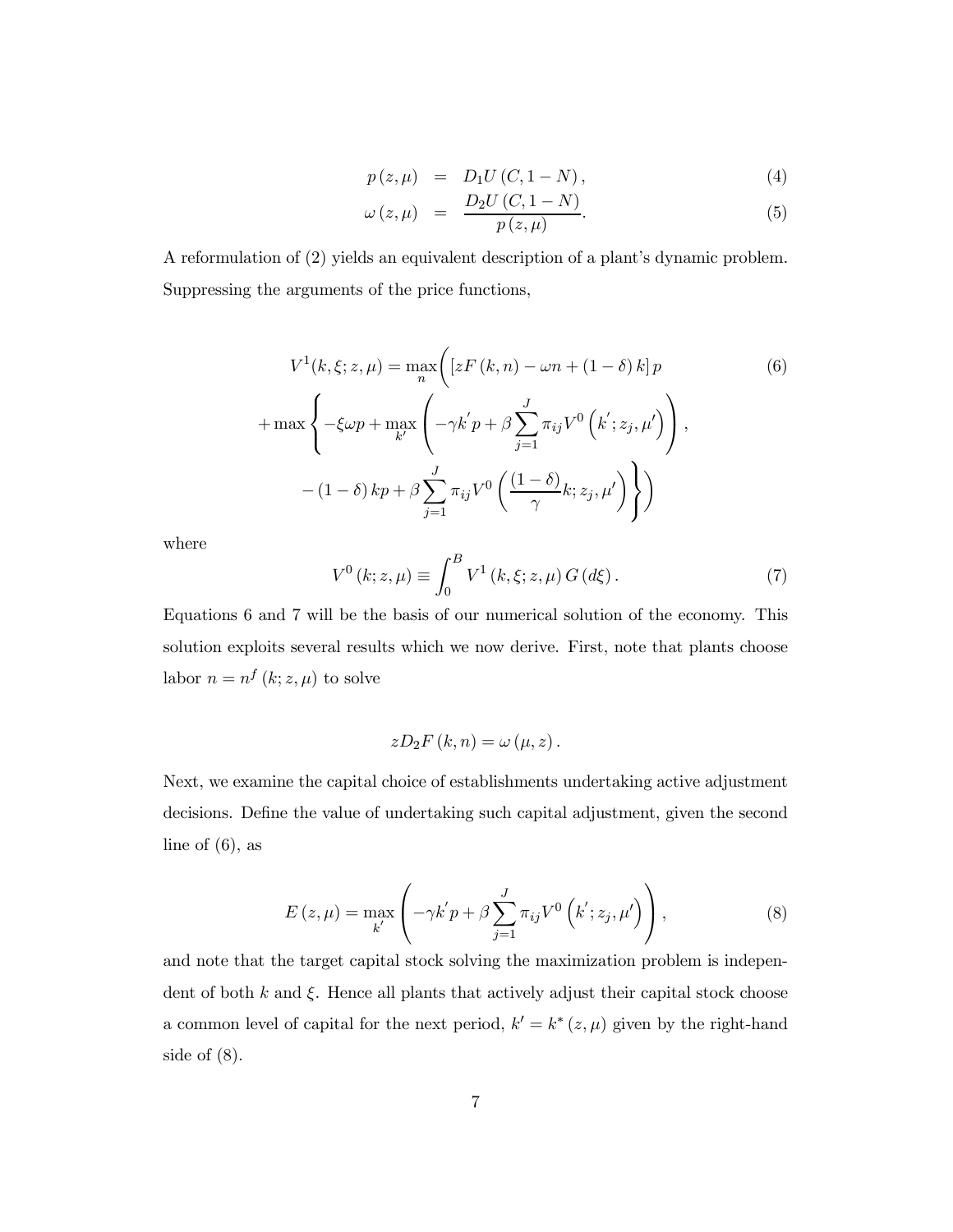We now examine the determination of plants' decision to adjust capital. A plant of type k will undertake capital adjustment if its fixed adjustment cost,  $\xi$ , falls below some threshold value,  $\overline{\xi}_k$ . Let  $\widehat{\xi}_k = \widehat{\xi}(k; z, \mu)$  describe that level of  $\xi$ , given current  $k$ , that leaves a plant indifferent between capital adjustment and allowing its capital stock to passively depreciate.

$$
-p(z, K)\hat{\xi}_{k}\omega(z, \mu) + E(z, \mu)
$$
\n
$$
= -p(z, \mu)(1 - \delta)k + \beta \sum_{j=1}^{J} \pi_{ij} V^{0}\left(\frac{(1 - \delta)}{\gamma}k; z_{j}, \mu'\right)
$$
\n(9)

Next, define  $\overline{\xi}(k; z, \mu) \equiv \min \{B, \max \{0, \widehat{\xi}_k\} \}$  so that  $0 \leq \overline{\xi}(k; z, \mu) \leq B$ . Plants with adjustment costs at or below  $\overline{\xi}_k$  will adjust their capital stock. Thus, plants described by the plant-level state vector  $(k, \xi; z, \mu)$  will begin the subsequent period with capital stock given by:

$$
k' = k^f(k, \xi; z, \mu) = \begin{cases} k^*(z, \mu) & \text{if } \xi \le \overline{\xi}(k; z, \mu), \\ \frac{(1-\delta)k}{\gamma} & \text{if } \xi > \overline{\xi}(k; z, \mu). \end{cases}
$$
(10)

Given (10), we are now able to more precisely describe the evolution of the distribution of plants over capital,  $\mu' = \Gamma(z, \mu)$ . For  $k \in \mathcal{K}$  such that  $k \neq k^*(z, \mu)$ ,

$$
\mu'(k) = \left[1 - G\left(\overline{\xi}\left(\frac{\gamma}{1 - \delta}k; z, \mu\right)\right)\right] \mu\left(\frac{\gamma}{1 - \delta}k\right),\tag{11}
$$

while for  $k \in \mathcal{K}$  such that  $k = k^* (z, \mu)$ ,

$$
\mu'(k) = \int_{\mathcal{K}} G\left(\overline{\xi}(k; z, \mu)\right) \mu(dk) + \left[1 - G\left(\overline{\xi}\left(\frac{\gamma}{1-\delta}k; z, \mu\right)\right)\right] \mu\left(\frac{\gamma}{1-\delta}k\right).
$$
\n(12)

It then follows that the market-clearing levels of consumption and hours required to determine p and  $\omega$  using (4) and (5) are given by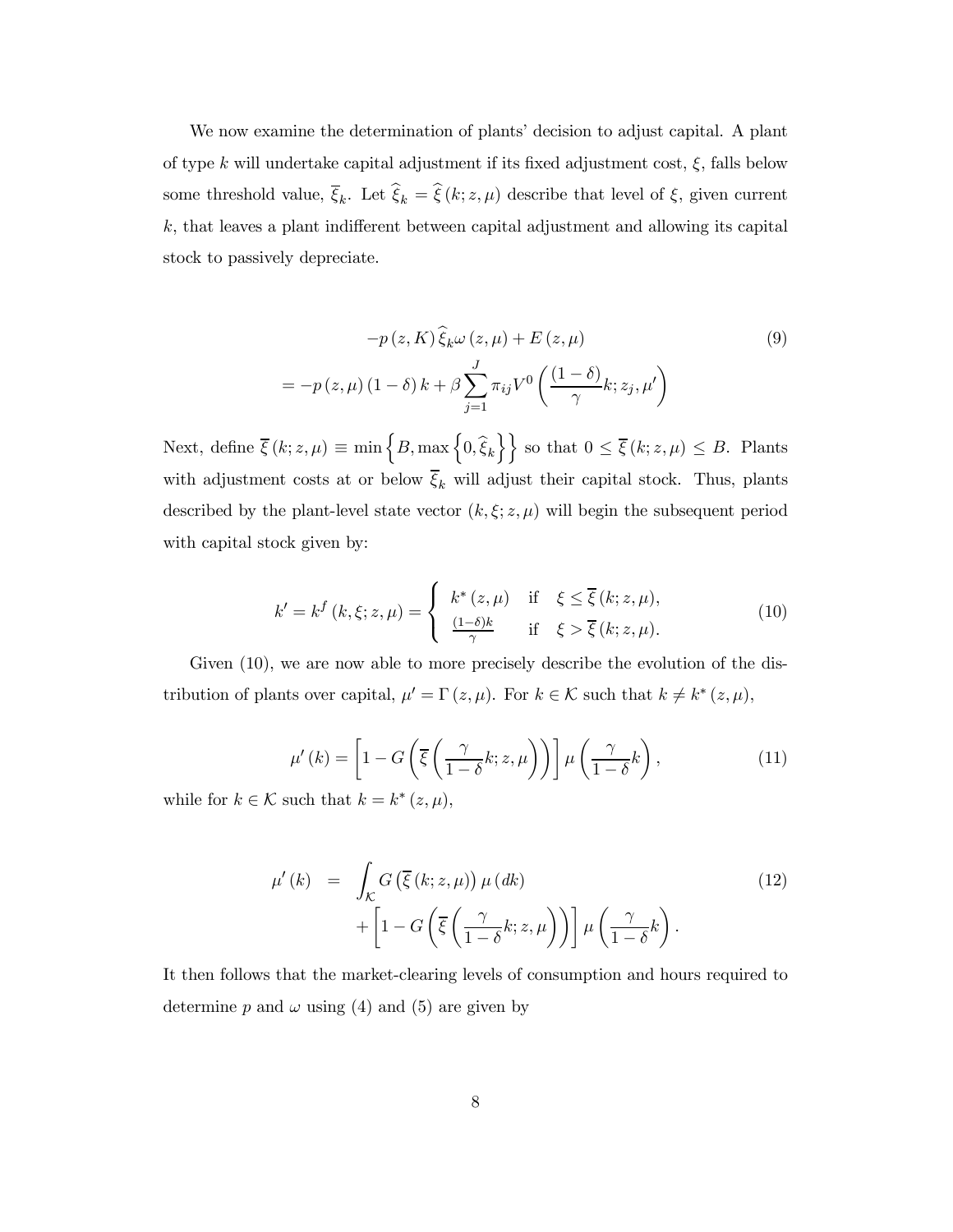$$
C = \int_{\mathcal{K}} \left( zF\left(k, n^f\left(k; z, \mu\right)\right) - G\left(\overline{\xi}\left(k; z, \mu\right)\right) \left[\gamma k^*(z, \mu)\right] - \left(1 - \delta\right)k\right] \mu(dk)
$$
\n(13)

$$
N = \int_{\mathcal{K}} \left[ n^f(k; z, \mu) + \int_0^{\overline{\xi}(k; z, \mu)} \xi G(d\xi) \right] \mu(dk).
$$
 (14)

#### 3 Model Solution

Given our focus on nonlinearities that arise owing to the presence of nonconvex adjustment costs, we adapt existing nonlinear solution methods to solve the model. The solution algorithm involves solving for  $V^0$  by repeated application of the contraction mapping implied by  $(6)$  and  $(7)$ , given the price functions  $(4)$  -  $(5)$ .

Numerical approximation of plants' value functions is accomplished using tensor product splines. These tensor product splines are multivariate functions generated as the product of univariate functions; there is one such univariate function corresponding to each argument of the value function.<sup>7</sup> Each such univariate function is itself a spline constructed piecewise using a grid of values, or knots, on the space of its argument. Each piece of the spline is a polynomial, and adjacent pieces meet at the interior knot points. We use cubic splines constructed using third-order polynomials, and each univariate spline is determined as follows: (i) the spline is required to exactly equal the approximated function at each knot point, and (ii) it must be twice-continuously differentiable at each interior knot point. Two additional conditions, commonly referred to as endpoint conditions, are required to determine all 4 coefficients of each polynomial piece. We use the not-a-knot endpoint conditions that require thrice differentiability at the first and last interior knot.<sup>8</sup> In using these tensor product splines, we increase the number of knots used for each variable until

 $7$ Johnson et al. (1993) have found multivariate spline approximation to be relatively efficient when compared to multilinear grid approximation.

<sup>8</sup>Additional details on univariate splines are available in De Boor (1978) and Van Loan (2000). De Boor also provides details on implementing the multivariate splines using the B-form; however, we implement these using the pp-form by developing the algorithm outlined in Johnson (1989).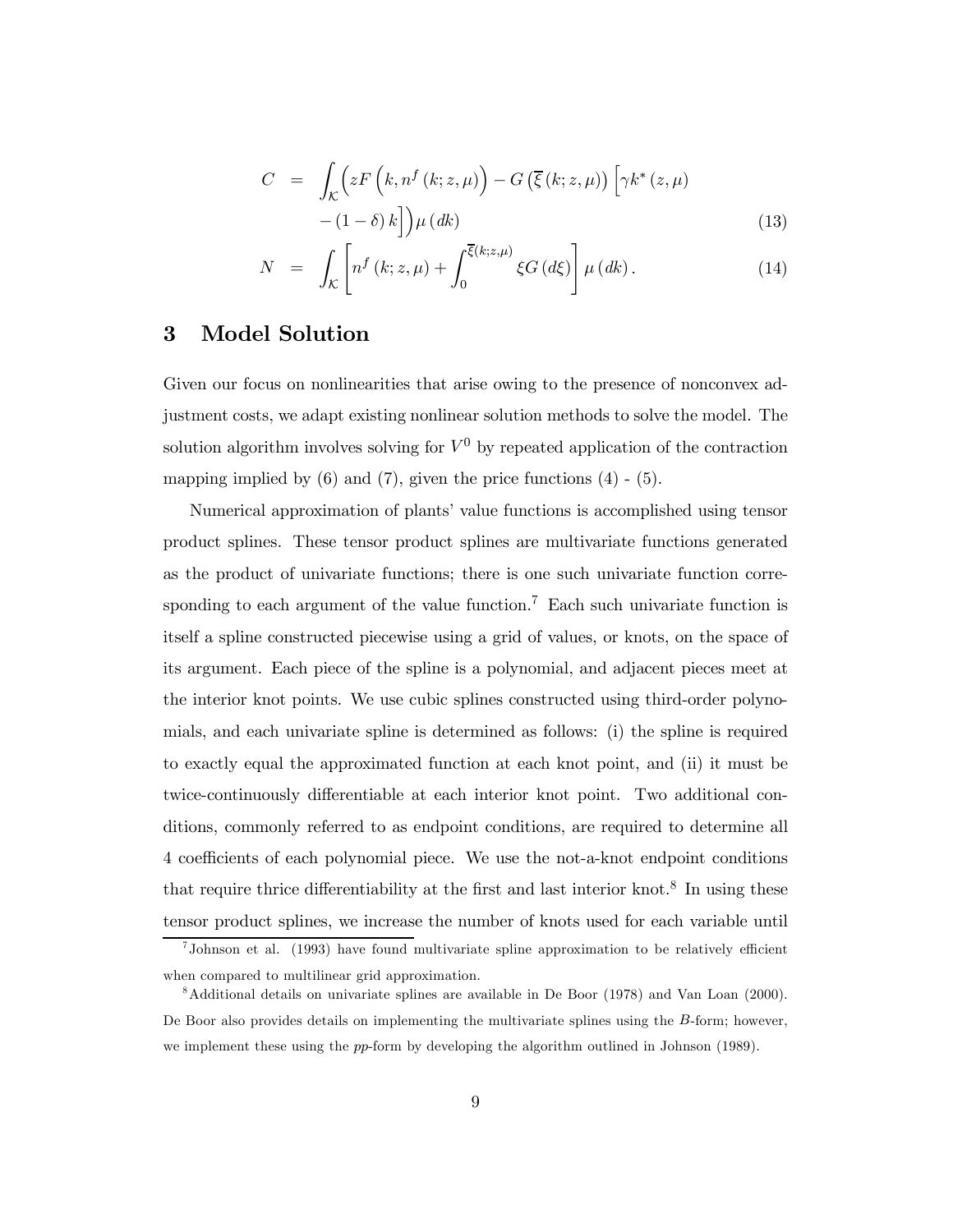there is no noticeable change in the approximation.

A difficulty with using nonlinear methods is that the curse of dimensionality restricts the number of arguments that are feasible. We adopt the method of Krusell and Smith (1997,1998) to approximate the state vector of the economy  $(z, \mu)$ , which contains a large object, the distribution of production units over capital, with a smaller object  $(z,m)$  where m is a vector of elements derived from  $\mu$ . For example, Krusell and Smith use statistical moments derived from the distribution, in particular the mean and standard deviation. For our problem, we have found that it is more efficient to a use a set of conditional means. Specifically, when  $m$  has  $I$  elements, they are derived by partitioning the distribution  $\mu$  into I equal-measure parts and then setting  $m = (m_1, \ldots, m_I)$ , where  $m_i$  is the mean of the  $i-th$  partition. Given the discrete nature of our distribution arising from the uniformity of target capital across adjusting plants, it follows that  $m<sub>I</sub>$  converges monotonically to  $\mu$ .

Given  $m_I$ , we assume functional forms that yield current equilibrium prices,  $p$ , and next period's proxy endogenous state,  $m'$ , as functions of the current state,  $p = \hat{p}(z,m;\chi_l^p)$  and for  $m' = \hat{\Gamma}(z,m;\chi_l^m)$  where  $\chi_l^p$  and  $\chi_l^m$  are parameters that are determined iteratively using a procedure explained below, and  $l$  indexes these iterations. For the class of utility functions we use, the wage is immediate once  $p$  is specified; hence there is no need to assume a wage function.

Given  $\widehat{p}$  and  $\widehat{\Gamma}$ , the first step of the solution method uses  $(\chi_l^p, \chi_l^m)$ , having replaced  $\mu$  with m in (6) - (7) and  $\Gamma$  with  $\widehat{\Gamma}$ , to solve for  $V^0$  at each point on a grid of values for  $(k; z; m)$ . In the second step, we simulate the economy for T periods. At each point in time,  $t = 1, \ldots, T$ , we record the actual distribution of plants over capital,  $\mu_t$ , which is a large but finite-dimensional object in our economy.<sup>9</sup> We determine m directly from the distribution and then use  $\hat{\Gamma}$  to specify expectations of  $m', m' = \hat{\Gamma}(z, m; \chi_l^m)$ . This determines  $\beta \sum_{j=1}^{J} \pi_{ij} V^0(k'; z_j, m')$ , and, given any arbitrary current price of output,  $\tilde{p}$ , allows us to solve for  $k^*(z, \mu)$  and  $\overline{\xi}(k; z, \mu)$ , as well as  $n^f(k; z, \mu)$ . Furthermore, this also generates  $\mu_{t+1}$  through (11) - (12). The equilibrium current price of output,

<sup>&</sup>lt;sup>9</sup>The method is easily extended to cases where  $\mu$  is countable or larger using a polynomial approximation.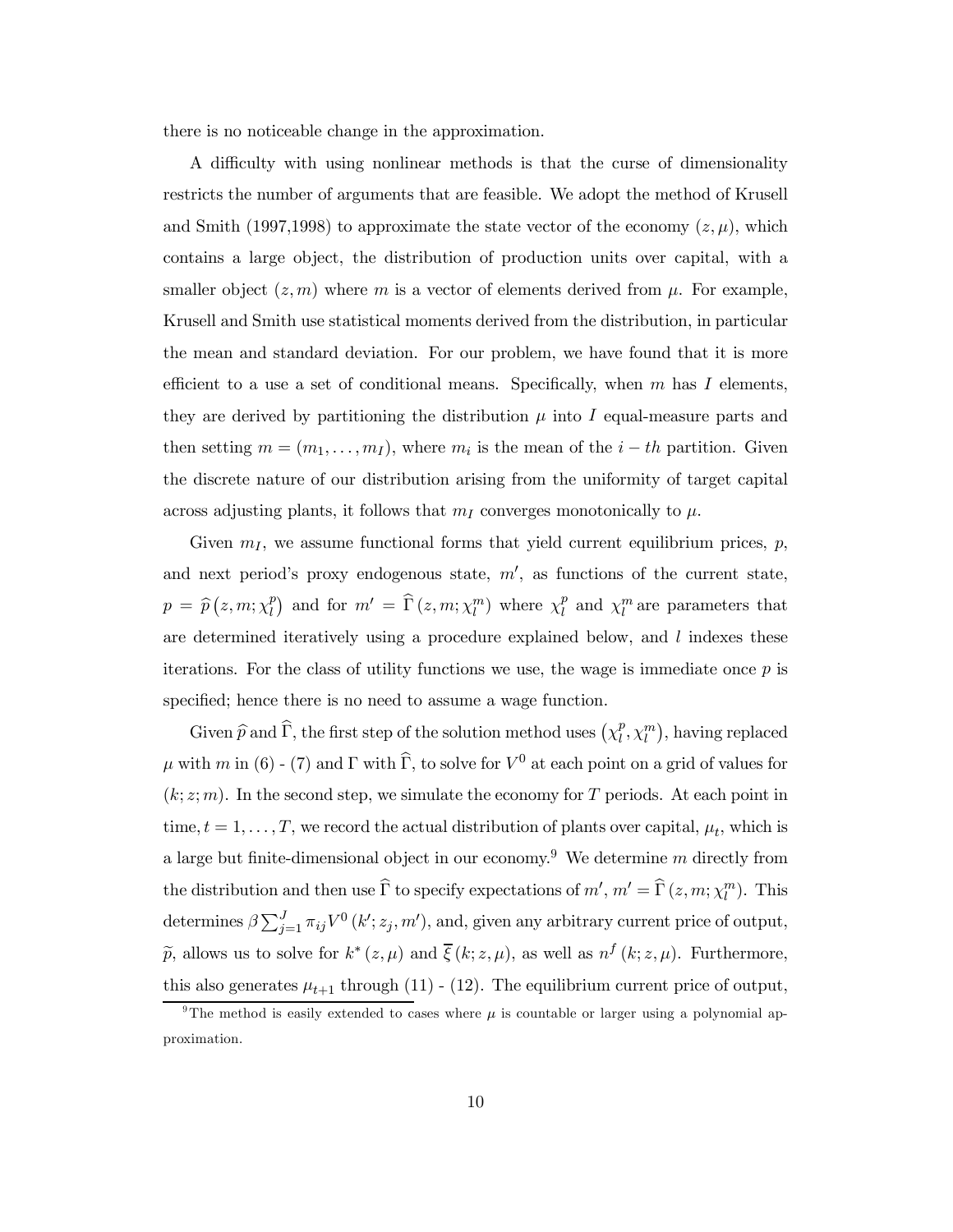$p$ , is determined through (13) as follows.  $p$  is that value which leads to plant decision rules,  $k^*$ ,  $n^f$  and  $\overline{\xi}$  that in turn imply market-clearing levels of consumption and hours worked for the household:  $p = D_1U(C, 1 - N)$ . After the completion of the simulation, the resulting data,  $(p_t, m_t)_{t=1}^T$ , are used to re-estimate  $(\chi_{l+1}^p, \chi_{l+1}^m)$  using OLS.10

We repeat this two-step process, first determining  $V^0$  given  $(\chi_l^p, \chi_l^m)$ ; next using our solution for plants' value functions to determine equilibrium decision rules over a simulation, aggregating these rules to obtain  $(p_t, m_t)_{t=1}^T$ , and updating  $\chi^p$  and  $\chi^l$ ; until these parameters converge.

The simulation step may be used to compute errors implied by the use of the set of conditional means, m, instead of  $\mu$ , and the functional forms  $\hat{p}$  and  $\hat{\Gamma}$ . In each period, we compare the equilibrium price to the forecasted price and the actual values of the conditional means to their predicted values. Given any functional form, we increase the number of partitions (the number of conditional means used to approximate the distribution of plants over capital) until these differences are small. We also experiment with different functional forms. Below, we report these expectational errors and use them to determine I.

#### 4 Parameter Choices

We evaluate the importance of aggregate nonlinearities through a series of comparisons. Specifically, we contrast the dynamic behavior of the lumpy investment economy with that present in an otherwise identical economy characterized by frictionless investment, using the nonlinear solution approach outlined above. This use of the frictionless neoclassical model as a reference model is appealing both due to its common usage in business cycle studies and because it provides a benchmark against which to measure nonlinearities, as it has been shown to respond approx-

 $10$ Note that the second step of our solution method, which involves simulation, does not make use of  $\widehat{p}$ .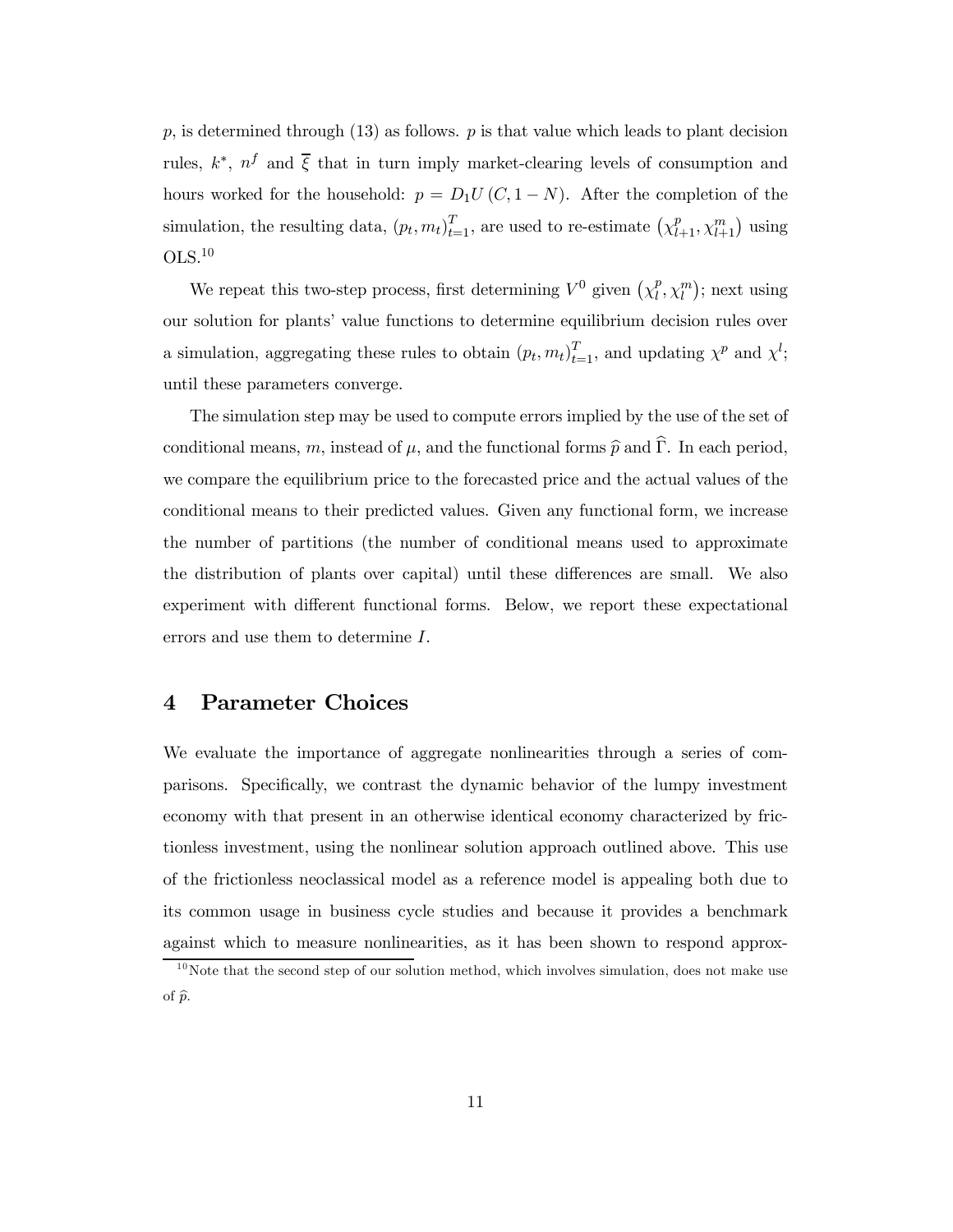imately linearly to reasonable-sized shocks.<sup>11</sup> Toward our comparison, we specify identical functional forms in utility and production across models. We follow Hansen (1985) and Rogerson (1988) in assuming indivisible labor, so that the representative household's momentary utility function is additively separable and linear in leisure:  $u(c, L) = \log c + s_L L$ . Establishment-level production functions take a Cobb-Douglas form,  $zF(k, N) = zk^{\theta}N^{\nu}$ , as consistent with the observation that capital and labor shares of output have remained roughly constant in U.S. time series.

Our solution of each model economy also requires the specification of several parameters governing preferences and technology. We fix the length of a period to correspond to one year; this allows us to use evidence on establishment-level investment in the parameterization of the adjustment cost function below. The model's parameters are selected to ensure agreement between the reference model and observed long-run values for key postwar US aggregates. In particular, we choose the mean growth rate of technological progress,  $\gamma$ , to imply a 1.6 percent average annual growth rate of real per capita output, the discount factor,  $\beta$ , to yield an average interest rate of 6.5 percent (King and Rebelo 1999), and the rate of capital depreciation to match an average investment-to-capital ratio of 7.6 percent (Cooley and Prescott 1995). Given these values, capital's share of output is determined such that the average capital-to-output ratio is 2.6 (Prescott 1986). Labor's share is consistent with direct estimates from postwar data, while the parameter governing the preference for leisure,  $s<sub>L</sub>$ , is taken to imply an average of 20 percent of available time spent in market work (King, Plosser and Rebelo 1988).

To complete our calibration of the reference model, we first estimate parameters for a continuous shock and then assume an equivalent discretized shock process. Specifically, we assume an exogenous productivity process of the form,

$$
z' = z^{\rho} e^{\varepsilon'}; \varepsilon \sim n(0, \sigma_{\varepsilon}^2),
$$

selecting the persistence term  $\rho$  and the variability of the log normal innovations,

 $11$ This follows from Christiano (1990), who shows that the LQ approximation of Kydland and Prescott (1982) is highly accurate for this class of models.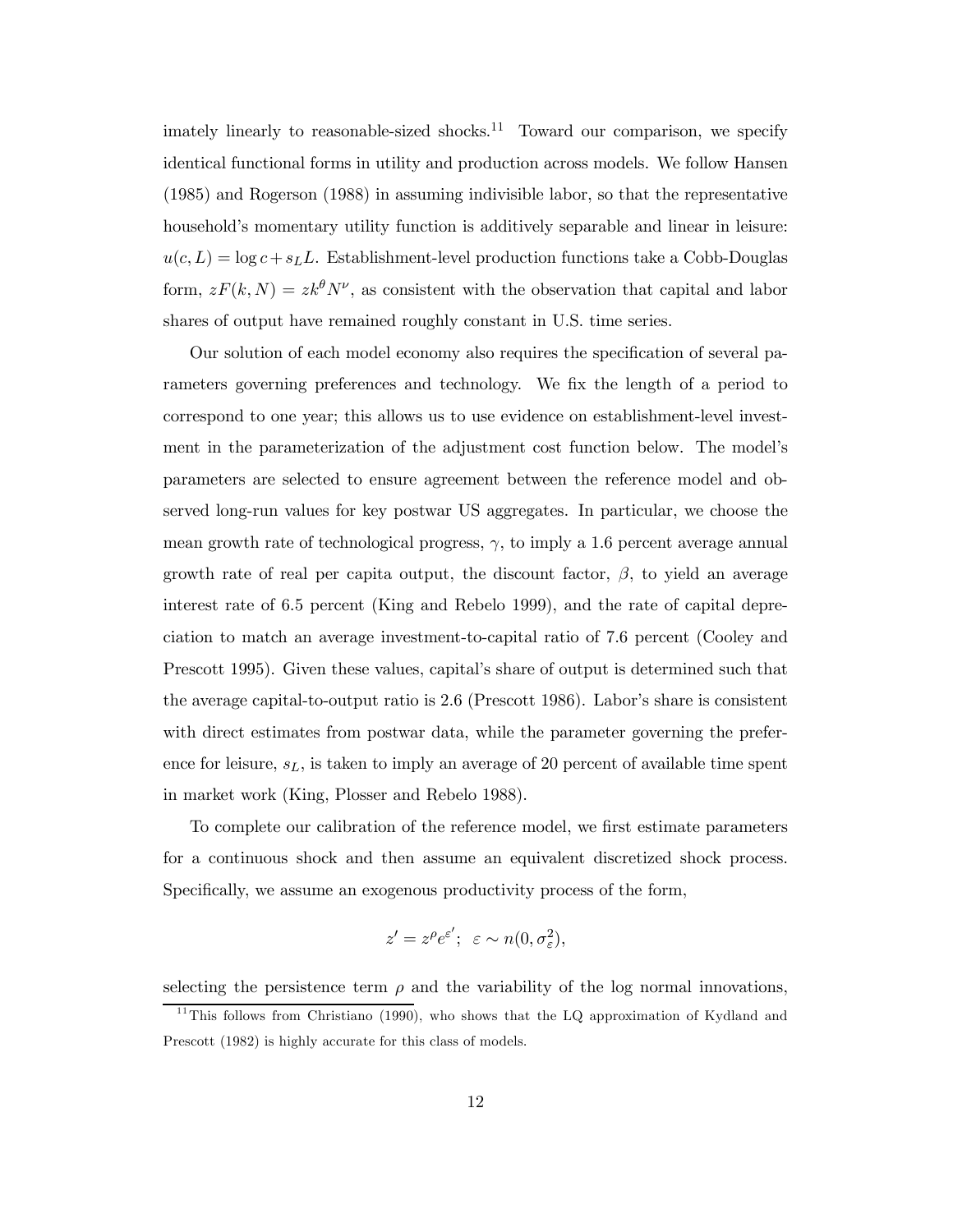$\sigma_{\varepsilon},$  to be consistent with measured Solow residuals from the US economy 1953-1997, using the Stock and Watson (1999) data set. Next, we discretize this productivity process, using a grid of 5 possible shock realizations. We select this grid of values, along with the transition matrix  $\Pi$  (with typical element  $\pi_{ij} \equiv pr(z'= z_j | z = z_i)$ ) to match the required shock persistence and variability, following a method developed by Rouwenhorst (1995).

Table 1 and equation (15) summarize the parameter set for the reference model.

|       |  | Table 1 |                                                                                                                                                           |  |
|-------|--|---------|-----------------------------------------------------------------------------------------------------------------------------------------------------------|--|
|       |  |         | $\begin{array}{c c c}\n\beta & \delta & \theta & \nu & s_L & \rho & \sigma_{\varepsilon} \\ .954 & .06 & .325 & .58 & 3.614 & .9225 & .0134\n\end{array}$ |  |
| 1.016 |  |         |                                                                                                                                                           |  |
|       |  |         |                                                                                                                                                           |  |
|       |  |         | $Z = [0328 \t 0658 \t 10000 \t 10354 \t 10720]$                                                                                                           |  |

| $Z = [.9328 \ .9658 \ 1.0000 \ 1.0354 \ 1.0720]$ |  |                                                          |                                              | (15) |
|--------------------------------------------------|--|----------------------------------------------------------|----------------------------------------------|------|
|                                                  |  |                                                          | $0.8537$ $0.1377$ $0.0083$ $0.0002$ $0.0000$ |      |
|                                                  |  | $0.0344\quad 0.8579\quad 0.1035\quad 0.0042\quad 0.0001$ |                                              |      |
| 0.0014                                           |  | $0.0690\quad 0.8593\quad 0.0690\quad 0.0014$             |                                              |      |
| 0.0001                                           |  | $0.0042\quad 0.1035\quad 0.8579\quad 0.0344$             |                                              |      |
|                                                  |  | $0.0002\quad 0.0083\quad 0.1377\quad 0.8537$             |                                              |      |

As this set of parameters is also used for the lumpy investment model, only the properties of adjustment costs remain to be determined. We assume that adjustment costs are uniformly distributed, with cumulative distribution  $G(\xi) = \frac{\xi}{B}$ . The distribution's upper support,  $B$ , is selected to maximize the model's agreement with three results from Doms and Dunne's (1998) study of establishment-level investment: (i) In the average year, plants raising their real capital stocks by more than 30 percent (lumpy investors) are responsible for 25 percent of aggregate investment, (ii) these lumpy investors constitute 8 percent of plants, while (iii) 80 percent of plants are lowlevel investors exhibiting annual capital growth below 10 percent. Setting  $B = .002$ roughly matches these observations, with lumpy investments comprising 27 percent of aggregate investment, and lumpy investors (low-level investors) representing 6 percent (78 percent) of plants.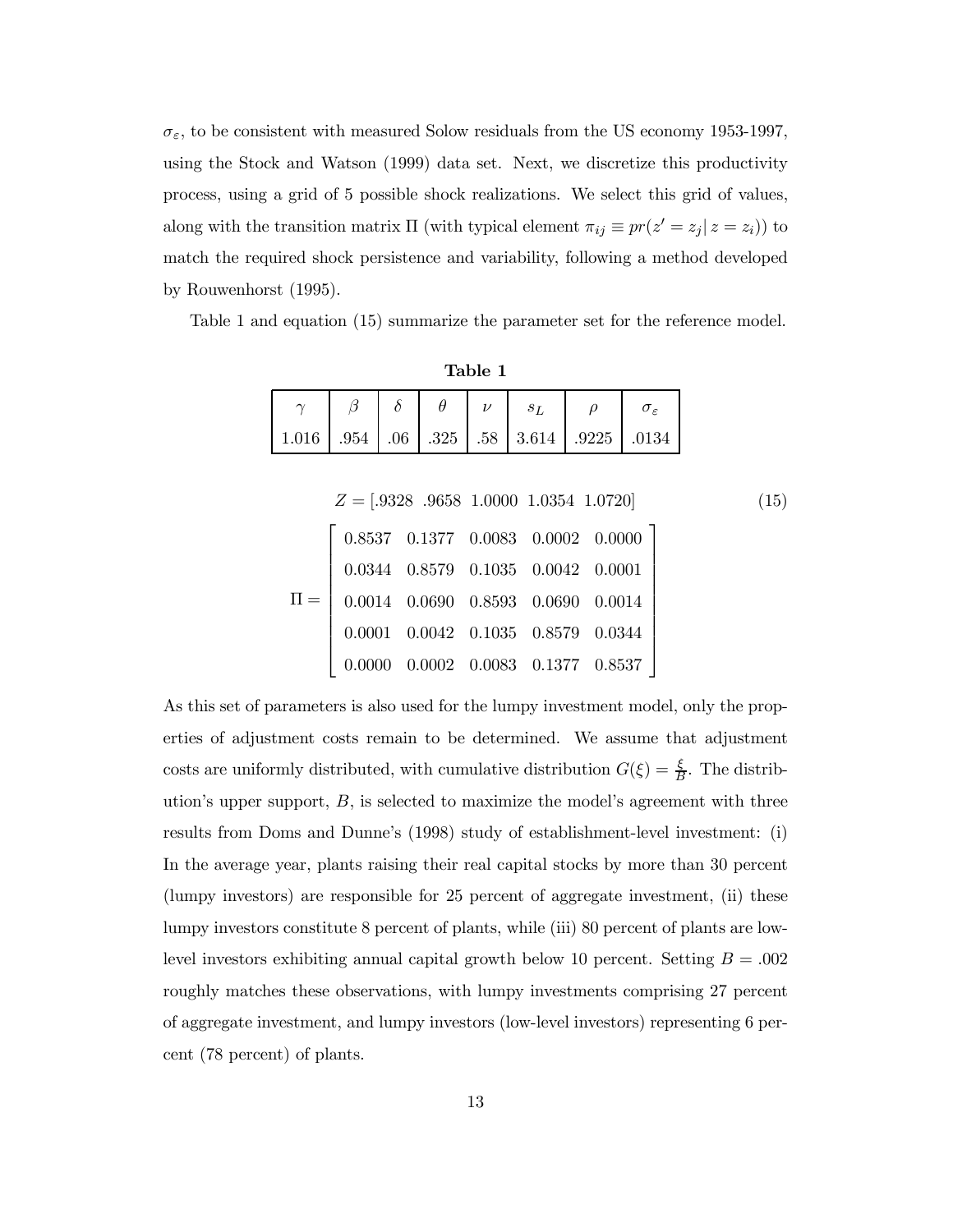#### 5 Results

In this section, we examine the dynamic implications of establishment-level lumpy investment, with particular emphasis on aggregate nonlinearities. As indicated above, we present companion results for the frictionless investment counterpart throughout as a reference against which to isolate these effects. In some cases, results for a traditional partial adjustment model are also included to aid in our comparisons. This partial adjustment model is distinguished by a convex adjustment cost function,  $\phi$  $\frac{\phi}{2}(\frac{i}{k}-\lambda)^2 k$ . Here,  $\lambda$  represents the economy's steady state investment-to-capital ratio, and deviations from this average investment rate entail the payment of a quadratic cost of capital adjustment. Following Kiyotaki and West (1996), we set the parameter  $\phi$  governing the magnitude of this quadratic cost at  $\phi = 2.2$ , which implies a steadystate elasticity of the investment-to-capital ratio to Tobin's marginal q of 5.98. In all other respects, this alternative model is identical to our reference model.

Before proceeding further, we stress one feature of steady state that will be helpful in understanding the behavior of aggregate investment demand below. An immediate and important implication of the lumpy investment model is the rising adjustment hazard described by Caballero, Engel and Haltiwanger (1995). It is simple to show that  $V^0$  is increasing in k, plant-level capital. It follows that

$$
E(z,\mu) - (1 - \delta) k p + \beta \sum_{j=1}^{J} \pi_{ij} V^{0} \left( \frac{(1 - \delta)}{\gamma} k; z_j, \mu' \right)
$$

is increasing in  $\Big\vert$  $\left. \frac{(1-\delta)}{\gamma}k - k^*\left(z,\mu\right)\right|$ . In other words, the larger the difference between unadjusted capital and target capital, the greater the value of adjustment. It then follows from (9) that  $\overline{\xi}(k; z, \mu)$  is also increasing in the gap between unadjusted and target capital. Hence the probability that a production unit of type  $k$  undertakes capital adjustment,  $G\left(\overline{\xi}\left(k;z,\mu\right)\right)$ , is increasing in its capital deviation, as seen in the upper panel of figure 1. Notice that the hazard is centered at the capital level associated with target capital,  $\frac{\gamma k^*(z,\mu)}{1-\delta}$ , and probabilities of adjustment monotonically rise as capital deviates to the left or right of this value. Note further that, in steady state, all plants are positioned along the left ramp of the hazard, given depreciation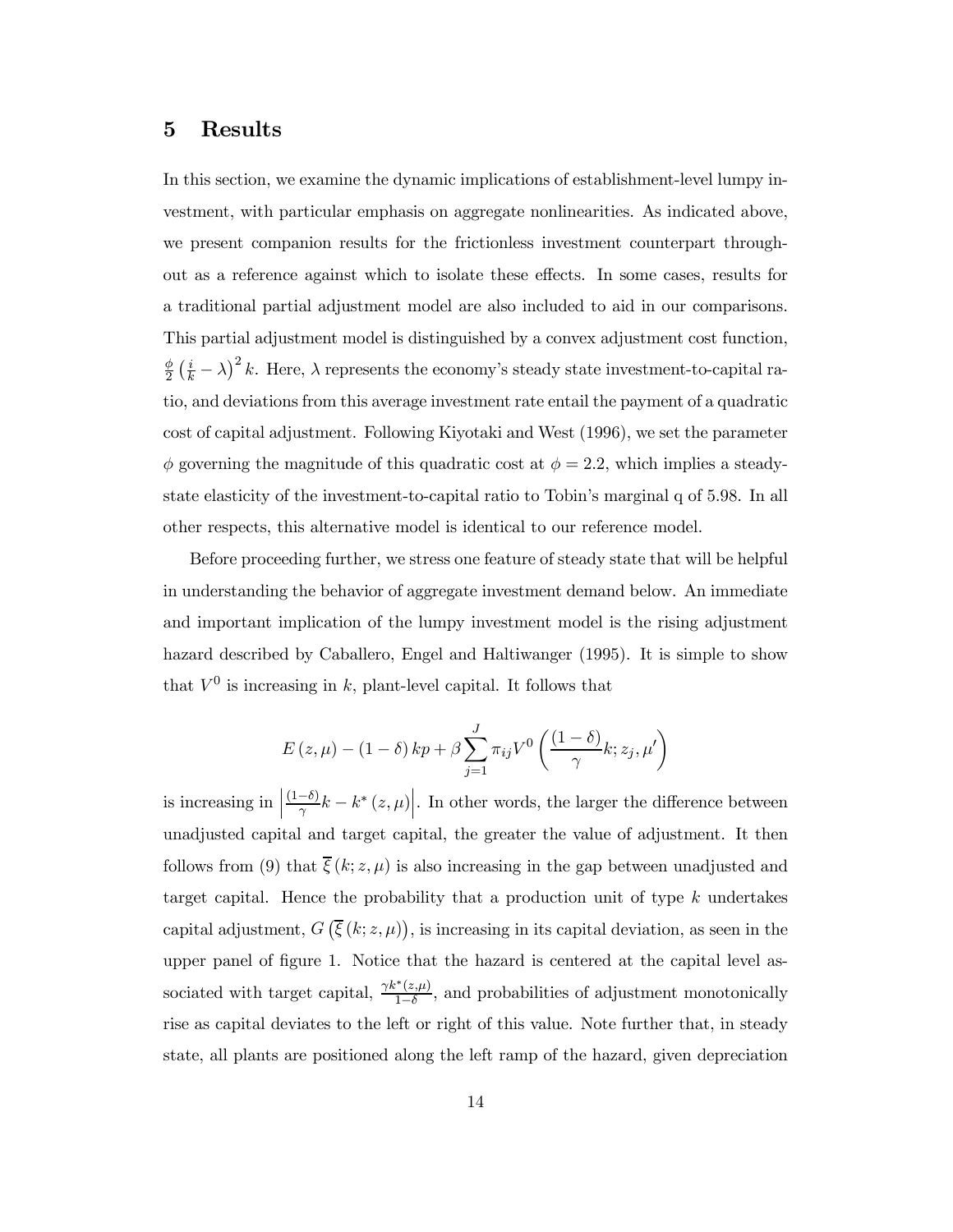and trend technological progress, having capital levels at or below that associated with the target. The implication of this is a monotonically rising steady state distribution of plants, as shown by the solid curve of the figure's lower panel. The lower, dashed, curve depicts the measure of plants at each capital level that do not adjust their capital stocks. Thus, the area between represents the steady state measure of adjusting plants, here roughly 30 percent.

#### 5.1 Dynamics under fixed prices

We begin with a series of fixed price experiments designed to gauge lumpy investment's potential for nonlinearities. In these examples, we study aggregate factor demand responses to fluctuations in total factor productivity under the assumption that wages and interest rates faced by the economy's establishments remain fixed at their steady state values. We view this as a useful way of exploring the ability that our model has for producing the sorts of features uncovered by previous partial equilibrium studies, as discussed in section 1 above. Perhaps more importantly, this series of examples helps us to clarify the mechanism through which heterogenous capital adjustments may act to produce such features.

In the following stylized example, we consider the effects of temporary shocks to productivity. The first panel of figure 2 displays an initial adjustment hazard for the lumpy investment model, centered at the capital value associated with steady state target capital. In the face of a one standard deviation rise in productivity that is expected to persist, establishments' desired capital holdings increase sharply. This re-centers the adjustment hazard, shifting it rightward. Recall that, on average, most plants are positioned along the left ramp of the hazard, due to capital depreciation and trend productivity growth. When those plants associated with initial capital holdings below 1.18 experience a rise in desired capital, they find that their current capital lies sufficiently far below their (raised) target that they are willing to suffer large adjustment costs to correct this shortfall. In this particular example, as the economy begins at its deterministic steady state, all plants lie along the left ramp of the initial hazard. Thus, the rise in productivity generates such a large rise in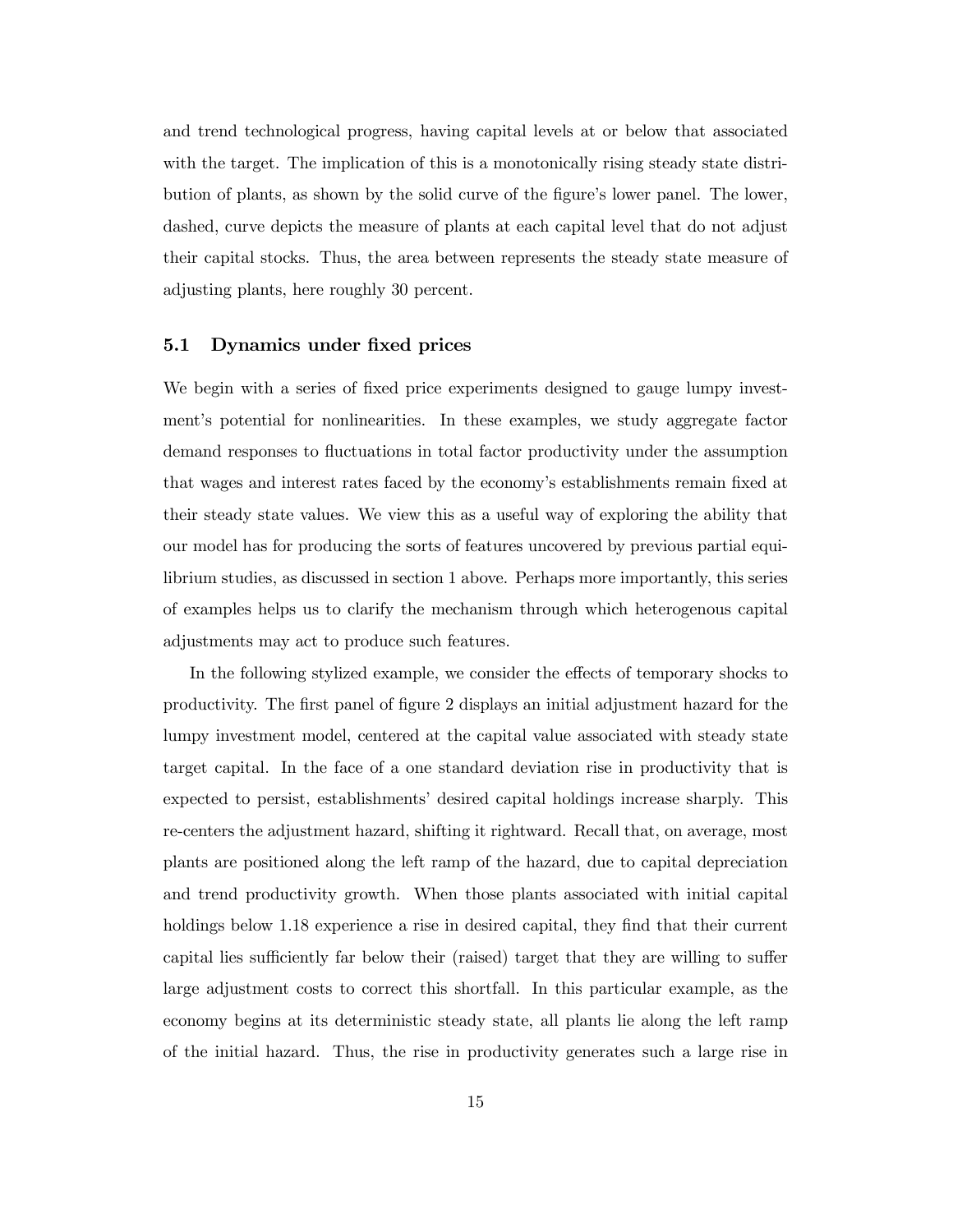desired capital that even the highest adjustment cost draw does not dissuade such plants from investing, and adjustment probabilities rise to 1. In figure 2's lower panel, the total measure of adjustors rises dramatically from .295 to 1.

Next, consider the converse: the effects of a one standard deviation drop in productivity, as depicted in figure 3. In this case, the fall in target capital implies a substantial leftward shift in the adjustment hazard. Those plants with very low capital holdings, initially associated with high adjustment probabilities, now find their current capital much closer to the desired value and, hence, are less likely to undertake costly adjustment. At the same time, plants with current capital roughly between 1 and 1.2 find that, rather than having a minor capital shortfall, they now have substantial excess. For these plants, adjustment probabilities rise. On balance, the left-shifting adjustment hazard implies only a minor rise in the number of active capital adjustors, from .295 to .308, as depicted in the lower panel of the figure. While positive productivity shocks have the potential to generate substantial external-margin effects on aggregate investment demand, negative productivity shocks do not.<sup>12</sup>

The significance of this distributional asymmetry becomes apparent in figure 4. Here, we consider deviations from trend growth rates in response to the positive shock of figure 2, occurring in period 6, followed by  $14$  periods of average productivity during which the economy resettles, and then the negative shock of figure 3. In panel A, target capital's deviation from steady state behaves roughly symmetrically and matches the approximately linear reference model closely. However, in response to the first shock, the rise in target capital is substantially amplified by a large rise in the measure of investors, as indicated by panel B, where the growth rate of aggregate capital demand under lumpy investment rises roughly 18 percent more than in the

 $12$ Note that if there were idiosyncratic plant-specific differences in productivity, there would be an adjustment hazard and target capital associated with each level of productivity. Moreover, since there would now be some plants distributed on the right half of these hazards, the asymmetry described here would be dampened though not, given technological progress and depreciation, eliminated. For this reason, so as to allow the largest possible aggregate role for lumpy investment, we have abstracted from additional sources of heterogeneity across plants.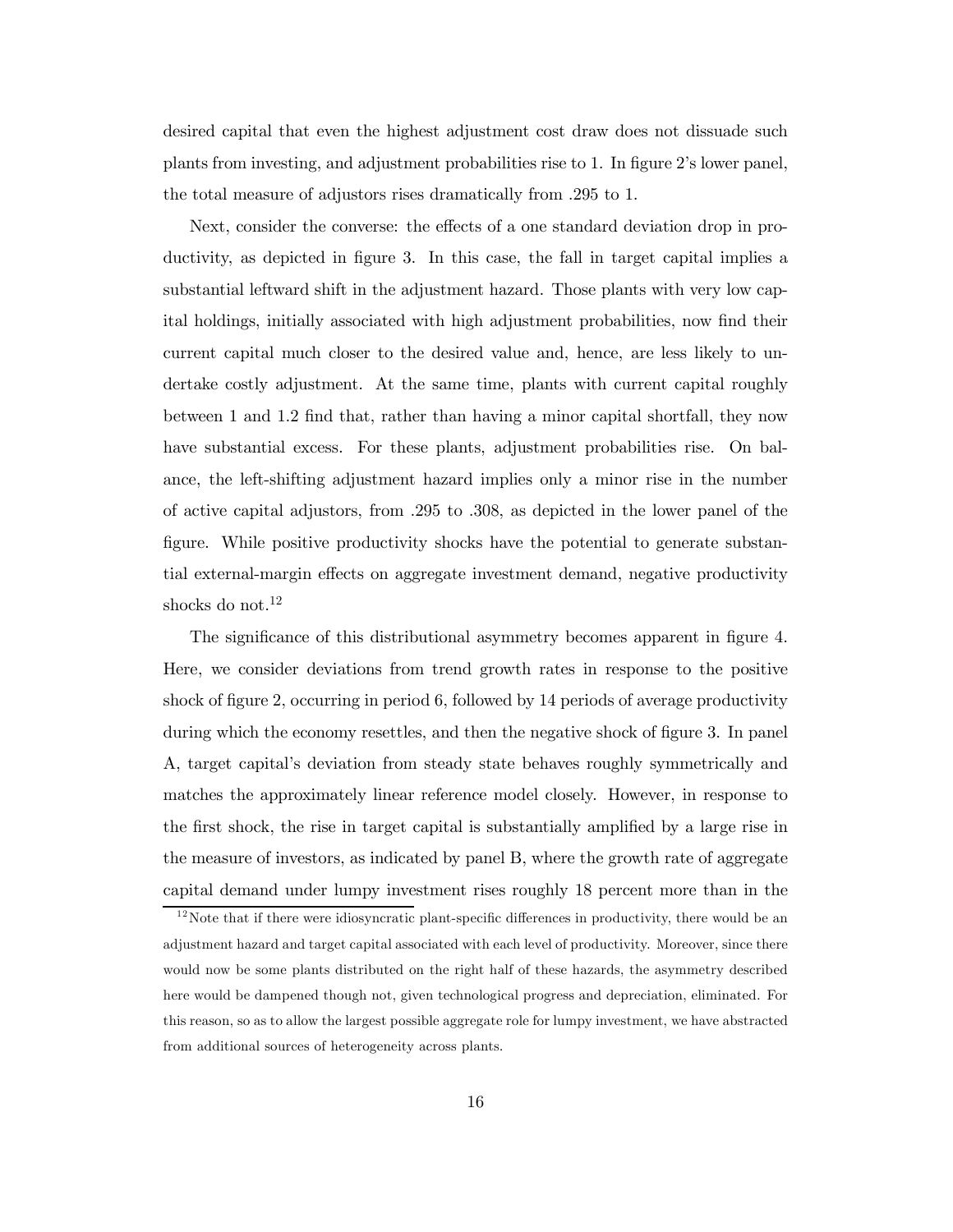reference model. By contrast, when the negative shock occurs, changes along the external margin play only a minor role. There, the fall in target capital is mitigated by the fact that only about 30 percent of establishments actually disinvest to the new target; consequently, the growth rate of aggregate capital demand exhibits less than half the decline seen in the reference model (where all plants disinvest). We conclude from this example that: (i) our model of lumpy investment does have the potential to generate aggregate nonlinearities; (ii) these nonlinearities may take the form of asymmetric responses to shocks - sharper expansions and dampened contractions as suggested by the findings of previous authors; (iii) these features result entirely from the asymmetric effects of rightward and leftward shifts in the adjustment hazard upon the total number of adjustors, and hence subsequent distributions of plants; (iv) the dynamics of adjustment along the intensive margin are roughly unaffected by the presence of nonconvexities in plant-level adjustment technologies.

The discussion above illustrates the powerful distributional effects possible in the lumpy investment model. We next assess these effects over a 2500 period simulation of the economy, again holding prices fixed. Figures  $5$  and  $6$ , along with table 2, summarize the results. First, in the upper panels of figure 5, we rank the deviations in aggregate investment relative to trend for the lumpy investment and reference models. We use the horizontal axis to represent 5 broad categories of investment episodes, ranging from extremely low to extremely high, with the vertical axis measuring the fraction of dates spent in each of these ranges. From the upper left panel, note that, within the reference economy, the fraction of investment periods away from neartrend is distributed perfectly evenly. By contrast, the lumpy investment economy displays a disproportionate fraction of extremely high, relative to high, investment episodes and has fewer extremely low, relative to low, observations. Specifically, while times of near-average investment occur with roughly equal frequency, the inclusion of nonconvex capital adjustments shifts 2.5 percent of very low investment realizations upward into the low range, while nearly 2 percent (50 periods) of high investment episodes are pushed into the extremely high range. At lower left, we align these histograms alongside results for the partial adjustment model, which by comparison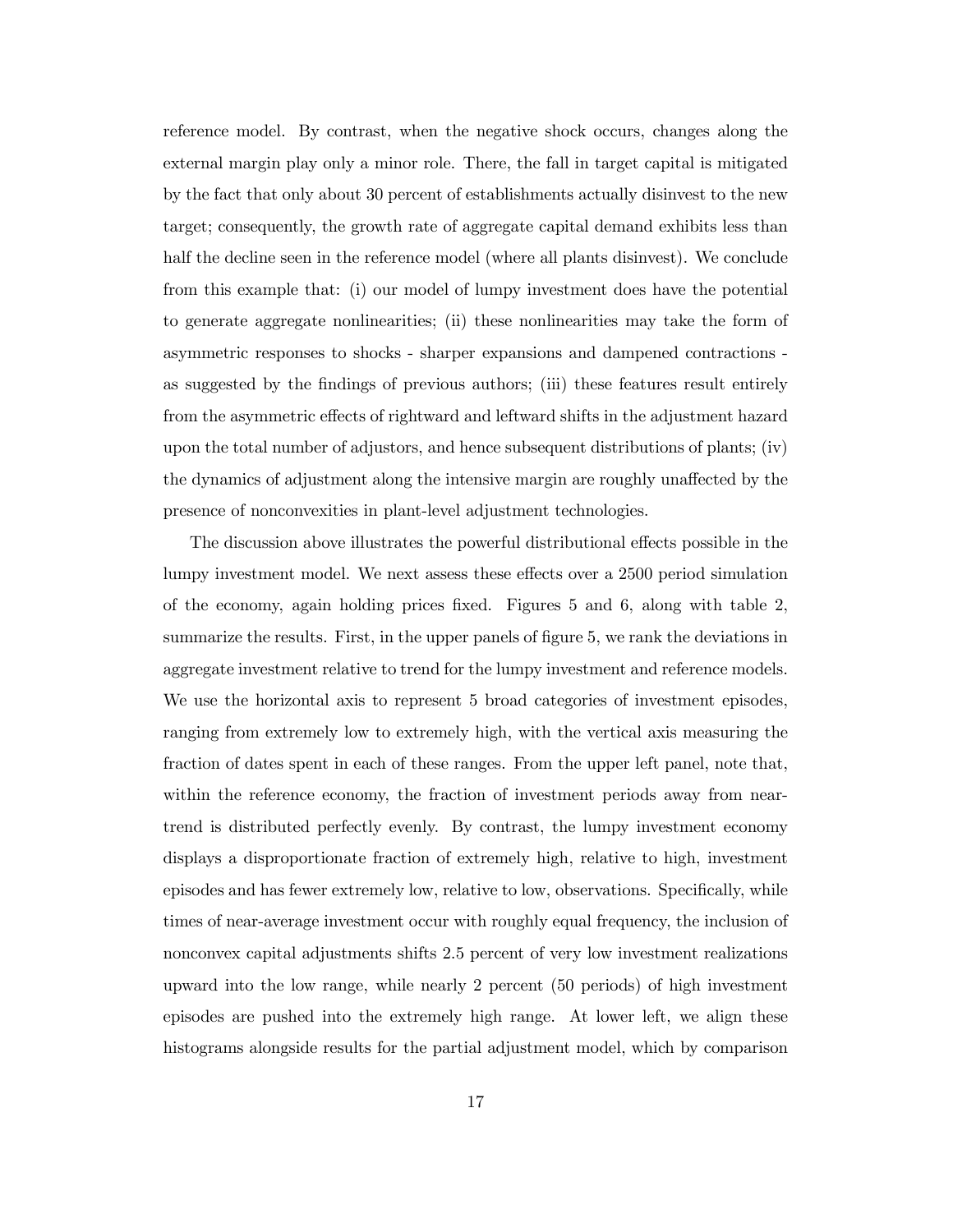displays far less dispersion in investment, given the convexifying force of quadratic adjustment costs.

For a more detailed examination of the fixed price simulation results, we next construct series containing differences in the relative deviations in investment and capital from trend, between the lumpy investment versus reference economies, for each date in the simulation. Table 2 provides several measures of the absolute values of the gaps in investment, along with the results for Partial Adjustment versus Reference. Note that average differences from the reference economy are substantial, 46 percent for lumpy investment and 69 percent for partial adjustment.

Table 2: Reference Deviations in Investment Demand

|              | minimum | mean | median | 1 maximum |
|--------------|---------|------|--------|-----------|
| Lumpy Inv.   | .00010  | .463 | .1590  | 2.053     |
| Partial Adj. | .00008  | .690 | .0907  | 11.630    |

We present a cumulative ranking of the proportion of all observations represented by each difference (Lumpy Inv. minus Reference) for capital in the upper panel of figure 6. Note that this ranking is highly asymmetric around zero. To the left, we see substantial mass for dates where lumpy investment's percentage deviations from trend lie between zero and 25 percent below the reference model. By contrast, the right tail, reflecting higher capital growth in the lumpy investment economy, has fewer observations distributed over a much wider range. These features are particularly apparent when contrasted with the near-perfect symmetry of the partial adjustment versus reference model differences in the figure's lower panel. From these closer inspections of the fixed price simulation results, we conclude that lumpy establishment-level investments can substantially reshape the distribution of investment and capital growth rates, relative to economies with smooth underlying investment patterns yielding approximately linear aggregate dynamics, when movements in factor demands are unconstrained by changes in prices.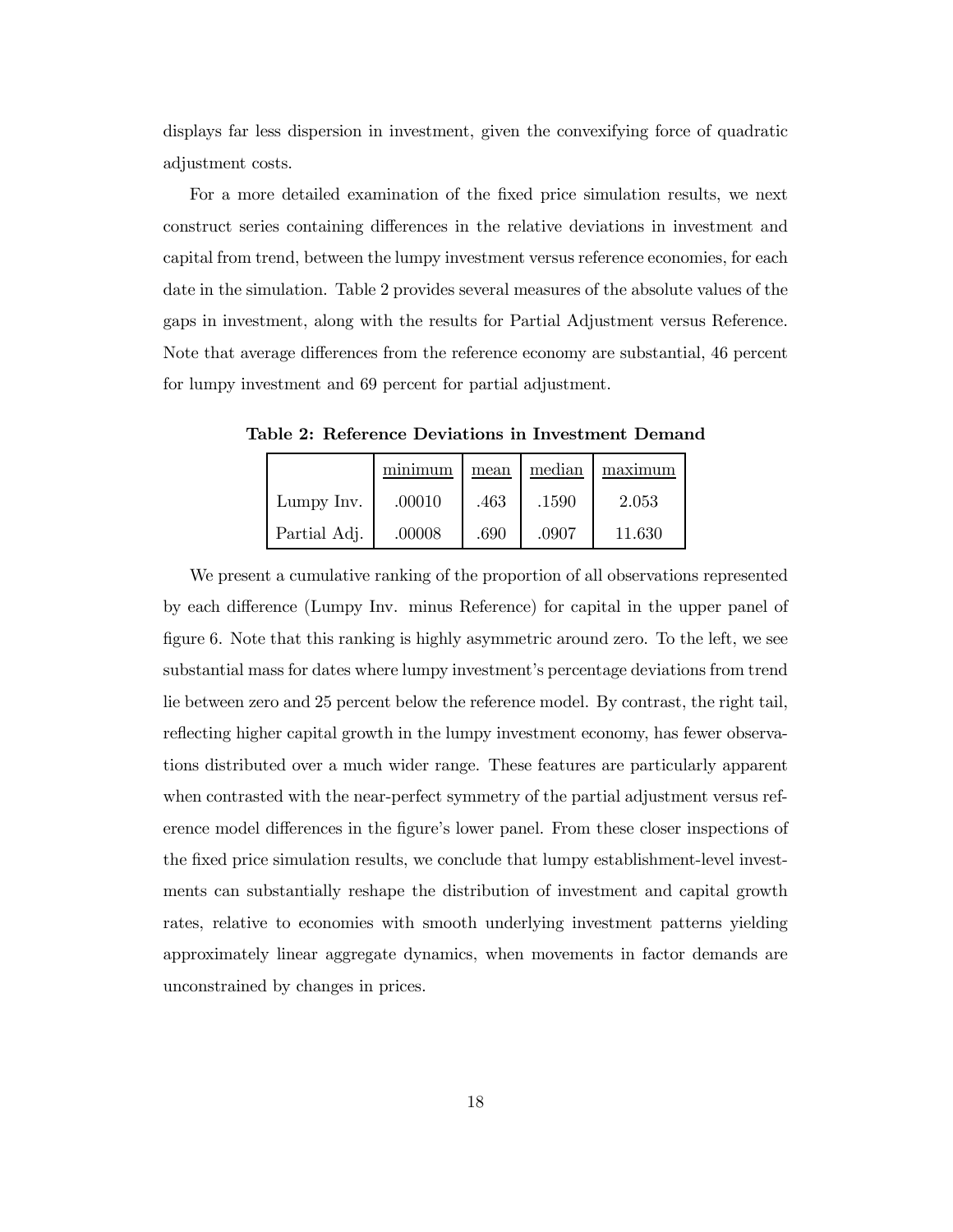#### 5.2 Equilibrium dynamics

We begin this section with a discussion of the accuracy of the forecasting rules,  $\widehat{\Gamma}$  and  $\hat{p}$ , used by agents. Table 3 displays the equilibrium forecasting functions, conditional on current productivity, when the distribution is approximated by only a single partition.<sup>13,14</sup> The standard errors and  $R^2$ s associated with each regression indicate that the statistical mean alone is an efficient proxy for the distribution. This is confirmed in table 4, where we re-solve the economy using two partitions to approximate the distribution. Note that there are only marginal reductions in the standard errors on equilibrium price regressions, indicating little additional relevant information. Since it is difficult to draw inferences from the relative magnitudes of the errors in forecasting future conditional means, as neither  $m'_1$  nor  $m'_2$  in table 4 corresponds to the mean in table 3, we use figure 7 to present the aggregate capital series from each lumpy investment economy over the same 2500 period history. We find no discernible difference and take this as strong evidence that we need not partition the distribution further.<sup>15</sup> A comparison of table 3 with corresponding results from an economy whose distribution is *exactly* its mean is still more compelling. Specifically, when we solve for equilibrium forecasting functions in the reference economy, we find minimal changes in the regression coefficients and standard errors. As an illustration of this, the reference economy's standard errors for  $m'_1$  and p are  $1.22 \times 10^{-4}$  and  $2.63 \times 10^{-5}$ , respectively, when productivity is at its highest value  $z_5$ , and  $2.49 \times 10^{-4}$ and  $5.36 \times 10^{-5}$  for  $z = z_3$ . Comparing these values with the corresponding errors of table 3 foreshadows the remaining results of this section.

We now re-examine the productivity simulation of our fixed price experiments in general equilibrium. We begin with an overview of second moments in table  $5^{16}$ 

<sup>&</sup>lt;sup>13</sup>Partitions here refer to *I*, the number of elements in  $m$ .

 $14$ We have experimented with a variety of functional forms, including, for example, higher order terms. These produce similar results to the log linear form reported here. In the extension of the model, in section 6 below, we use quadratic forms.

<sup>&</sup>lt;sup>15</sup>The maximum difference in these series is  $2.1 \times 10^{-4}$ . However, except where explicitly noted otherwise, the lumpy investment results below correspond to the  $2-$  partition economy.<br><sup>16</sup>For tables 5-7, simulated data are logged (with exception of interest rates) and HP-filtered using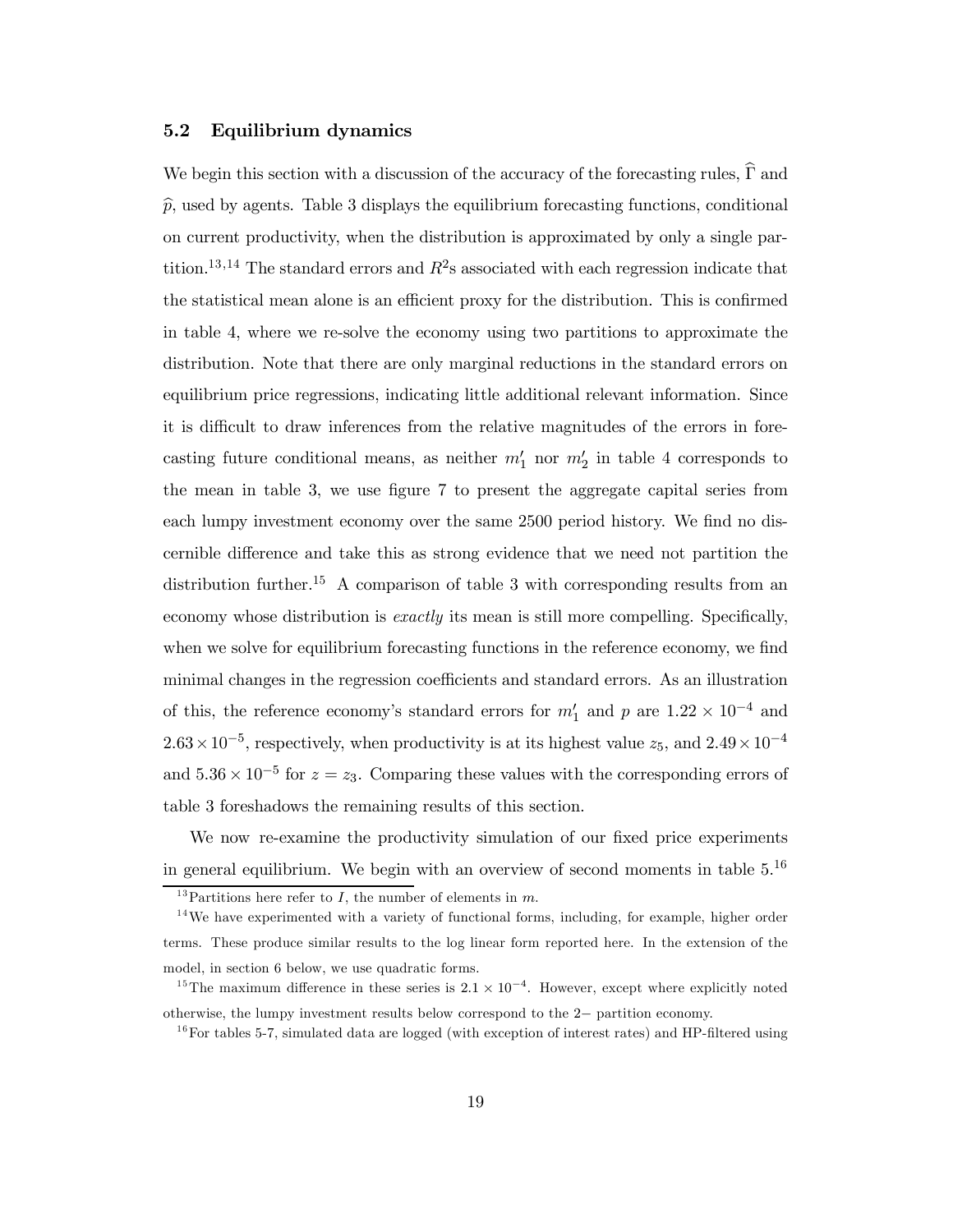Panel A displays percentage standard deviations in the growth rates of output, investment, consumption, employment, wages and interest rates across model economies. From these results, it is clear that the variability under lumpy investment is virtually identical to the reference economy, regardless of whether we use one partition of the distribution (row 3) or two (row 2). This similarity is further emphasized by comparison with the partial adjustment model, where the cycle is dampened by sluggish responsiveness of investment demand. The similarities between Lumpy Investment and Reference economies are also evident in the comovements with output reported in panel B. By contrast, aggregate quantities move more closely with the cycle in the partial adjustment results.

From table 5, it is evident that lumpy investment fails to reshape the aggregate cycle in equilibrium. In what follows, we explore this further. In figure 8, we present histograms of the relative deviations in investment from trend, the equilibrium counterpart to figure 5. Two features of this figure are noteworthy. First, investment in both the lumpy investment and reference economies exhibits far less dispersion than was evident in figure 5, as changes in factor prices largely offset the swings in investment demand seen under fixed prices. Second, while the reference economy's investment series continues to be approximately symmetric around zero, the distribution is now closer to the Normal. Here again, price movements offset plants' desires for large capital adjustments, shifting substantial mass away from extreme investment episodes inward toward more moderate changes. This same force removes the lumpy investment economy's tendency for sharp expansions, shifting mass from the highest investment deviations downward. As a result, the differences in these two histograms essentially disappear in equilibrium; the largest difference is in the zero band, where the lumpy investment economy displays about 0.5 percent fewer realizations than the reference economy.

From the results presented thus far, it is apparent that lumpy investment does not produce the stronger expansions and dampened recessions suggested by the fixed price results of figure 5, at least on average. Table 6 indicates that differences in a weight of 100.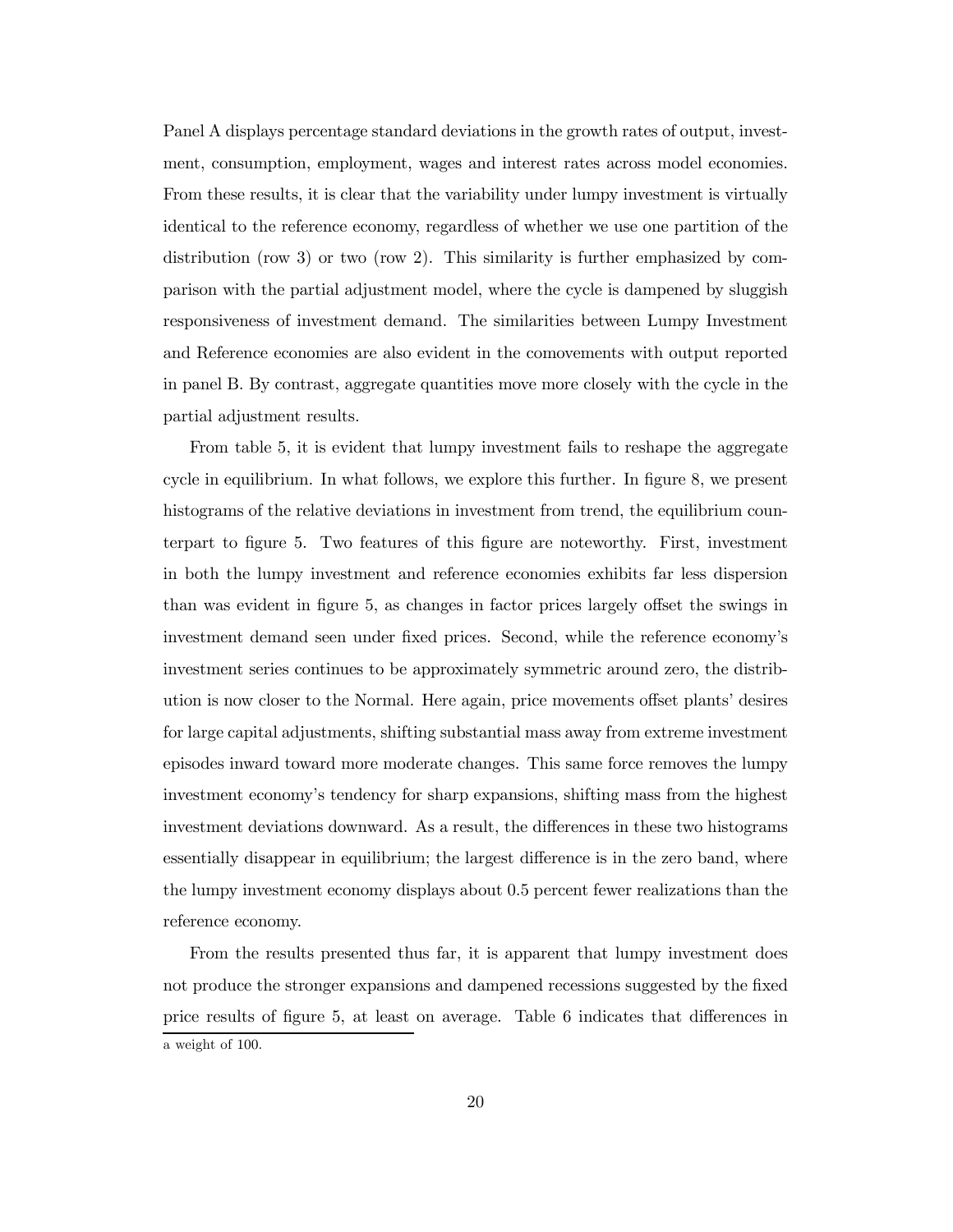the Lumpy Investment versus Reference investment series are never of quantitative significance in equilibrium, reaching only  $0.3$  percent at their maximum. We also see that the gaps present in the second row are reduced when price changes are present to dampen fluctuations in the Reference investment series.

|                                                                               | minimum | mean | median | maximum |
|-------------------------------------------------------------------------------|---------|------|--------|---------|
| Lumpy Inv. $1.6 \times 10^{-7}$   $5.9 \times 10^{-4}$   $4.8 \times 10^{-4}$ |         |      |        | .0030   |
| Partial Adj. $3.6 \times 10^{-6}$ $3.3 \times 10^{-2}$ $2.5 \times 10^{-2}$   |         |      |        | .1672   |

Table 6: Reference Deviations in Equilibrium Investment

In figure 9, we display cumulative rankings of the differences between capital deviations relative to trend for both Lumpy Investment and Partial Adjustment with Reference economies, the analogue of figure 6. The distributions here exhibit greater symmetry around zero than was the case with prices held fixed. Much more importantly, though, note the scale of the horizontal axis in the figure's upper panel. Capital's percentage deviations from trend in the lumpy investment economy are never so much as 0.1 percent away from those of the reference economy. We take this as further evidence that the implications of nonconvex establishment-level capital adjustment for the aggregate dynamics of this class of equilibrium business cycle models are unimportant.

Based on the discussion above, it would appear that changes in extensive-margin capital adjustment within the lumpy investment economy must be minor in equilibrium. However, while the aggregate cyclical behavior of the nonconvex adjustment cost model is essentially identical to that of the reference model, this does not imply a lack of movement in the relative distribution of plants with respect to capital. The fraction of plants engaging in capital adjustment, 0:295 in the steady state, is strongly procyclical. Isolating, as above, cyclical components using the Hodrick-Prescott filter with a weight of 100, this series has a percentage standard deviation of 4.25, more than twice that of output, over the business cycle. Furthermore, the contemporaneous correlation of the adjustment rate with output is 0:88, and with investment it is 0:96. In equilibrium, there are changes in both the measure of adjusting plants and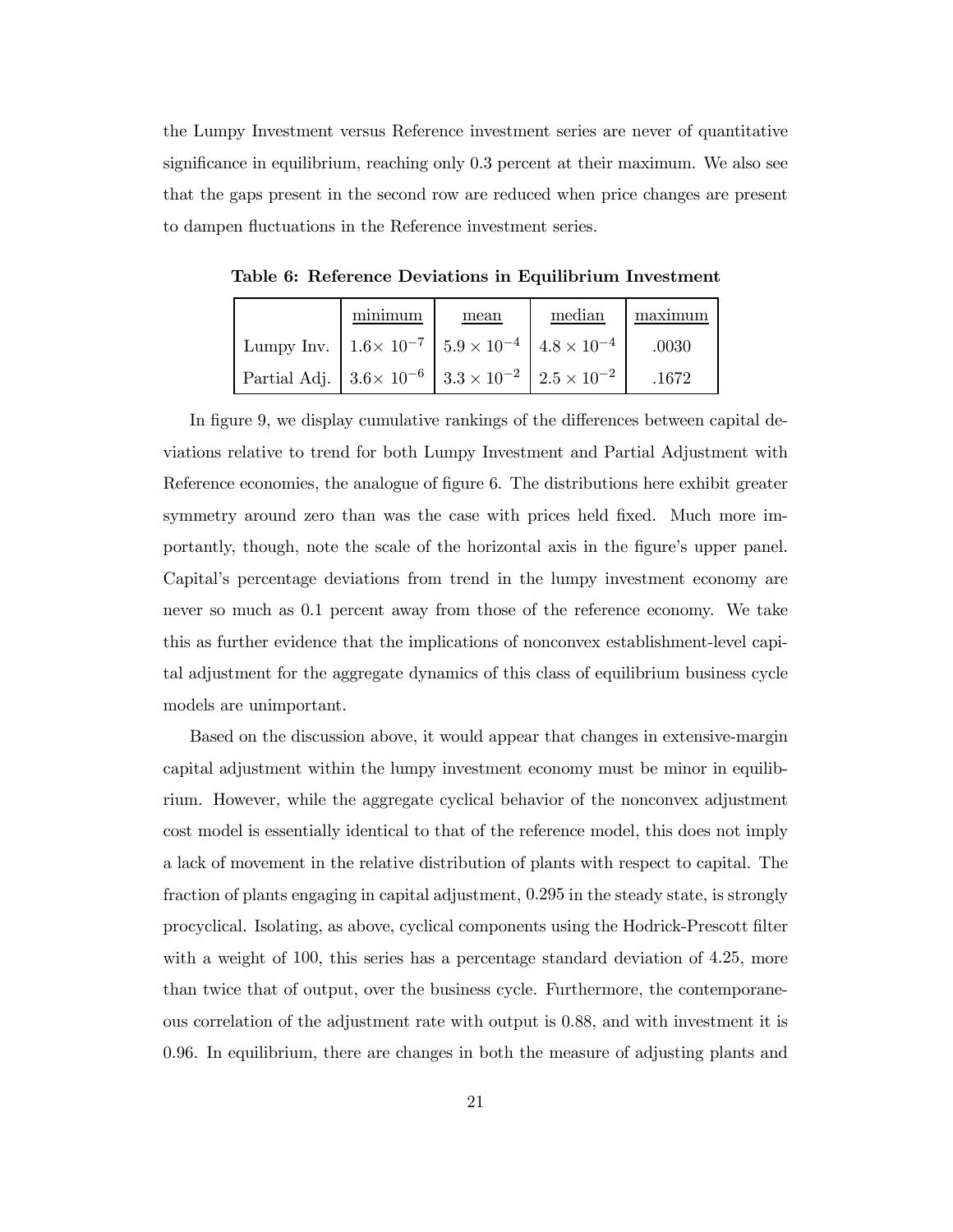their capital targets. It is this interplay between the extensive and intensive margins of capital adjustment that allows an approximate reproduction of the aggregate dynamics of the reference economy. As a result, the model is consistent with the empirical test for nonlinear adjustment developed by Caballero, Engel and Haltiwanger  $(1995)$ . A semiparametric nonlinear adjustment regression model fits the simulated data better than a linear model based on the constant adjustment rate implied by partial adjustment.<sup>17</sup> Changes in adjustment rates are important in our model. However, since production units are owned by the household, these changes act to reduce consumption volatility to the level of the reference economy.18 They do not generate brisker expansions. In figure 10, we reconsider the asymmetric shock history that illustrated lumpy investment's potential for nonlinearities when real wages and interest rates were constant. We find that, even in this example, the equilibrium lumpy investment economy exhibits no greater evidence of an asymmetric response than does the approximately linear reference economy.

#### 6 Investment Shocks

The results of the preceding section indicate that nonconvex capital adjustments can generate large nonlinearities in an environment with unchanging prices, but fail to do so when markets clear. It is tempting, then, to conclude that lumpy investment is not particularly important to the business cycle. However, this conclusion may rely on the assumption that business cycles are generated by a single driving force - an aggregate productivity shock that affects all production units in the economy.

Recent work by Christiano and Fisher (1998) and Greenwood, Hercowitz and  $17$  Specifically, we assumed that the adjustment rate is a fourth-order polynomial function of log capital deviation from target. This implies that the aggregate investment rate is a function of the first 5 moments of the distribution of log capital deviations across plants. Comparing this regression to an alternative using only the first moment, we find 3 of the 4 higher moments are significant. The nonlinear model fits the simulated data better than the linear model, and as in Caballero, Engel and Haltiwanger (1995), reductions in model error are greatest when investment rates are furthest from median.

 $18$ Consumption fluctuates considerably more in the partial adjustment model. See table 5.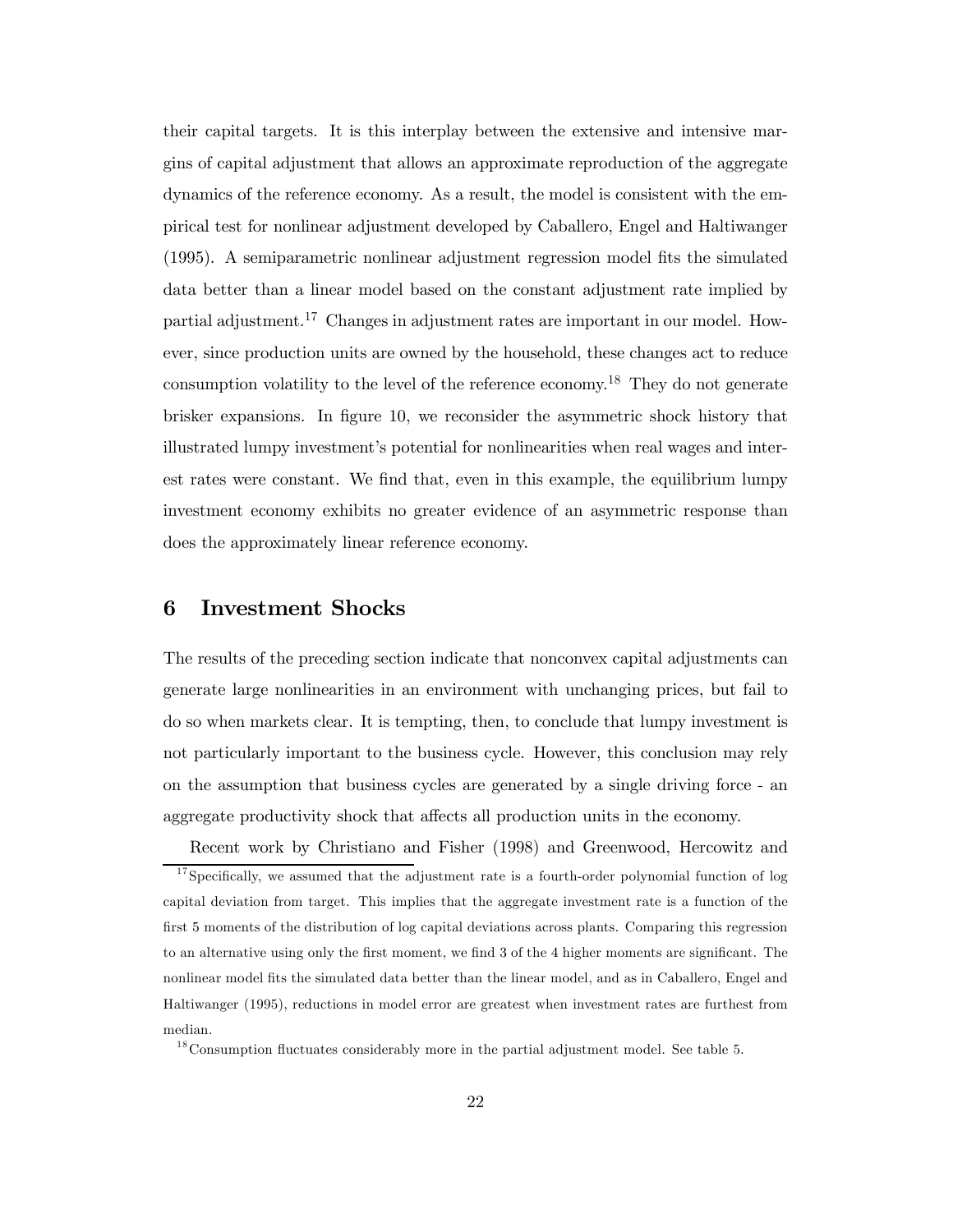Krusell (2000) suggests that, in fact, fluctuations in the price of investment goods may explain a substantial portion of the business cycle. Identifying the relative price of new equipment as a measure of the price of investment goods, Greenwood et al. present evidence that shocks shifting the price of investment above and below its long-run downward trend can account for 30 percent of the cyclical variation in output. Measuring investment good prices more broadly, Christiano and Fisher find that investment-specific shocks explain 75 percent of output fluctuations at business cycle frequencies.19

The importance of investment-specific shocks in the economy raises questions about the generality of the results of the previous section. We reason as follows. All plants benefit from the effects of a positive total factor productivity shock, regardless of whether they expand their factors of production; to better exploit these bene fits, some plants increase capital. By contrast, a positive investment-specific shock provides a more direct incentive for capital adjustment, since it benefits only those establishments that invest. Thus such shocks have the potential to yield much larger shifts in the economy's adjustment hazard, which may be sufficient to overcome the convexifying forces of equilibrium. To explore this possibility, we now extend our previous description of the lumpy investment model (as well as the reference model) to allow for exogenous fluctuations in the productivity of investment.

Our extension of the model is related to the approaches taken by Christiano and Fisher  $(1998)$  and Greenwood et al.  $(2000)$  and involves the following modifications to our previous specification. We assume that investment-specific productivity follows a first order Markov process with average growth rate  $G - 1$ . Plant-level capital accumulation is now governed by  $\chi k' = (1-\delta)k + \zeta i$ , where  $\zeta$  denotes the current level of detrended investment-specific productivity, and  $\chi - 1$  denotes the long-run growth rate of aggregate capital, which is  $\gamma \mathcal{G} - 1$ .<sup>20</sup> The exogenous aggregate state is given

 $19$ Fluctuations in the price of investment goods may be interpreted as the result of shocks to the productivity of investment, or *investment-specific* technology shocks. Throughout this section, we follow this interpretation.

 $^{20}$ As before, all variables denominated in units of output are growth-deflated. With the inclusion of investment-specific productivity growth, trend output now grows at rate  $\gamma \mathcal{G}^{\frac{\theta}{1-\theta}} - 1$ , rather than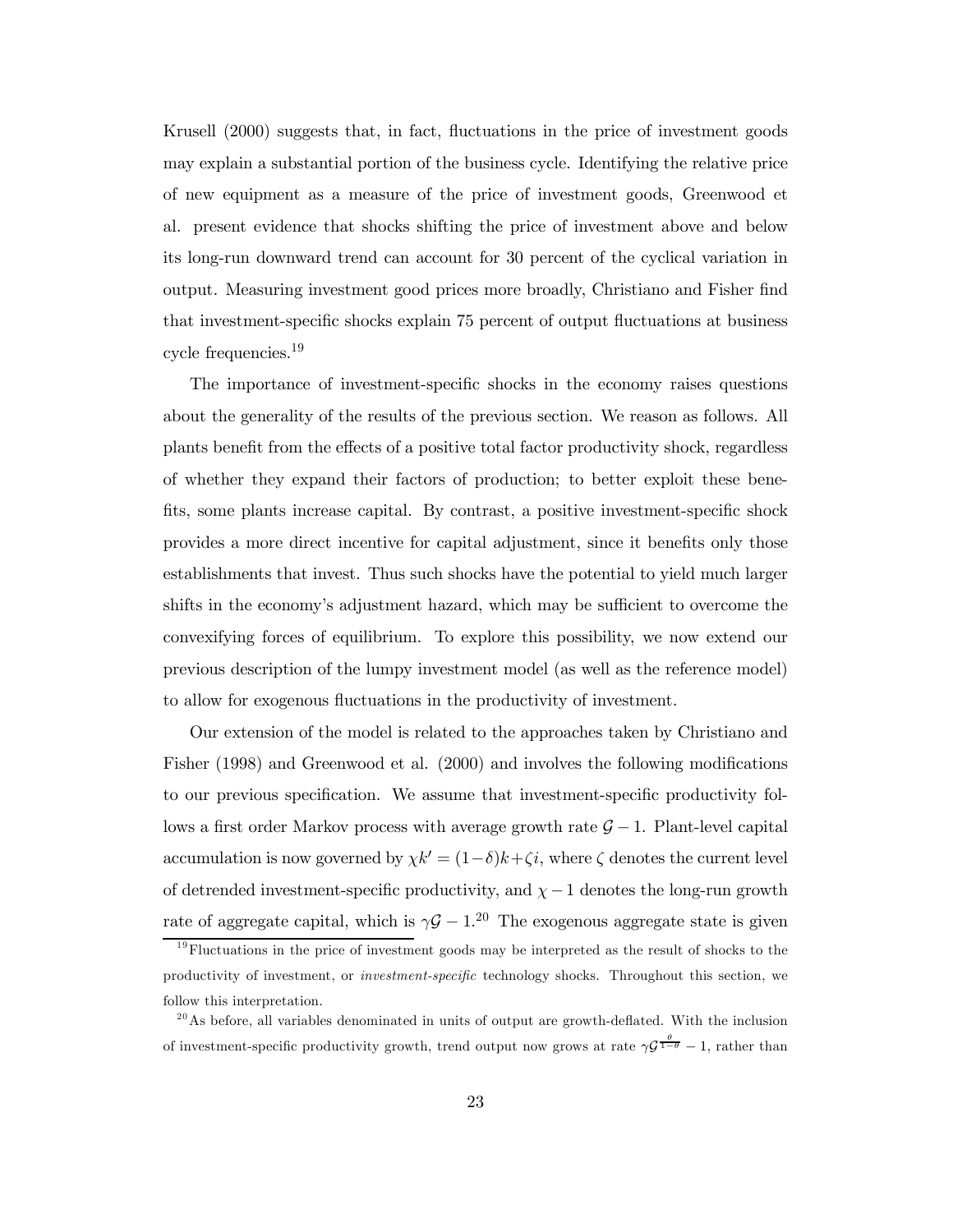by  $(z, \zeta)$ , and we follow the previous authors in assuming that shocks to total factor productivity and investment-specific productivity are independently distributed. Transition probabilities are

$$
\pi_{ij} \equiv \Pr(z' = z_j | z = z_i)
$$
  

$$
\tau_{ls} = \Pr(\zeta' = \zeta_s | \zeta = \zeta_l).
$$

With these alterations, equations (6) and (7) describing the plant's dynamic problem in section 2 change as shown below.

$$
V^{1}(k, \xi; z, \zeta, \mu) = \max_{n} \left( \left[ zF(k, n) - \omega n + \frac{(1 - \delta)k}{\zeta} \right] p \right)
$$
  
+ 
$$
\max \left\{ -\xi \omega p + \max_{k'} \left( -\frac{\chi k'}{\zeta} p + \beta \sum_{j,s} \pi_{ij} \tau_{ls} V^{0} \left( k'; z_{j}, \zeta_{s}, \mu' \right) \right),
$$
  

$$
-\frac{(1 - \delta)k}{\zeta} p + \beta \sum_{j,s} \pi_{ij} \tau_{ls} V^{0} \left( \frac{(1 - \delta)}{\chi} k; z_{j}, \zeta_{s}, \mu' \right) \right\}
$$
  

$$
V^{0}(k; z, \zeta, \mu) \equiv \int_{0}^{B} V^{1}(k, \xi; z, \zeta, \mu) G(d\xi).
$$
 (17)

Equations (8) and (9), determining the target capital and threshold adjustment costs, change accordingly, z being replaced with  $(z, \zeta)$ , and  $\chi$  replacing  $\gamma$ , and the evolution of the distribution of plants over capital  $\mu' = \Gamma(z, \zeta, \mu)$  is given by the following.

$$
\mu'(k) = \left[1 - G\left(\overline{\xi}\left(\frac{\chi}{1-\delta}k; z, \zeta, \mu\right)\right)\right] \mu\left(\frac{\chi}{1-\delta}k\right); \ k \neq k^*(z, \zeta, \mu) \tag{18}
$$

$$
\mu'(k) = \int_{\mathcal{K}} G\left(\overline{\xi}(k; z, \zeta, \mu)\right) \mu(dk)
$$
\n
$$
+ \left[1 - G\left(\overline{\xi}\left(\frac{\chi}{1-\delta}k; z, \zeta, \mu\right)\right)\right] \mu\left(\frac{\chi}{1-\delta}k\right); \ k = k^*(z, \zeta, \mu)
$$
\nWe recall that the household's discount factor  $\beta$  to minimize the steady state intersect at  $\alpha$ .

 $\gamma - 1$ . We recalibrate the household's discount factor  $\beta$  to maintain the steady state interest rate at 6.5 percent.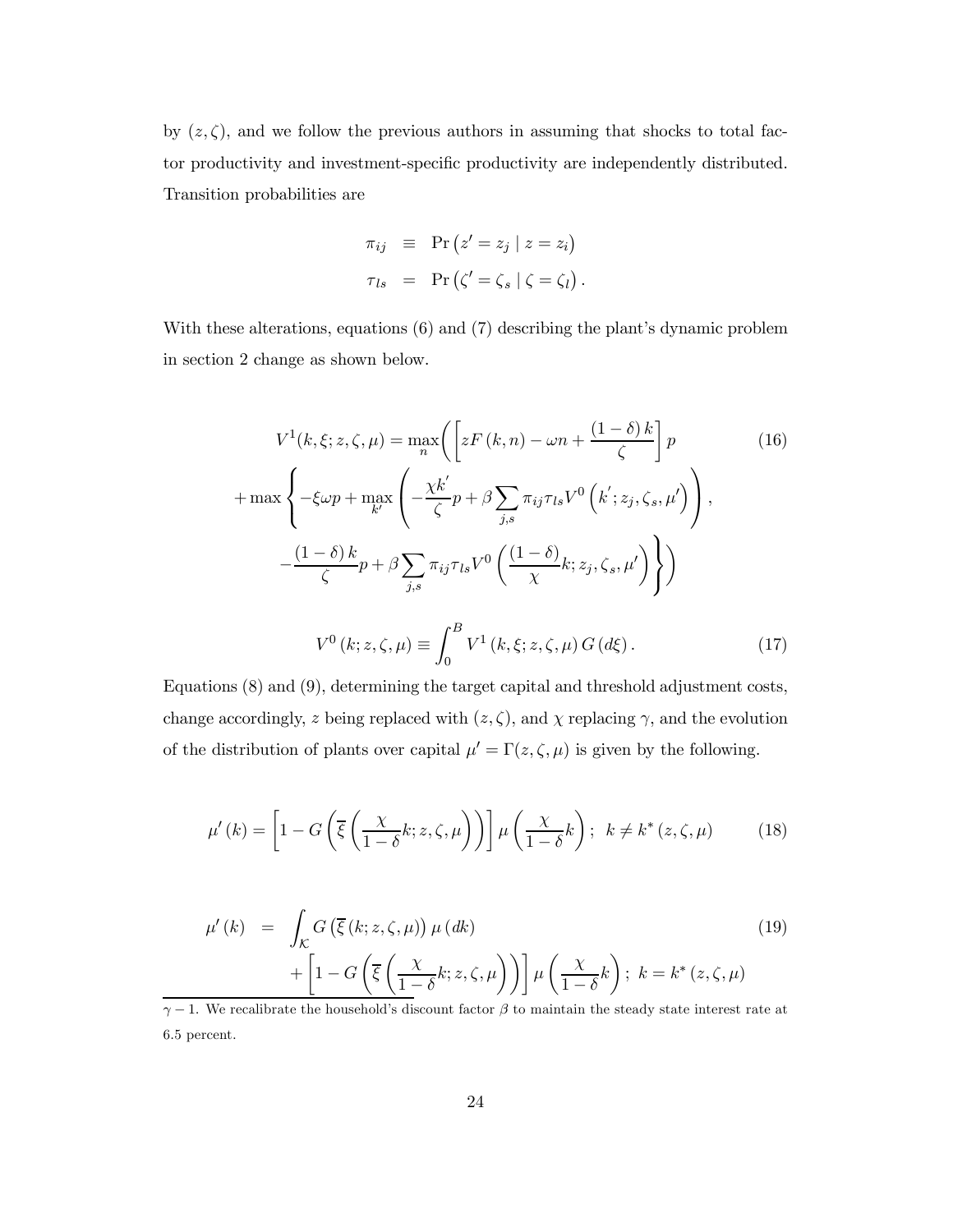The equations describing equilibrium consumption and hours,  $(13)$  -  $(14)$ , are similarly modified. Finally, we assume that shocks to the investment productivity process take the form

$$
\zeta' = \zeta^{\rho_{\zeta}} e^{\varepsilon'_{\zeta}}; \ \varepsilon_{\zeta} \sim n(0, \sigma_{\varepsilon_{\zeta}}^2), \tag{20}
$$

then discretize the exogenous state space using the procedure outlined above in section  $4.^{21}$ 

Note that the growth-deflated relative price of a unit of investment is simply  $\frac{1}{\zeta}$ . As such, we are able to use a relative price series for aggregate investment, based on US data from 1982 through 1998, to directly estimate the parameters of (20),  $\rho_c$ and  $\sigma_{\varepsilon\zeta}$ , as well as the trend parameter  $\mathcal{G}^{22}$ . This yields  $\mathcal{G} = 1.022$ ,  $\hat{\rho}_{\zeta} = .706$ , and  $\widehat{\sigma}_{\varepsilon_{\zeta}} = .017.$ 

We now examine the effect of lumpy investment in an economy subject to both fluctuations in aggregate productivity and investment-specific shocks.<sup>23</sup> In table 7, note that adding the investment shock raises overall volatility in both the lumpy investment and reference economies. This is particularly true for investment and employment and consequently interest rates, whose relative standard deviations rise substantially, as is consistent with our reasoning above. We also find a more pronounced difference between the two economies, though the results remain very close. This is also true for the output correlations shown in the table's lower panel. We examine the histograms of investment deviations relative to trend in figure 11. In comparison to figure 8, where only the TFP shock was present, there are no more pronounced differences with the inclusion of the investment shock, as is evident from the scale of the lower right panel.

We have hypothesized that the investment shock is more likely to affect the distribution of plants than does the total productivity shock. Thus, it is possible that the latter is acting to dampen nonlinearities. In table  $8$  and figure 12, we explore this

<sup>&</sup>lt;sup>21</sup>For this exercise, we discretize the  $(z, \zeta)$  space on a 3  $\times$  3 grid of values.<br><sup>22</sup>We follow Christiano and Fisher (1998), section 2.2, closely in constructing this price series, adapting their method only as required to translate the quarterly series to an annual frequency.

<sup>&</sup>lt;sup>23</sup>As standard errors in forecasting regressions continue to be small, averaging roughly  $6 \times 10^{-4}$ 

for  $m_1$  and  $8 \times 10^{-4}$  for p, we present results only for the  $I = 1$  partition economy.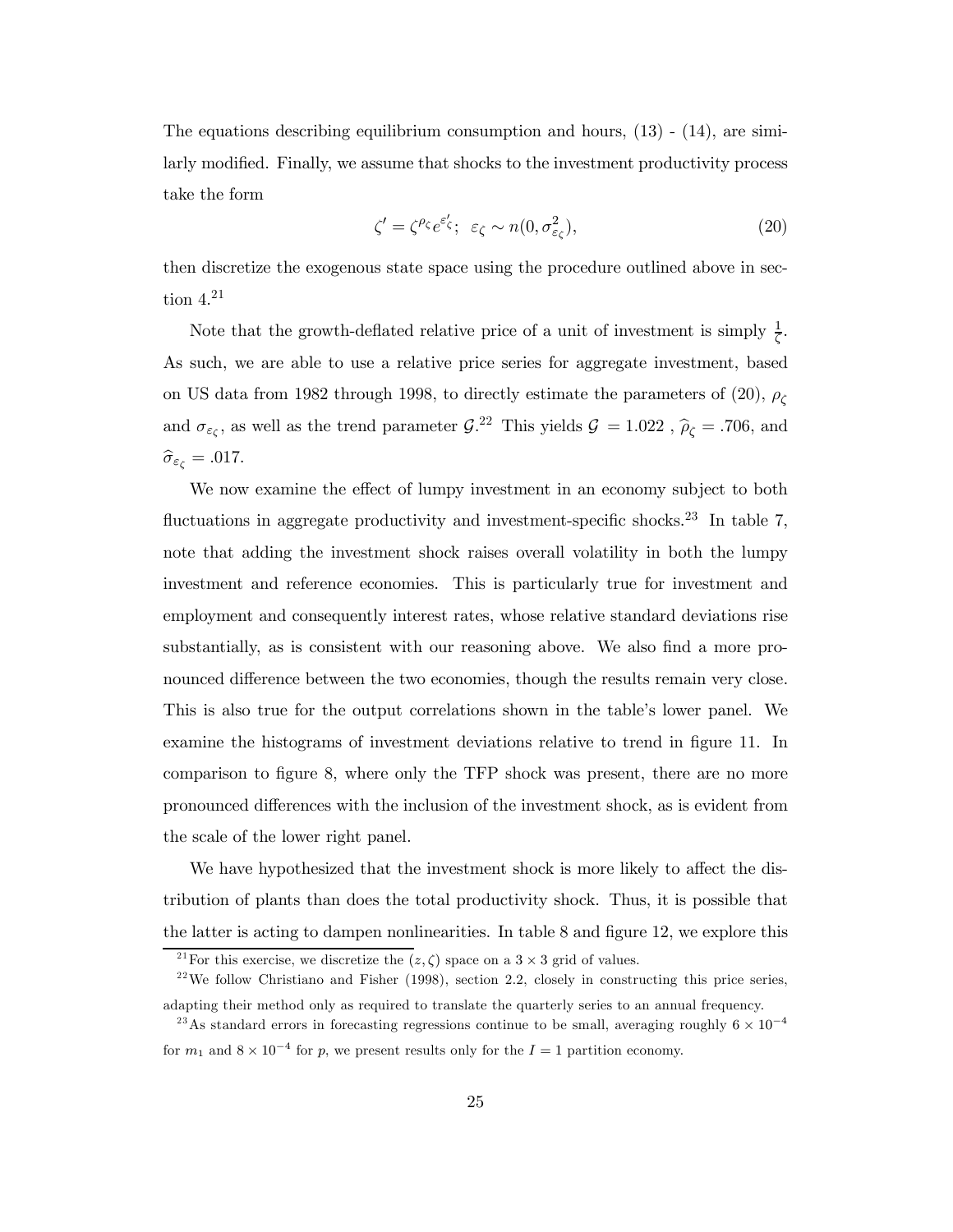possibility by eliminating variation in total factor productivity. Beginning with the table, it is apparent that the investment shock alone is insufficient to drive the cycle; output variability is reduced nearly half relative to the results of table 5. However, now relative volatilities in investment and employment are at their highest; in the case of employment, the rise is dramatic. In both panels, we begin to see slightly larger differences between R and L rows, particularly for investment, as expected. Nonetheless, these differences remain negligible. It is worthy of note that, beyond the difficulty of reduced output volatility in both models, the consumption, wage and interest rate series have become countercyclical in absence of the TFP shock. Hence, while this example may be useful in studying the aggregate effects of lumpy investment, it is not a plausible model for business cycle analysis.<sup>24</sup>

Finally, examining figure 12, we find that the histograms for investment deviations do exhibit greater differences when the productivity shock is removed. This is clearest when they are viewed together in the lower left panel and confirmed by the differences plotted at lower right. Nonetheless, the variations across the lumpy investment versus reference economies continue to be small, with only about 2.8 percent more dispersion away from near-average investment episodes in the former than the latter. From this and the previous set of results, we conclude that the conjecture that prompted our inclusion of an investment-specific driving process was correct, but quantitatively irrelevant.

#### 7 Concluding Remarks

We solved an equilibrium business cycle model where, at the individual level, investment is subject to nonconvex costs of adjustment. Calibrating these costs to reproduce the empirical regularities found in establishment-level capital adjustment data, we found that when the sole source of cyclical fluctuation is changes in total

 $^{24}$ Christiano and Fisher (1998) avoid these problems within our reference model by allowing for two sectors in the economy and assuming that labor input must be determined prior to the investment shock's realization.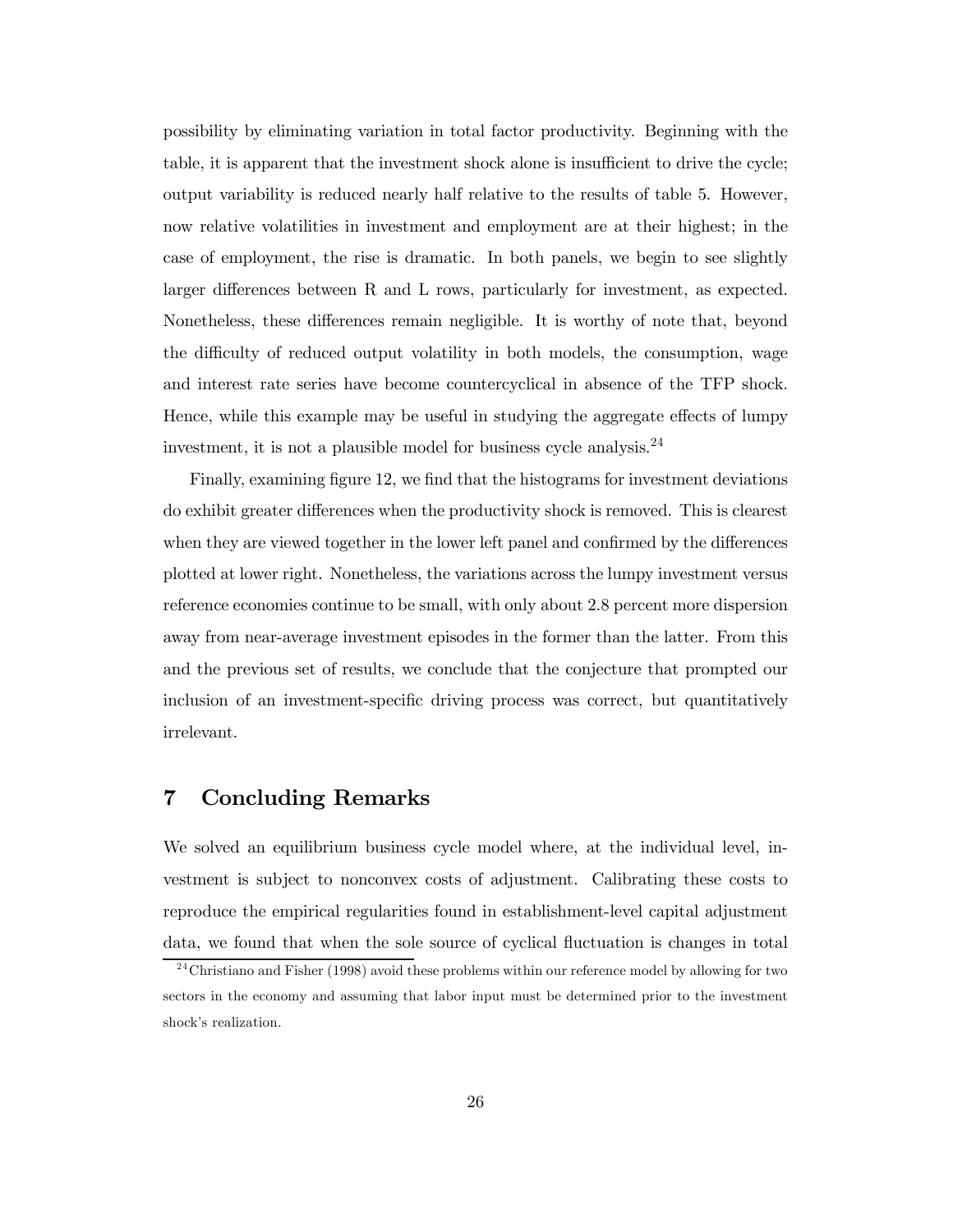factor productivity, and when wages and interest rates are held constant, the lumpy investment model exhibits nonlinearities in aggregate investment demand that drive sharper expansions and dampened recessions relative to a reference model without adjustment costs. However, in equilibrium, the cyclical behavior of the lumpy investment model is remarkably close to that of this reference model. Moreover, additional sources for the business cycle, investment-specific productivity shocks, fail to deliver more pronounced differences between the lumpy investment and the reference models.

In developing a business cycle economy characterized by lumpy microeconomic investment, we have generalized production but, to allow the clearest comparison with the standard model, maintained the assumptions of a representative household, complete markets and perfect competition. Relaxing some of these assumptions to reduce the role of the household in determining equilibrium investment, in particular the introduction of imperfect competition, may allow for larger aggregate effects of lumpy investment in equilibrium.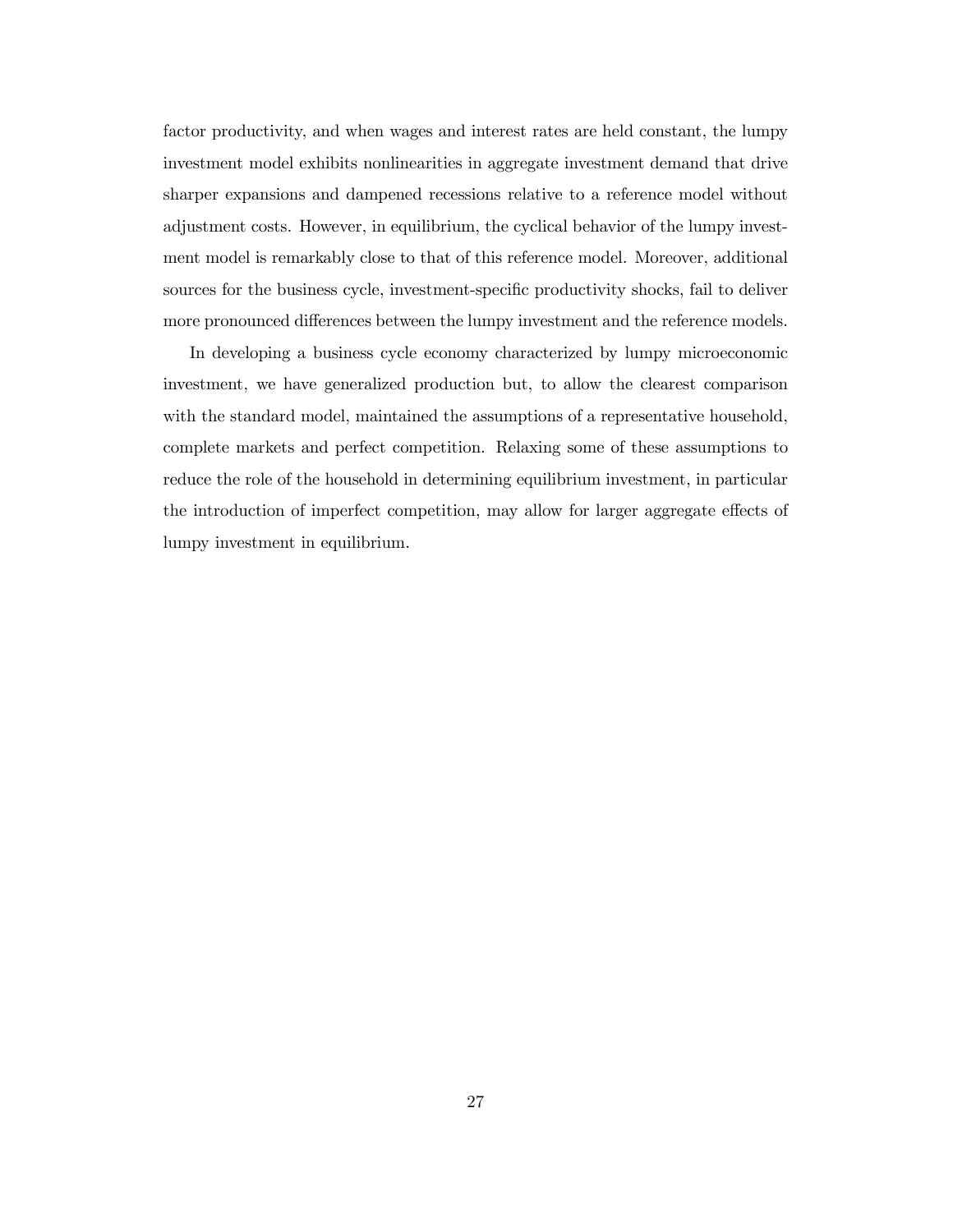#### References

- [1] Caballero, R. J. (1999) "Aggregate Investment," chapter 12 in M. Woodford and J. Taylor (eds.) Handbook of Macroeconomics IB. Elsevier Science.
- [2] Caballero, R. J and E. M. R. A. Engel (1999) "Explaining Investment Dynamics in U.S. Manufacturing: A Generalized (S, s) Approach," Econometrica 67, 783- 826.
- [3] Caballero, R. J., E. M. R. A. Engel and J. C. Haltiwanger (1995) "Plant-Level Adjustment and Aggregate Investment Dynamics," Brookings Papers on Economic Activity 2, 1-54.
- [4] Christiano, L. J. (1990) "Linear-Quadratic Approximation and Value-Function Iteration: A Comparison," Journal of Business and Economic Statistics 8, 99- 113.
- [5] Christiano, L. J. and J. D. M. Fisher (1998) "Stock Market and Investment Good Prices: Implications for Macroeconomics," working paper.
- [6] Cooley, T. F. and E. C. Prescott (1995) "Economic Growth and Business Cycles," chapter 1 in T. F. Cooley (ed.) Frontiers of business cycle research Princeton University Press.
- [7] Cooper, R. W., J. C. Haltiwanger and L. Power (1999) "Machine Replacement and the Business Cycle: Lumps and Bumps," American Economic Review 89, 921-946.
- [8] De Boor, C. (1978) A practical guide to splines. Springer-Verlag
- [9] Doms, M. and T. Dunne (1998) "Capital Adjustment Patterns in Manufacturing Plants," Review of Economic Dynamics 1, 409-430.
- [10] Greenwood, J., Z. Hercowitz and P. Krusell (2000) "The Role of Investment-Specific Technological Change in the Business Cycle," European Economic Review 44, 91-115.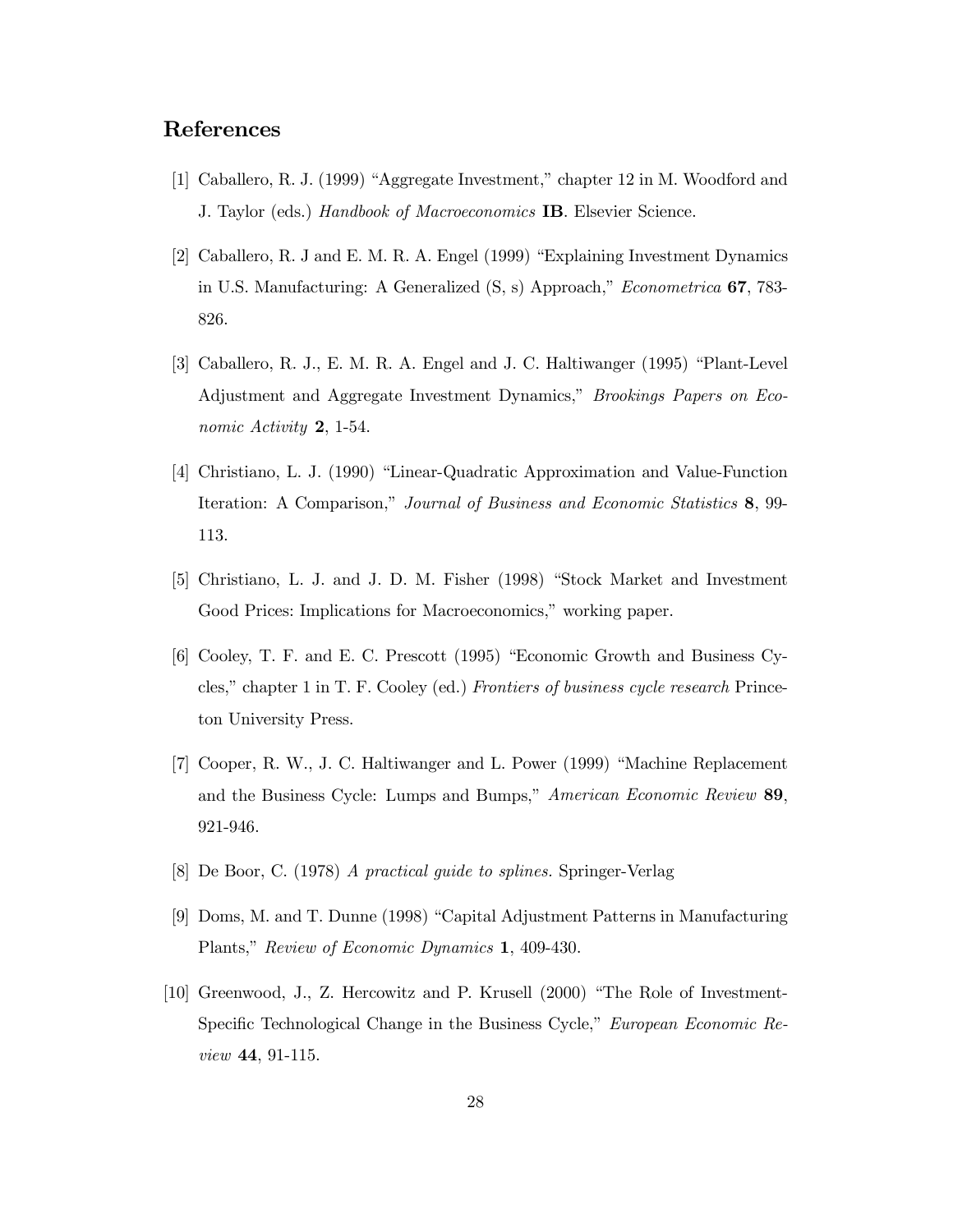- [11] Greenwood, J., Z. Hercowitz and P. Krusell (1997) "Long-Run Implications of Investment-Specific Technological Change," American Economic Review 87, 342-62.
- [12] den Haan, W.J. (1996) "Heterogeneity, Aggregate Uncertainty, and the Short-Term Interest Rate," Journal of Business and Economic Statistics 14, 399-411.
- [13] den Haan, W.J. (1997) "Solving Dynamic Models with Aggregate Shocks and Heterogeneous Agents," Macroeconomic Dynamics 1, 355-386.
- [14] Hansen, G. D. (1985) "Indivisible Labor and the Business Cycle," Journal of Monetary Economics 16, 309-327.
- [15] Johnson, S. A. (1989) Spline Approximation in Discrete Dynamic Programming with Application to Stochastic Multi-Reservoir Systems. Cornell University, unpublished dissertation.
- [16] Johnson, S. A., J. R. Stedinger, C.A. Shoemaker, Y. Li, and J.A. Tejada-Guibert (1993) "Numerical Solution of Continuous-State Dynamic Programs Using Linear and Spline Interpolation," Operations Research 41, 484-500.
- [17] King, R. G., C. I. Plosser and S. T. Rebelo (1988) "Production, Growth and Business Cycles: I. The Basic Neoclassical Model," Journal of Monetary Economics 21, 195-232.
- [18] King, R. G. and S. T. Rebelo (1999) "Resuscitating Real Business Cycles," chapter 14 in M. Woodford and J. Taylor (eds.) Handbook of Macroeconomics IB. Elsevier Science.
- [19] Kiyotaki, N. and K. D. West (1996) "Business Fixed Investment and the Recent Business Cycle in Japan," in B. S. Bernanke and J. J. Rotemberg (eds.) NBER Macroeconomics Annual 1996, 277-323.
- [20] Krusell, P. and A.A. Smith Jr. (1997) "Income and Wealth Heterogeneity, Portfolio Choice, and Equilibrium Asset Returns," Macroeconomic Dynamics 1, 387- 422.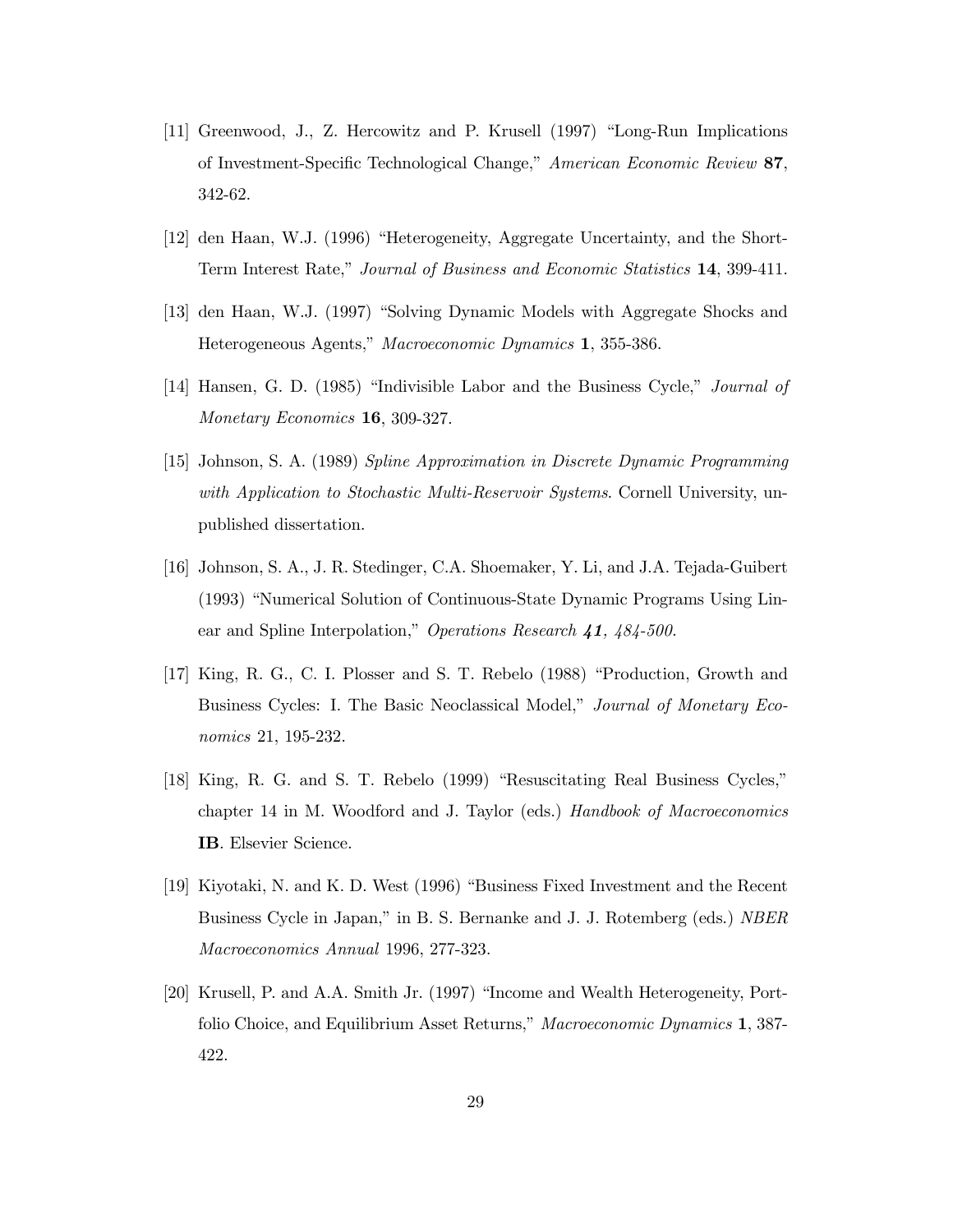- [21] Krusell, P. and A.A. Smith Jr. (1998) "Income and Wealth Heterogeneity in the Macroeconomy," Journal of Political Economy 106, 867-896.
- [22] Kydland, F. and E. C. Prescott (1982) "Time to Build and Aggregate Fluctuations," Econometrica 50, 1345 - 1370.
- [23] Prescott, E. C. (1986) "Theory Ahead of Business Cycle Measurement," Quarterly Review 10, 9-22, Federal Reserve Bank of Minneapolis.
- [24] Rogerson, R. (1988) "Indivisible Labor, Lotteries and Equilibrium," Journal of Monetary Economics 21, 3-16.
- [25] Rouwenhorst, G. K. (1995) "Asset Pricing Implications of Equilibrium Business Cycle Models," chapter 10 in T. F. Cooley (ed.) Frontiers of Business Cycle Research. Princeton University Press.
- [26] Stock, J. H. and M. W. Watson (1999) "Business Cycle Fluctuations in U.S. Macroeconomic Time Series," chapter 1 in M. Woodford and J. Taylor (eds.) Handbook of Macroeconomics IA. Elsevier Science.
- [27] Thomas, J. (1999) "Lumpy Investment, Partial Adjustment and the Business Cycle: A Reconciliation," GSIA Working Paper No. 1999-E250
- [28] Van Loan, Charles F. (2000) Introduction to Scientific Computing: A Matrix-Vector Approach Using  $MATLAB^{(R)}$  2nd ed. Prentice Hall.
- [29] Veracierto, M. (1998) "Plant Level Irreversible Investment and Equilibrium Business Cycles," Federal Reserve Bank of Chicago WP-98-1.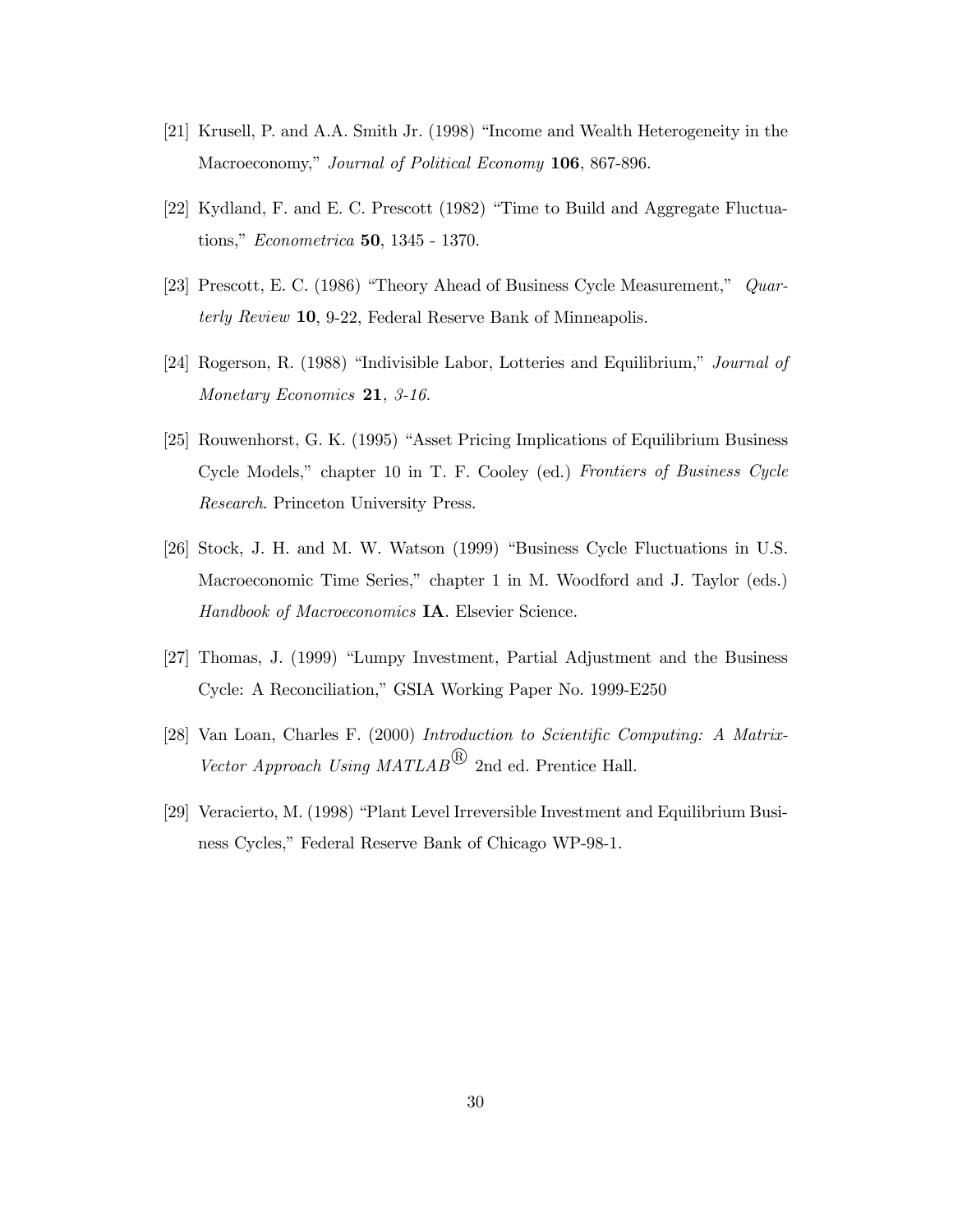

 **Figure 1: THE STATIONARY ADJUSTMENT HAZARD**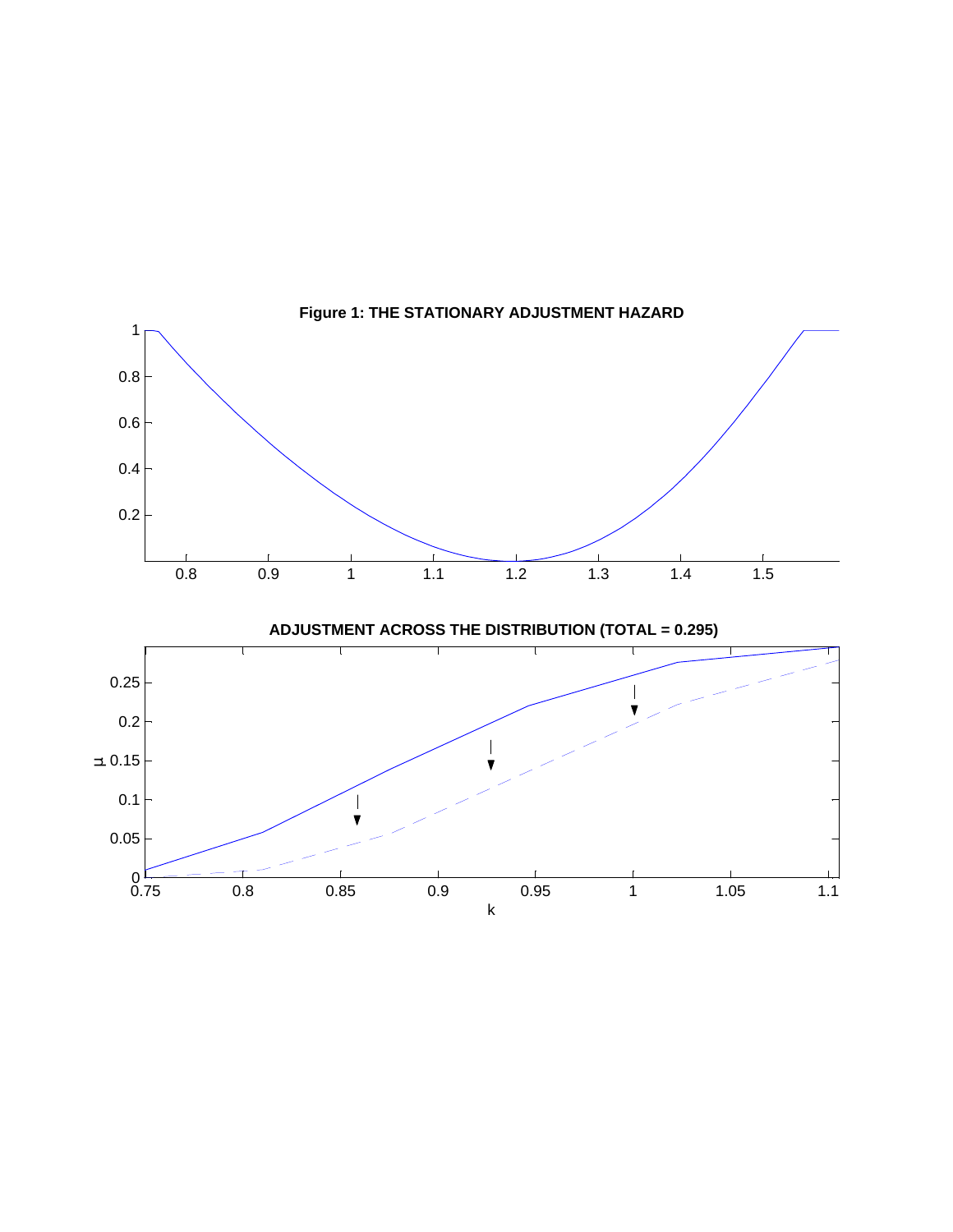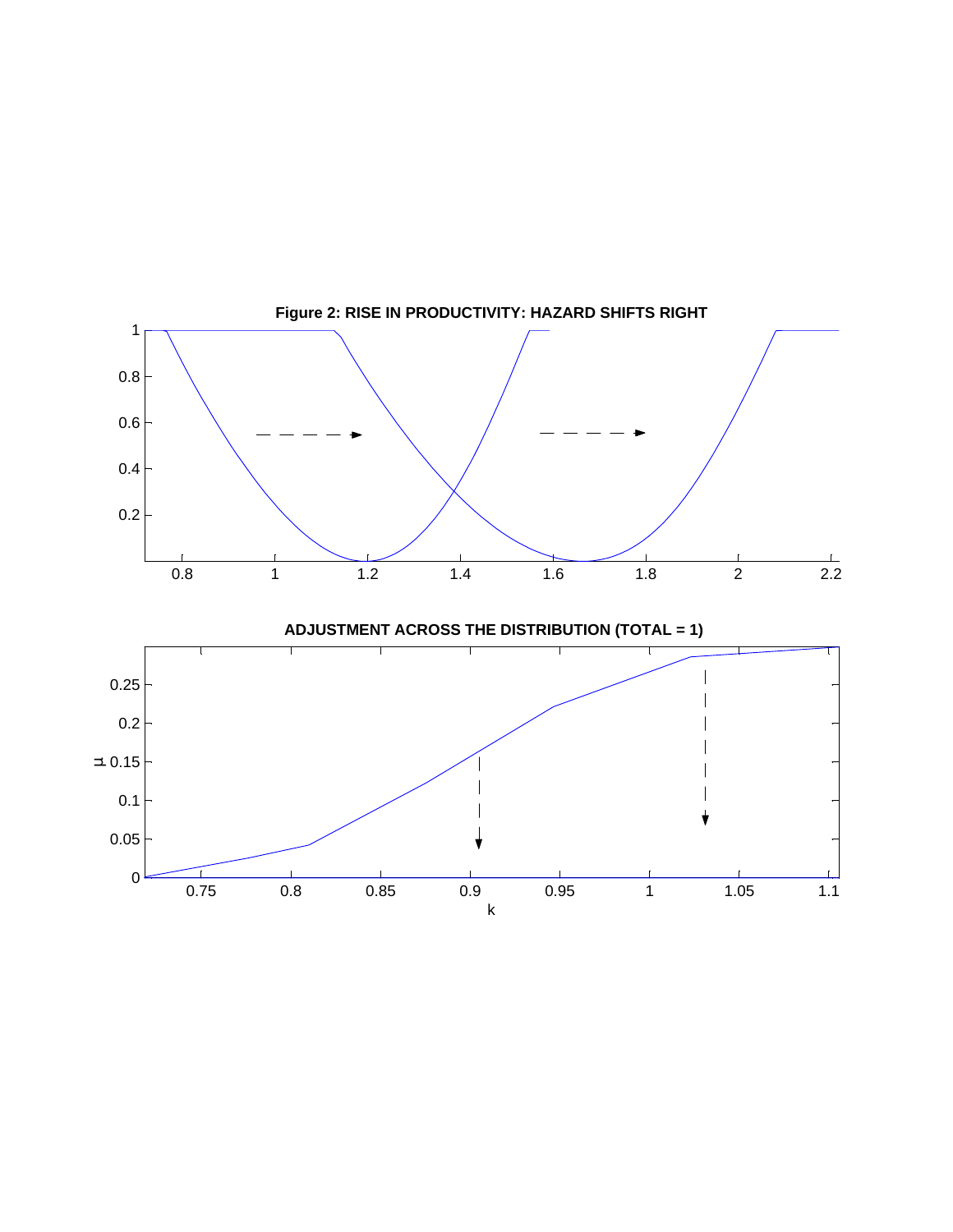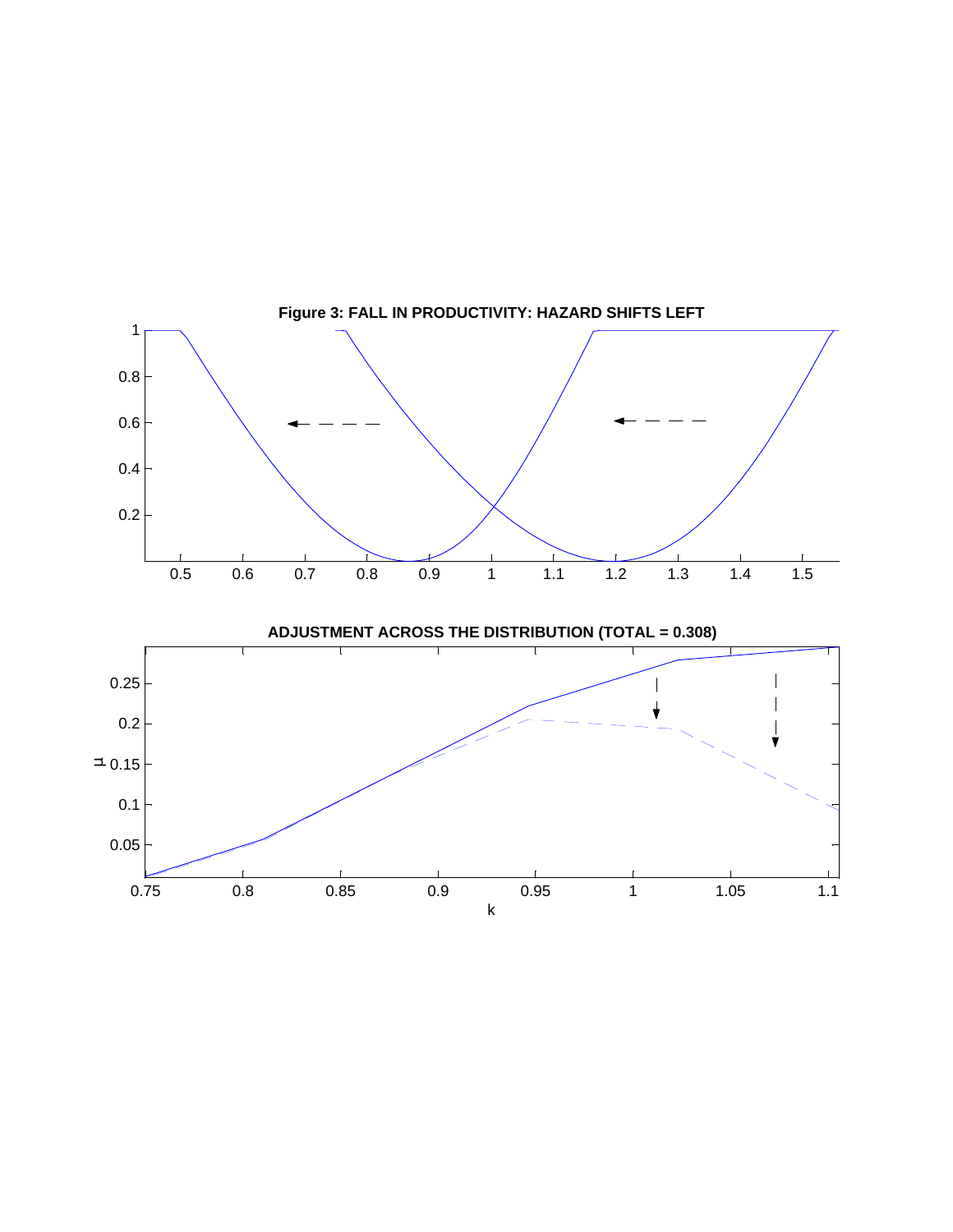

 **Figure 4A: Target Capital in Reference and Lumpy Inv. models**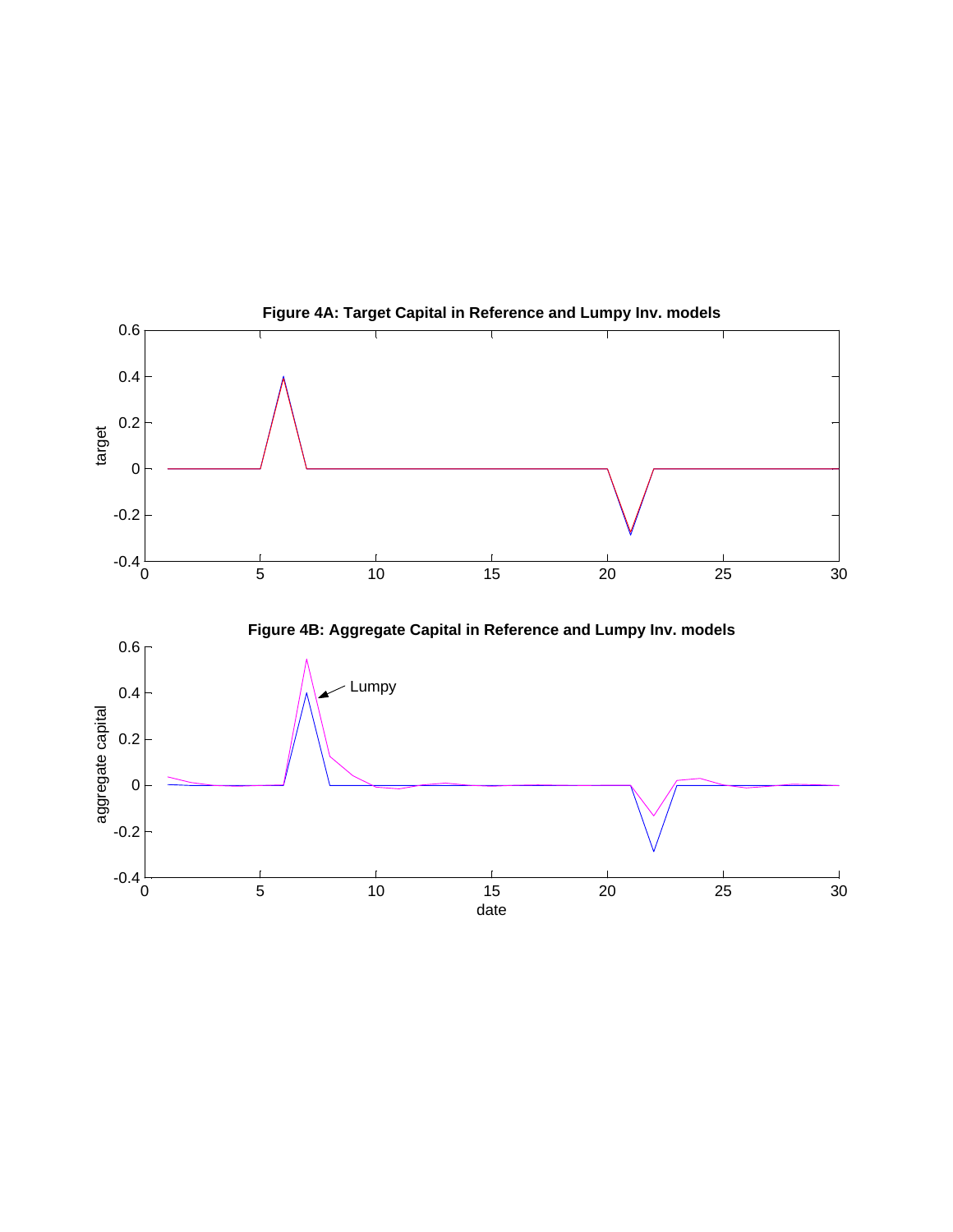

**Figure 5: Distribution of Investment Deviations**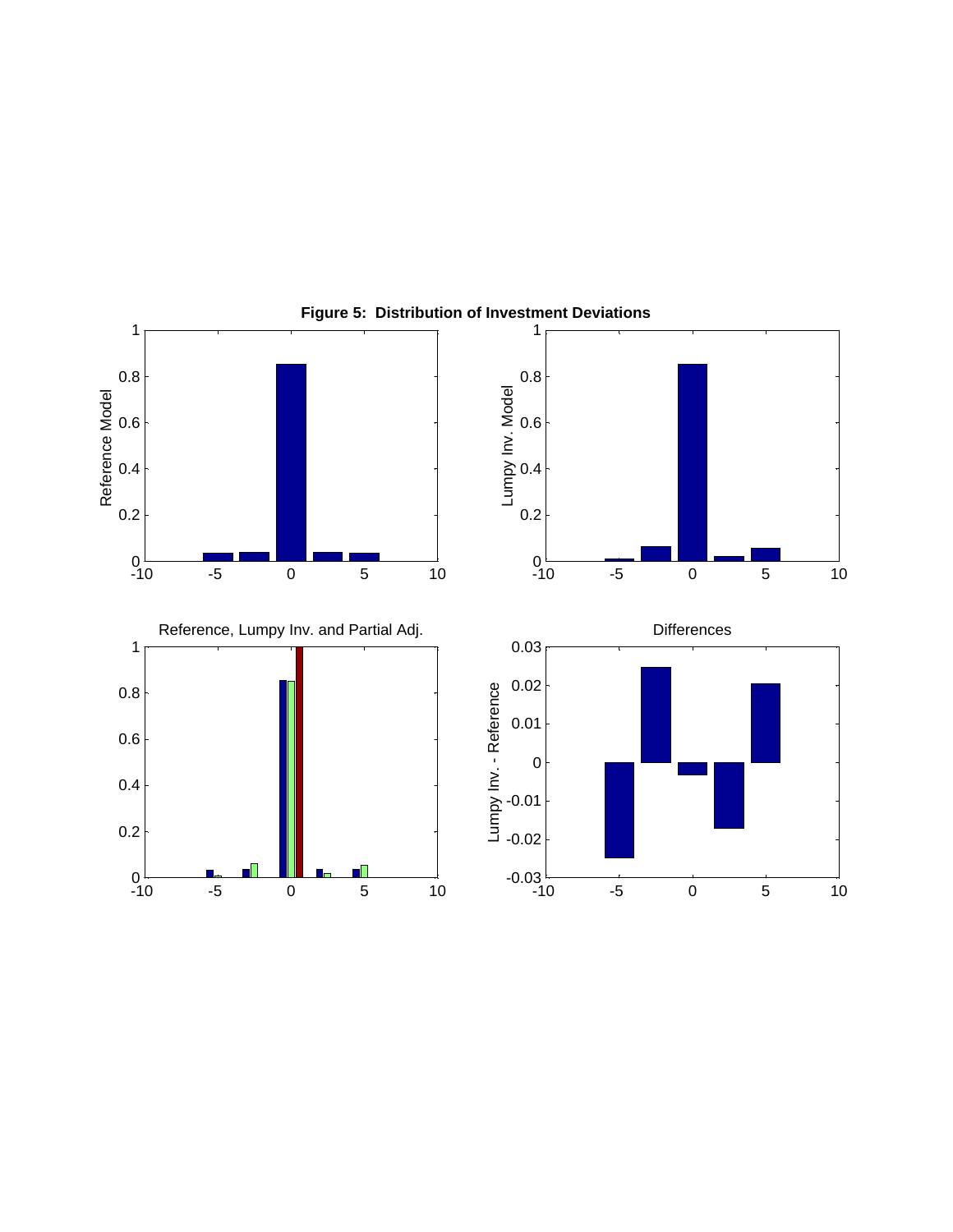

**Figure 6: Ranked Fixed Price Capital Differences from Reference**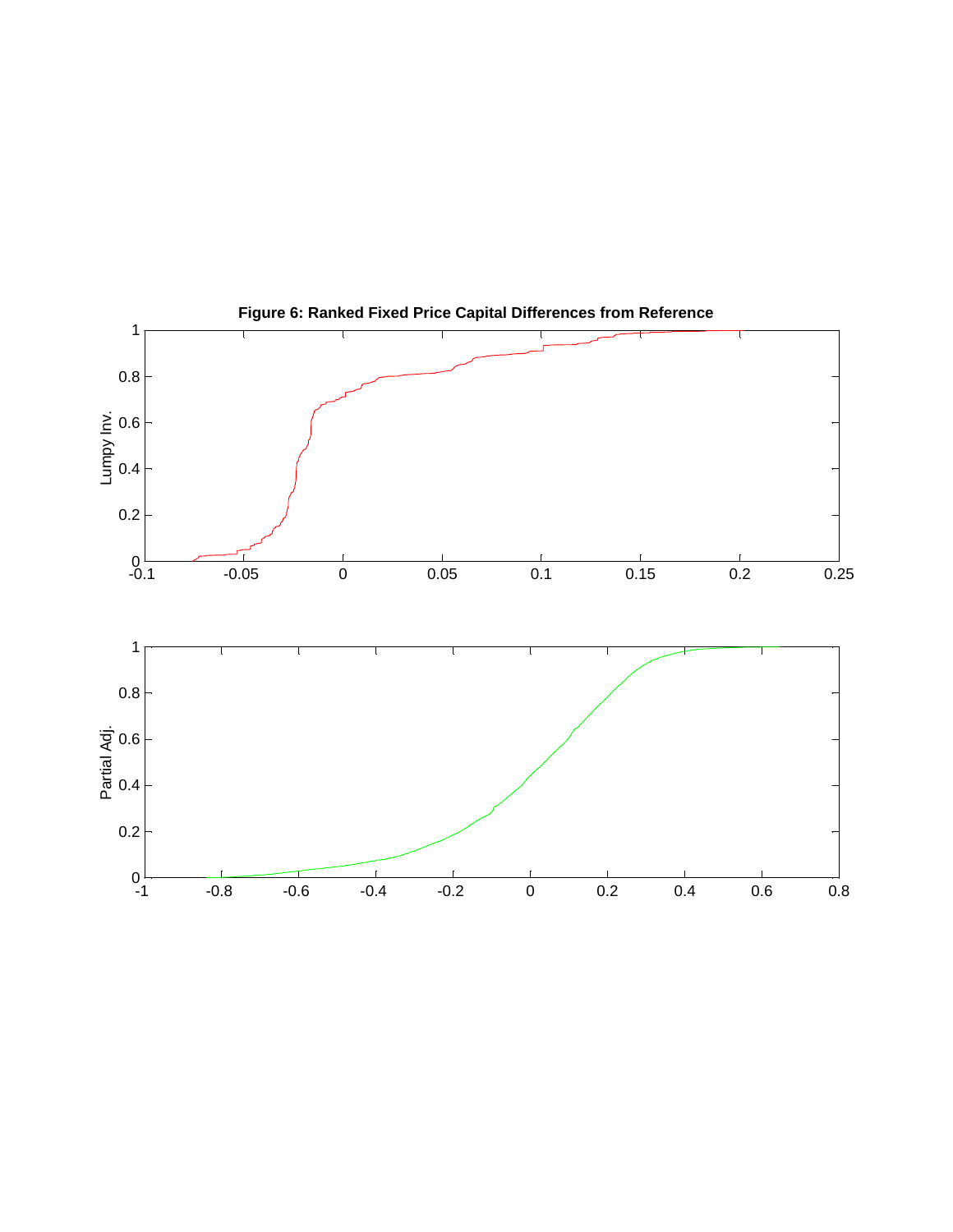

**Figure 7: Aggregate Capital in 1 Partition v. 2 Partition Lumpy Inv. Models**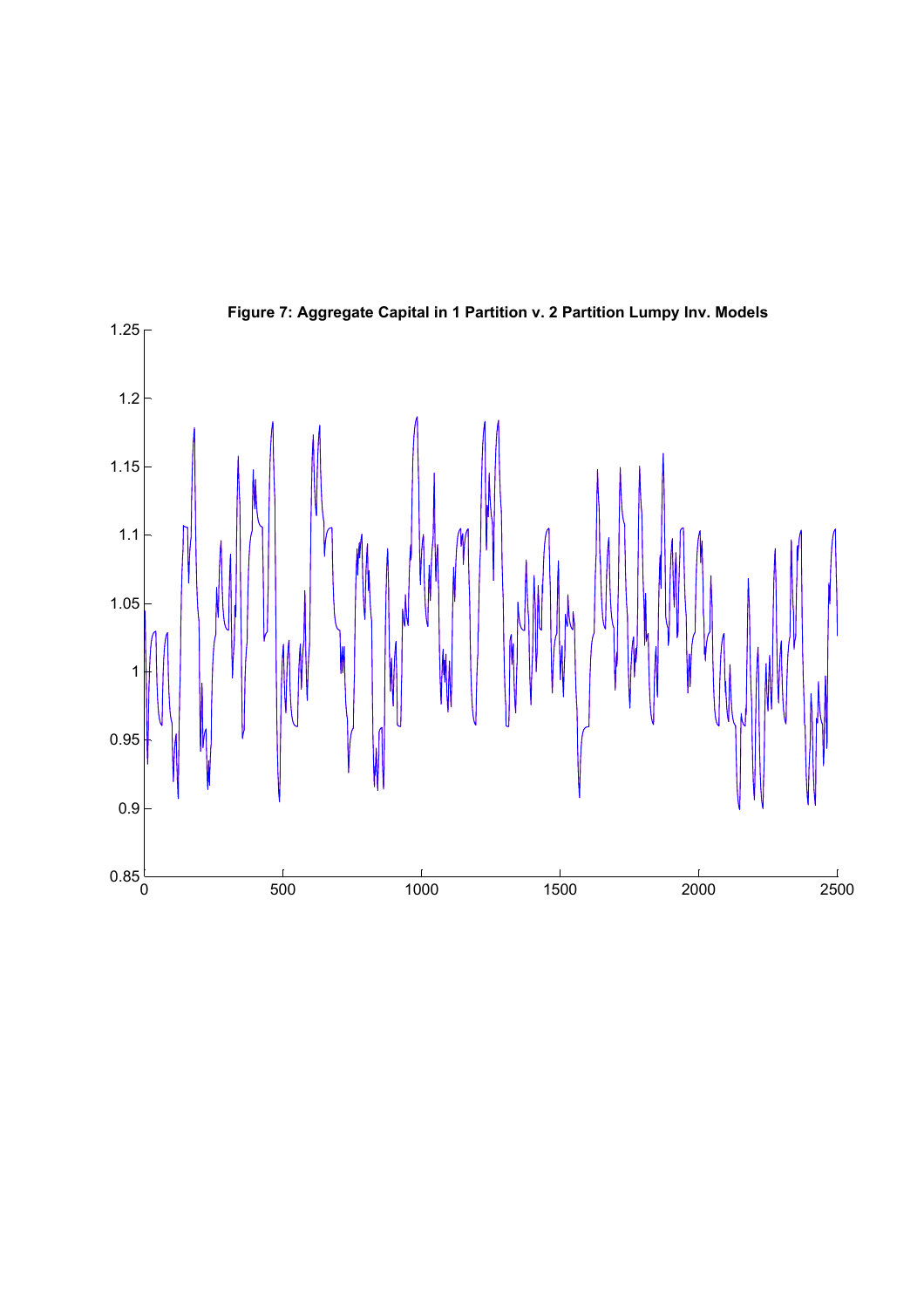

**Figure 8: Distribution of Equilibrium Investment Deviations**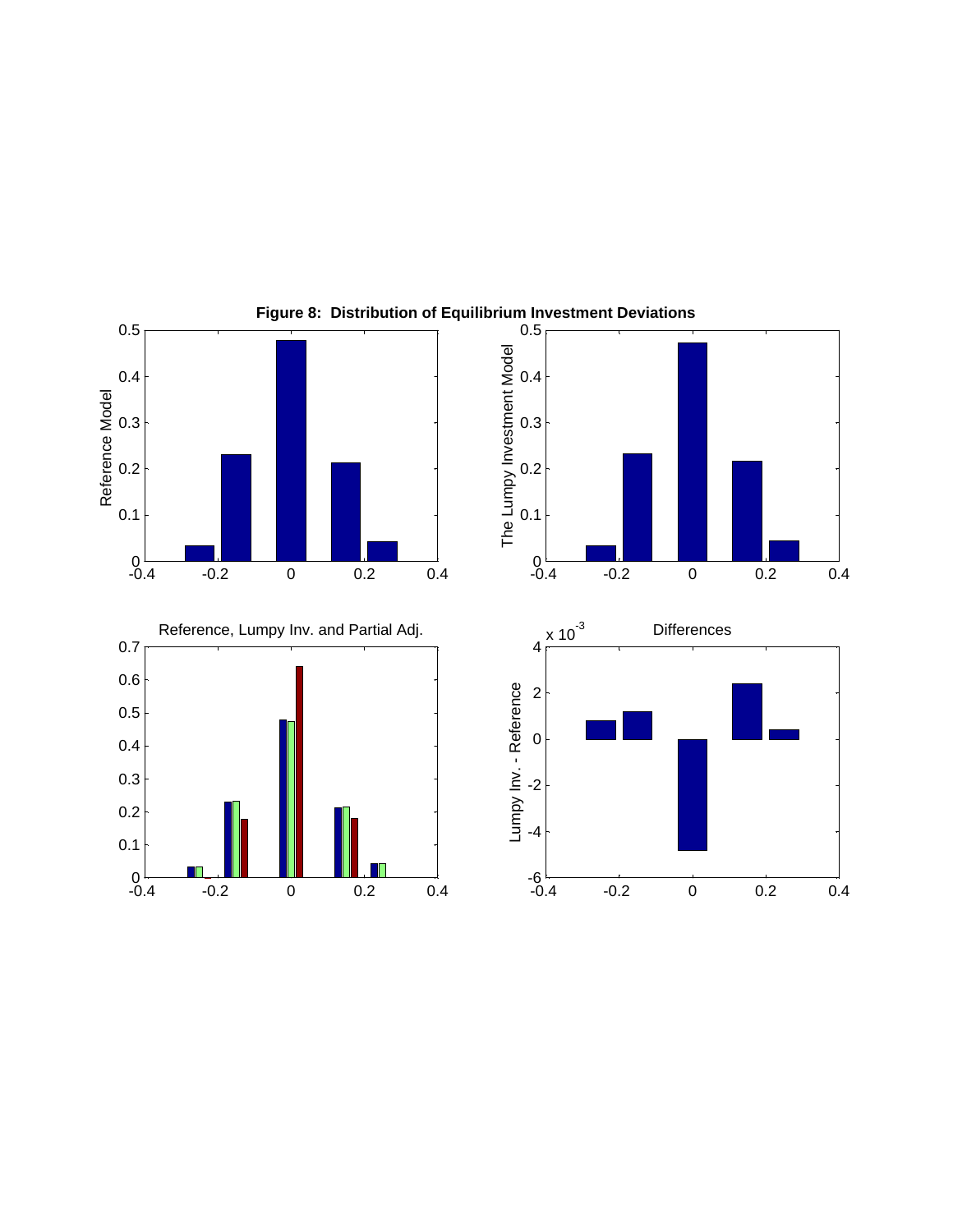

**Figure 9: Ranked Equilibrium Capital Differences from Reference**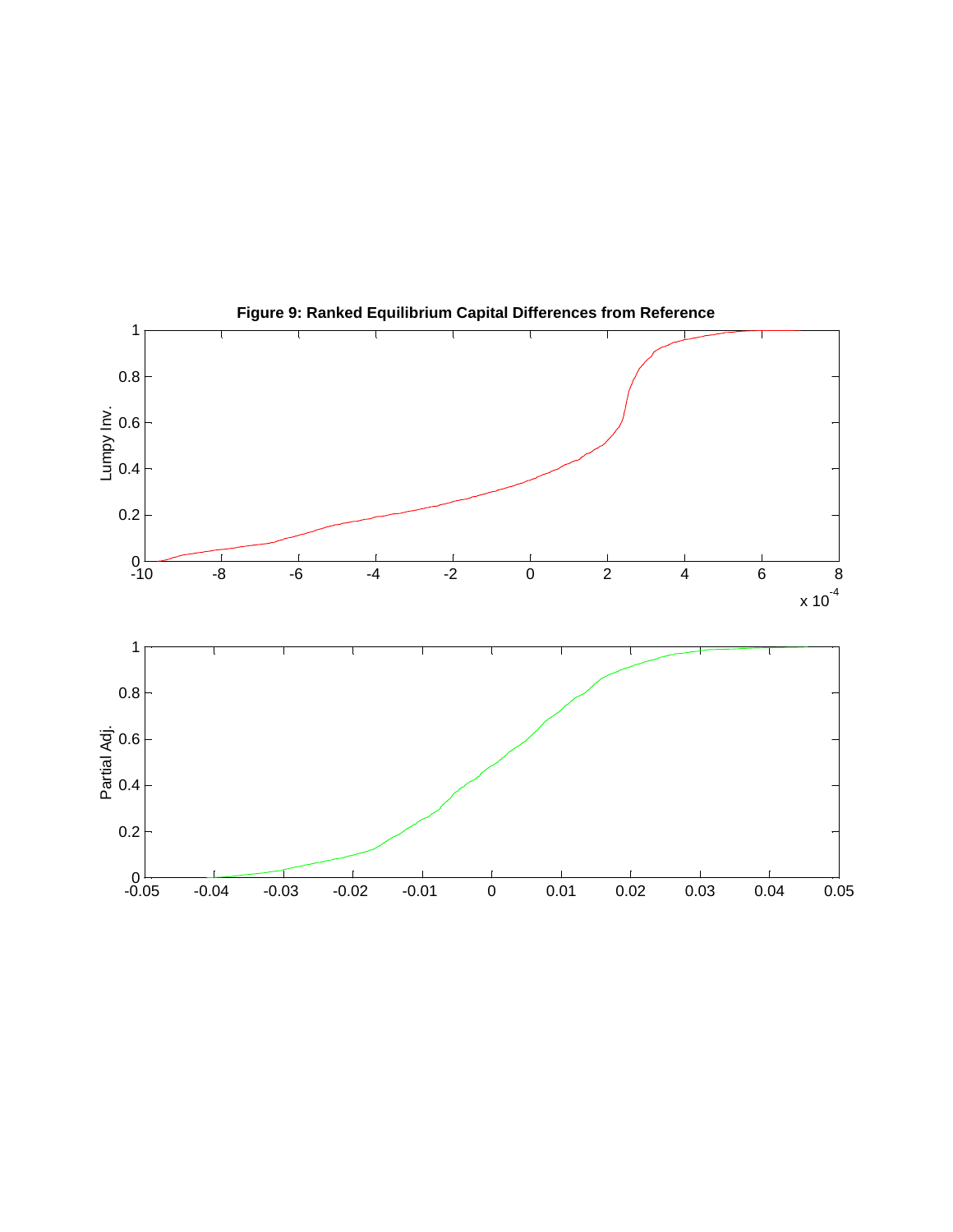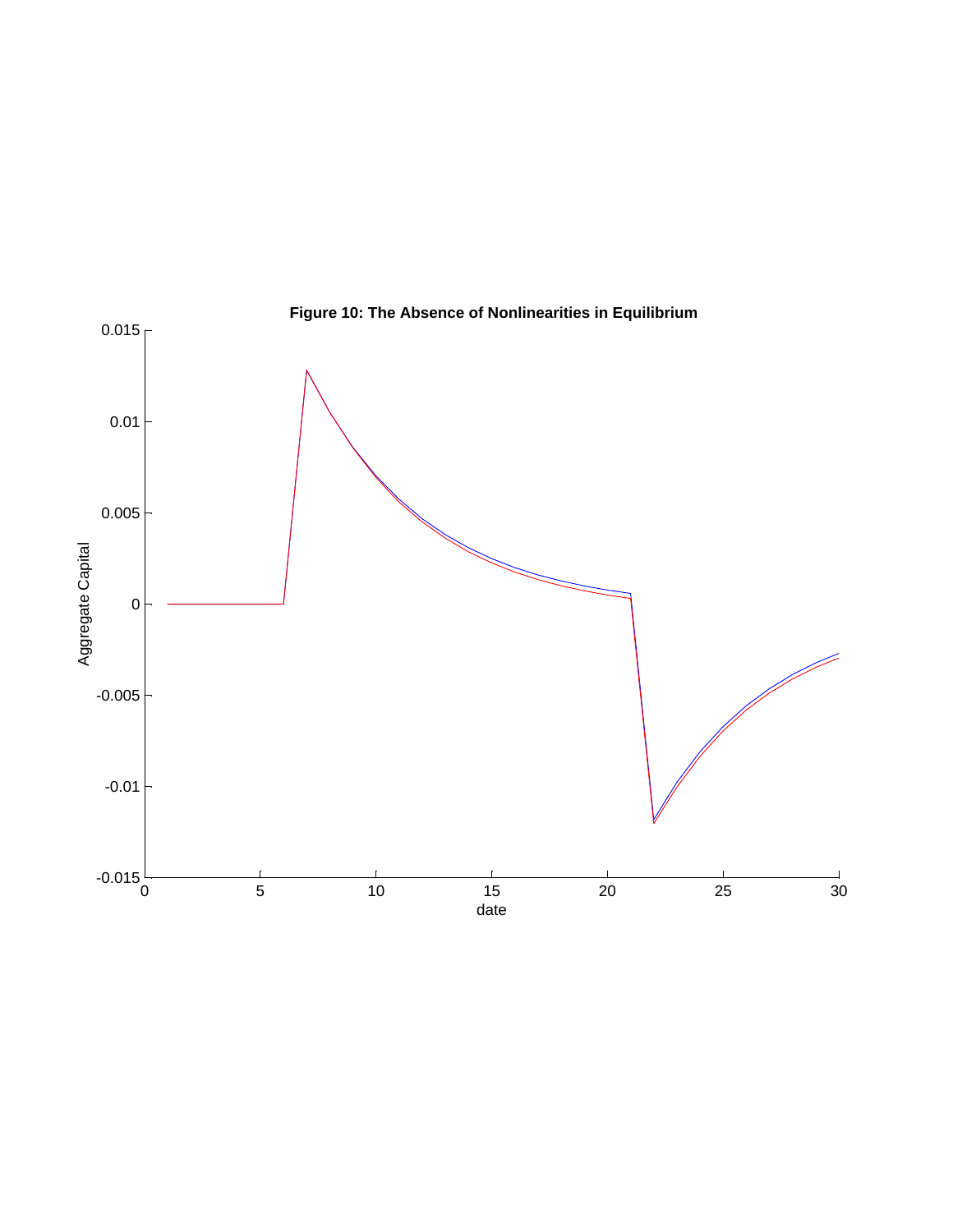

**Figure 11: Distribution of Equilibrium Investment Deviations (w/ z and** ζ **shocks)**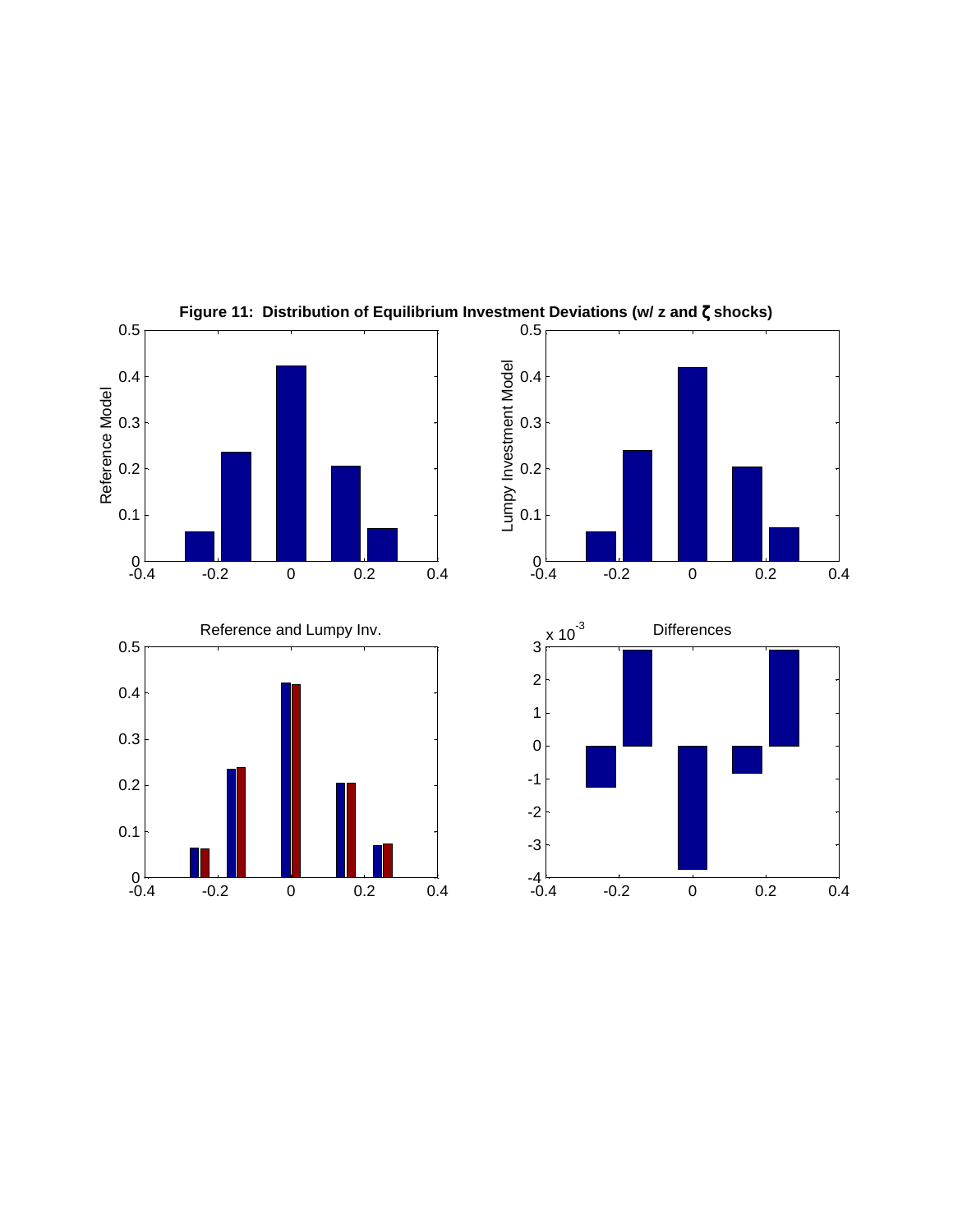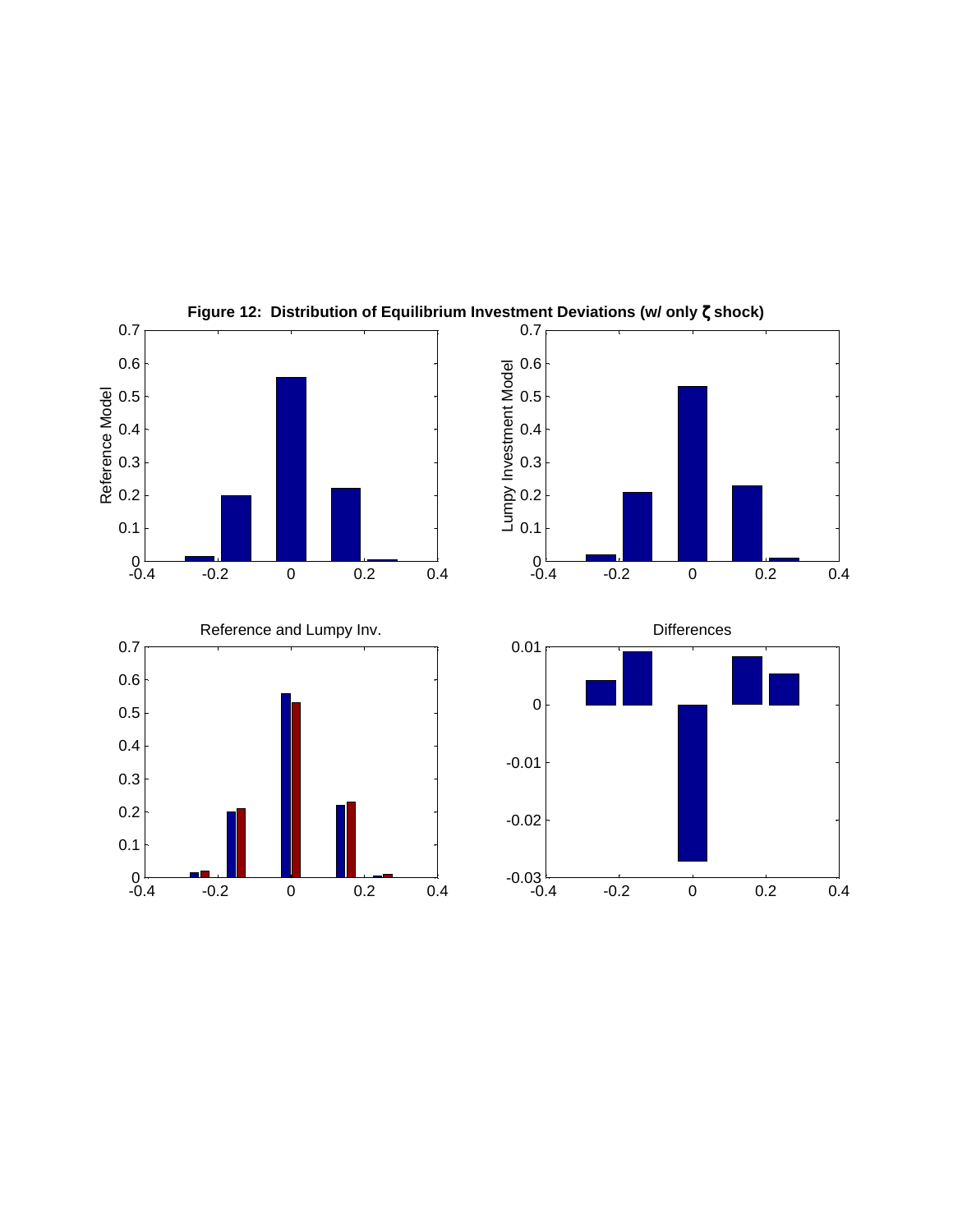## **Table 3: Forecasting Rules with One Partition**

**log(y) =**  $\beta_1$  +  $\beta_2$  [log(m<sub>1</sub>)]

| z1 (161 obs) | $\beta_1$ | $\beta_2$ | <b>SE</b>   | $R^2$    |
|--------------|-----------|-----------|-------------|----------|
| $m_1$ '      | $-0.0195$ | $+0.8255$ | 1.8739e-004 | 0.999950 |
| $\mathbf{p}$ | $+1.2034$ | $-0.4855$ | 1.0004e-004 | 0.999958 |
|              |           |           |             |          |
| z2 (647 obs) | $\beta_1$ | $\beta_2$ | <b>SE</b>   | $R^2$    |
| $m_1$ '      | $-0.0071$ | $+0.8251$ | 2.3579e-004 | 0.999936 |
| $\mathbf{p}$ | $+1.1810$ | $-0.4807$ | 8.3050e-005 | 0.999977 |
|              |           |           |             |          |
| z3 (903 obs) | $\beta_1$ | $\beta_2$ | <b>SE</b>   | $R^2$    |
| $m_1$ '      | $+0.0054$ | $+0.8224$ | 2.5248e-004 | 0.999933 |
| $\mathbf{p}$ | $+1.1584$ | $-0.4787$ | 7.0519e-005 | 0.999985 |
|              |           |           |             |          |
| z4 (626 obs) | $\beta_1$ | $\beta_2$ | <b>SE</b>   | $R^2$    |
| $m_1$ '      | $+0.0181$ | $+0.8206$ | 2.1888e-004 | 0.999942 |
| $\mathbf{p}$ | $+1.1355$ | $-0.4768$ | 6.8577e-005 | 0.999983 |
|              |           |           |             |          |
| z5 (163 obs) | $\beta_1$ | $\beta_2$ | <b>SE</b>   | $R^2$    |
| $m_1$ '      | $+0.0308$ | $+0.8201$ | 1.2563e-004 | 0.999977 |
| $\mathbf{p}$ | $+1.1123$ | $-0.4736$ | 4.2475e-005 | 0.999992 |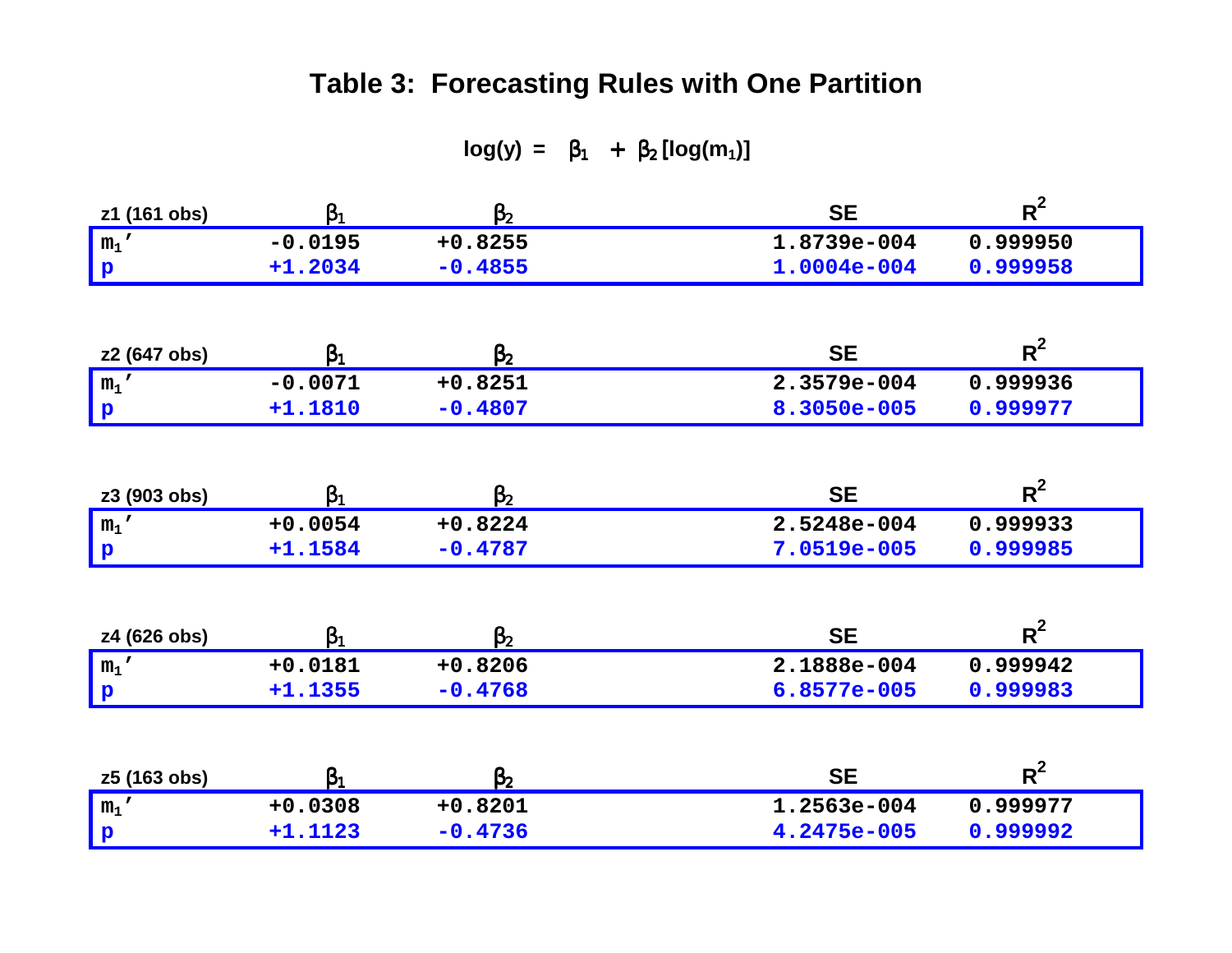## **Table 4: Forecasting Rules with Two Partitions**

### $log(y) = β_1 + β_2 [log(m_1)] + β_3 [log(m_2)]$

| z1 (161 obs)   | $\beta_1$ | $\beta_2$ | $\beta_3$ | <b>SE</b>   | $R^2$    |
|----------------|-----------|-----------|-----------|-------------|----------|
| $m_1$ '        | $-0.1041$ | $+0.4827$ | $+0.3115$ | 1.0291e-003 | 0.998355 |
| m <sub>2</sub> | $-0.1864$ | $+0.4305$ | $+0.4314$ | 1.0662e-003 | 0.998509 |
| $\mathbf{p}$   | +0.8664   | $-0.2488$ | $-0.2368$ | 7.2610e-005 | 0.999978 |
|                |           |           |           |             |          |
| z2 (647 obs)   | $\beta_1$ | $\beta_2$ | $\beta_3$ | <b>SE</b>   | $R^2$    |
| $m_1$ '        | $-0.0750$ | $+0.4252$ | $+0.3749$ | 8.8943e-004 | 0.999033 |
| m <sub>2</sub> | $-0.1904$ | $+0.4670$ | $+0.3864$ | 1.0688e-003 | 0.998772 |
| $\mathbf{p}$   | $+0.8474$ | $-0.2479$ | $-0.2330$ | 7.4008e-005 | 0.999982 |
|                |           |           |           |             |          |
| z3 (903 obs)   | $\beta_1$ | $\beta_2$ | $\beta_3$ | <b>SE</b>   | $R^2$    |
| $m_1$ '        | $-0.0632$ | $+0.3389$ | $+0.4391$ | 7.2543e-004 | 0.999392 |
| m <sub>2</sub> | $-0.1804$ | $+0.5580$ | $+0.3145$ | 8.8844e-004 | 0.999257 |
| $\mathbf{p}$   | $+0.8263$ | $-0.2469$ | $-0.2318$ | 6.3122e-005 | 0.999988 |
|                |           |           |           |             |          |
| z4 (626 obs)   | $\beta_1$ | $\beta_2$ | $\beta_3$ | <b>SE</b>   | $R^2$    |
| $m_1$ '        | $-0.0528$ | $+0.3625$ | $+0.4141$ | 9.1506e-004 | 0.998874 |
| m <sub>2</sub> | $-0.1715$ | $+0.5659$ | $+0.3072$ | 7.9795e-004 | 0.999306 |
| $\mathbf{p}$   | $+0.8053$ | $-0.2495$ | $-0.2272$ | 5.4232e-005 | 0.999989 |
|                |           |           |           |             |          |
| z5 (163 obs)   | $\beta_1$ | $\beta_2$ | $\beta_3$ | <b>SE</b>   | $R^2$    |
| $m_1$ '        | $-0.0241$ | $+0.3216$ | $+0.4653$ | 9.0684e-004 | 0.998743 |
| m <sub>2</sub> | $-0.1763$ | $+0.5945$ | $+0.2640$ | 8.8826e-004 | 0.998964 |
| $\mathbf{p}$   | $+0.7844$ | $-0.2484$ | $-0.2252$ | 3.2380e-005 | 0.999996 |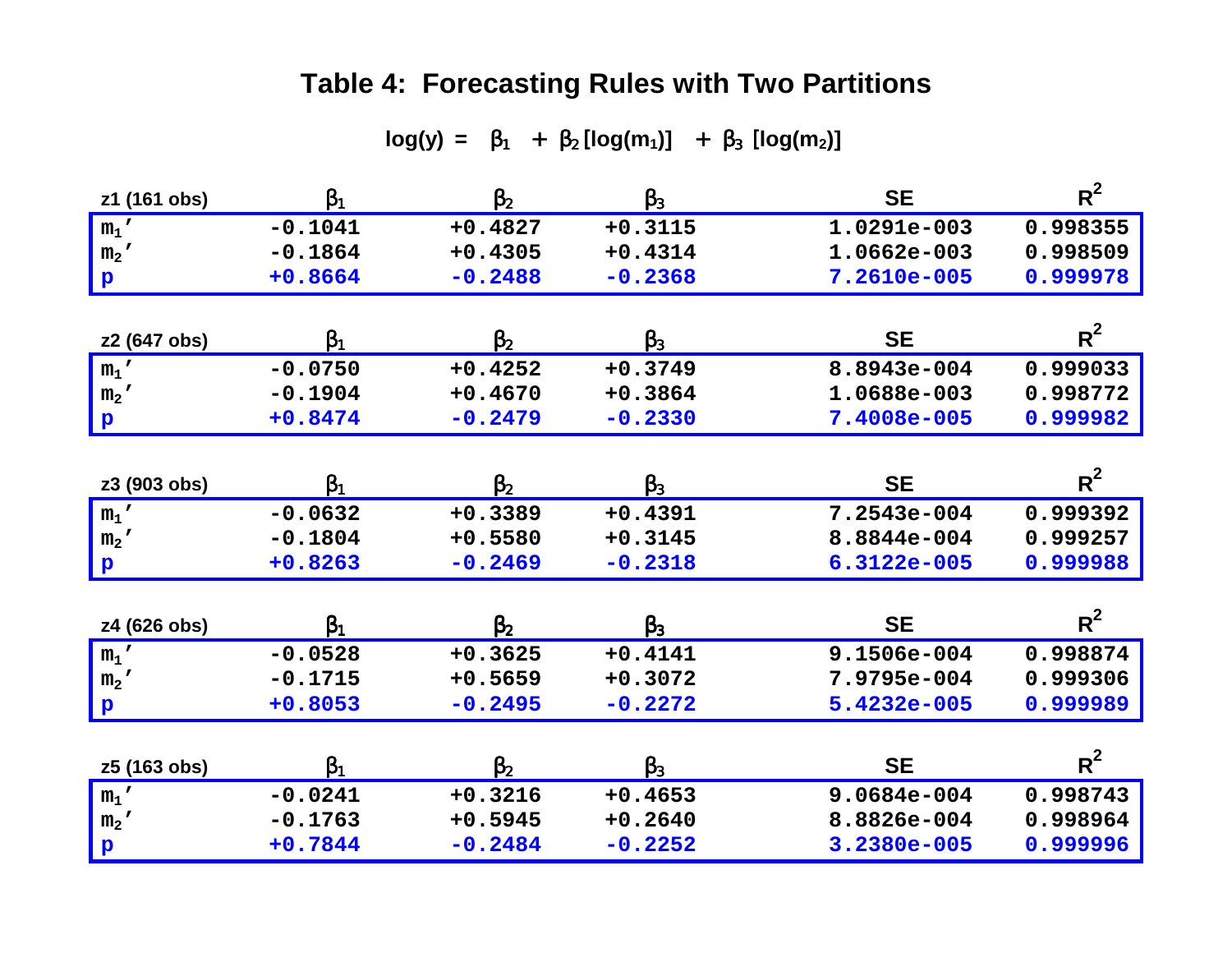## Table 5: Business Cycle Moments

## **Standard Deviations**

|              | <b>Output</b> | <b>Investment</b> | <b>Consumption</b> | <b>Employment</b> | <b>Wage</b> | <b>Interest Rate</b> |
|--------------|---------------|-------------------|--------------------|-------------------|-------------|----------------------|
| $\mathsf{R}$ | 1.906         | 6.373             | 0.935              | 1.101             | 0.935       | 0.793                |
| L2           | 1.906         | 6.386             | 0.933              | 1.102             | 0.933       | 0.793                |
| L1           | 1.905         | 6.373             | 0.933              | 1.100             | 0.933       | 0.795                |
| <b>PA</b>    | 1.547         | 3.458             | 1.094              | 0.473             | 1.094       | 1.068                |

## **Contemporaneous Correlations with Output**

|                        | <b>Output</b> | <b>Investment</b> | <b>Consumption</b> | <b>Employment</b> | <b>Wage</b> | <b>Interest Rate</b> |
|------------------------|---------------|-------------------|--------------------|-------------------|-------------|----------------------|
| R                      | 1.000         | 0.971             | 0.924              | 0.946             | 0.924       | 0.685                |
| $\mathsf{L2}$          | 1.000         | 0.972             | 0.925              | 0.947             | 0.925       | 0.683                |
| $\mathsf{L}\mathsf{1}$ | 1.000         | 0.972             | 0.926              | 0.947             | 0.926       | 0.681                |
| <b>PA</b>              | 1.000         | 0.990             | 0.995              | 0.972             | 0.995       | 0.545                |

 **R = Reference; L2 =Lumpy Investment w/ I=2; L1 = Lumpy Investment w/ I=1; PA = Partial Adjustment.**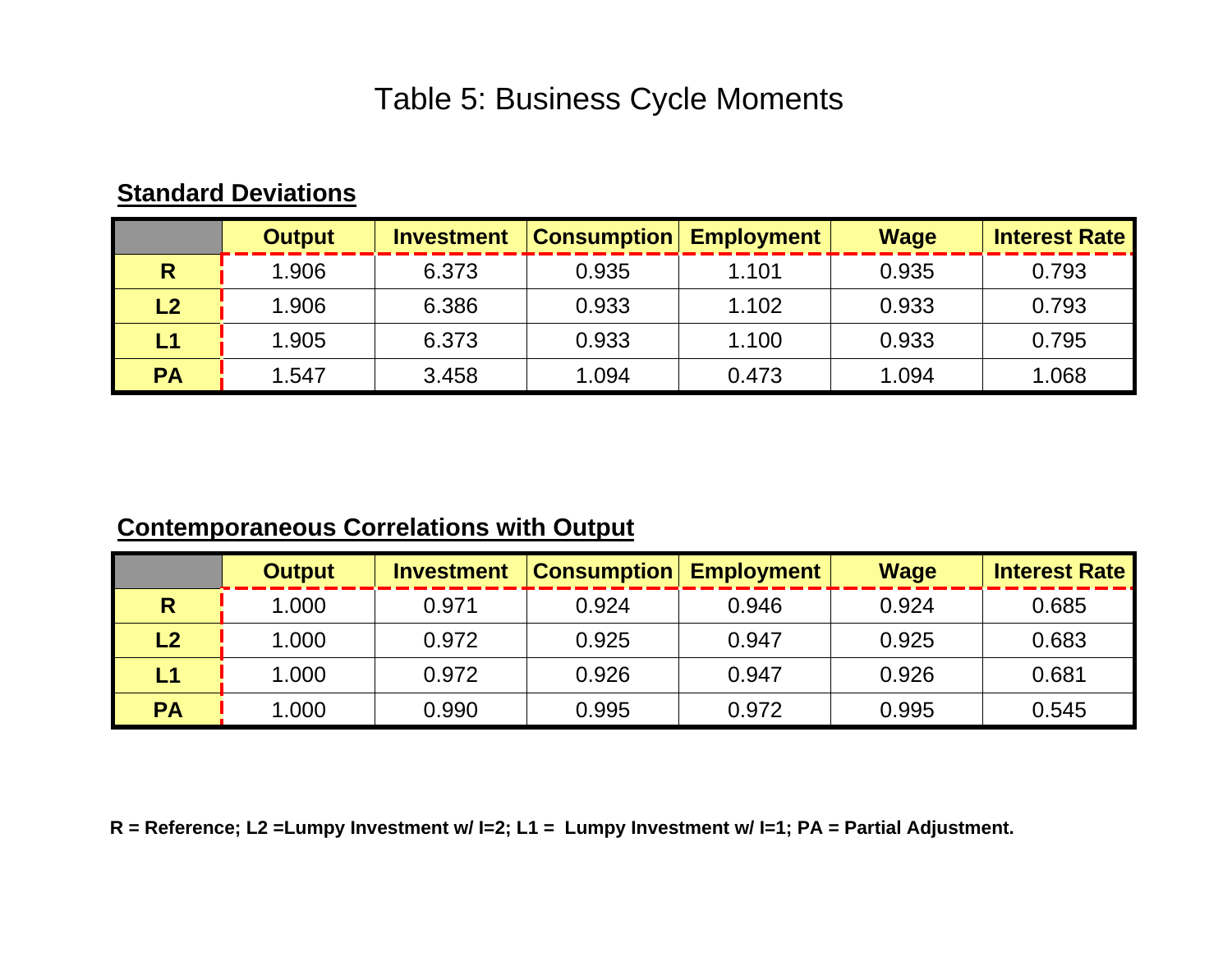## **Standard Deviations**

|     | <b>Output</b> | <b>Investment</b> | <b>Consumption Employment</b> |       | <b>Wage</b> | <b>Interest Rate</b> |
|-----|---------------|-------------------|-------------------------------|-------|-------------|----------------------|
|     | 2 1 7 2       | 8.575             | 1.374                         | 2.251 | 1.374       | 1.410                |
| - 1 | 2.182         | 8.670             | 1.373                         | 2.265 | 1.373       | .407                 |

## **Contemporaneous Correlations with Output**

| Output | <b>Investment</b> | <b>Consumption Employment</b> |       | <b>Wage</b> | <b>Interest Rate</b> |
|--------|-------------------|-------------------------------|-------|-------------|----------------------|
| .000   | 0.884             | 0.258                         | 0.808 | 0.258       | 0.243                |
| .000   | 0.885             | 0.253                         | 0.810 | 0.253       | 0.242                |

 **R = Reference; L1=Lumpy Investment (1 partition)**